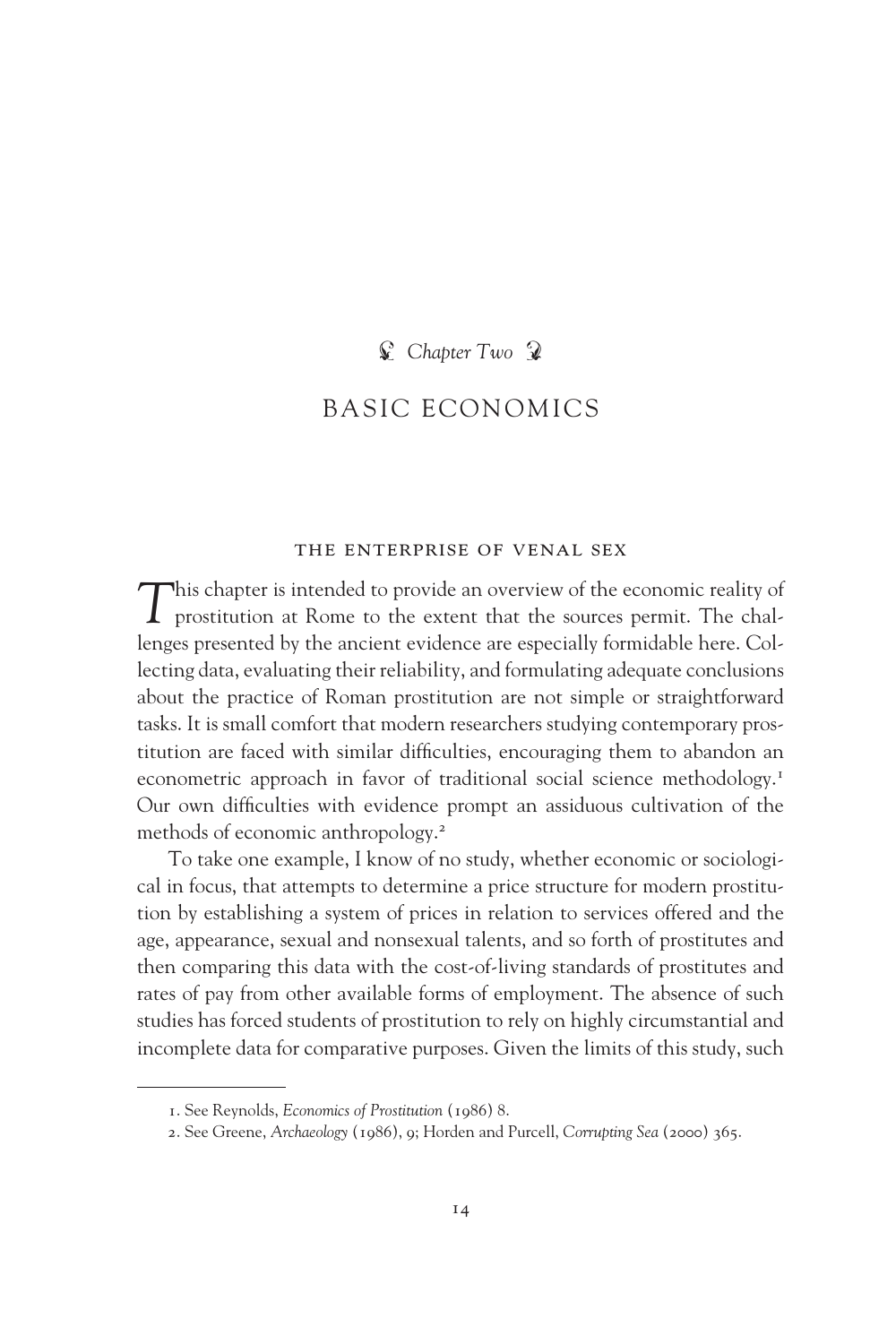data must suffice, but there is no question about the benefit that a detailed analysis of the price structure of modern venal sex would bring.3 Despite these limitations, no real choice exists. We must rely on comparative data in this field, which can, at minimum, provide a sense of the plausible.

This chapter begins by examining in detail the phenomena of the broad diffusion of brothels, of the close connection between prostitution and other forms of popular entertainment, and of prostitution's association with lowerclass lodging. Next, the evidence for upper-class investment in prostitution is introduced.

The question of ownership leads in turn to a discussion of brothel management, the prices charged for sexual services and the economic implications of these prices, and the acquisition of slave prostitutes. Finally, this chapter reviews the possible motivations free women had for entering the profession. The economic motivations and expectations of masters prostituting their slaves are also taken into account. This survey does not pretend to being complete, but aims to describe those features that allow an understanding of the economic importance of the institution, as a foundation for the understanding of the place of prostitution and especially brothels both in the context of the Roman city and in Roman society as a whole.

#### the milieu of prostitution

## *Inns and Such*

The broad definition of brothel adopted in chapter 1 allows us to grasp the significance of the practice of prostitution in a variety of settings. Several of the Pompeian brothels, for example, were connected with the operation of *cauponae,* that is, inns and taverns.4 More important perhaps is the reverse relationship: generally speaking, inns, lodging houses, taverns, and restaurants of all kinds were associated with the practice of prostitution, often, though not exclusively,<sup>5</sup>

<sup>3.</sup> For some details of this problem in an historical context, see Goldman, *Gold Diggers* (1981) 91–92, and Rosen, *Sisterhood* (1982) 86–111.

<sup>4.</sup> See, for example, the tavern-brothels listed in the catalog in app. 1 and, for one example, figs.  $1$  and  $2$ .

<sup>5.</sup> Pimps traveling with prostitutes stayed in public lodgings: Strabo 12.8.17. It is obvious that streetwalkers and other freelancers did in some cases take customers to lodging houses when they had no venue of their own available. See chap. 7 for additional information.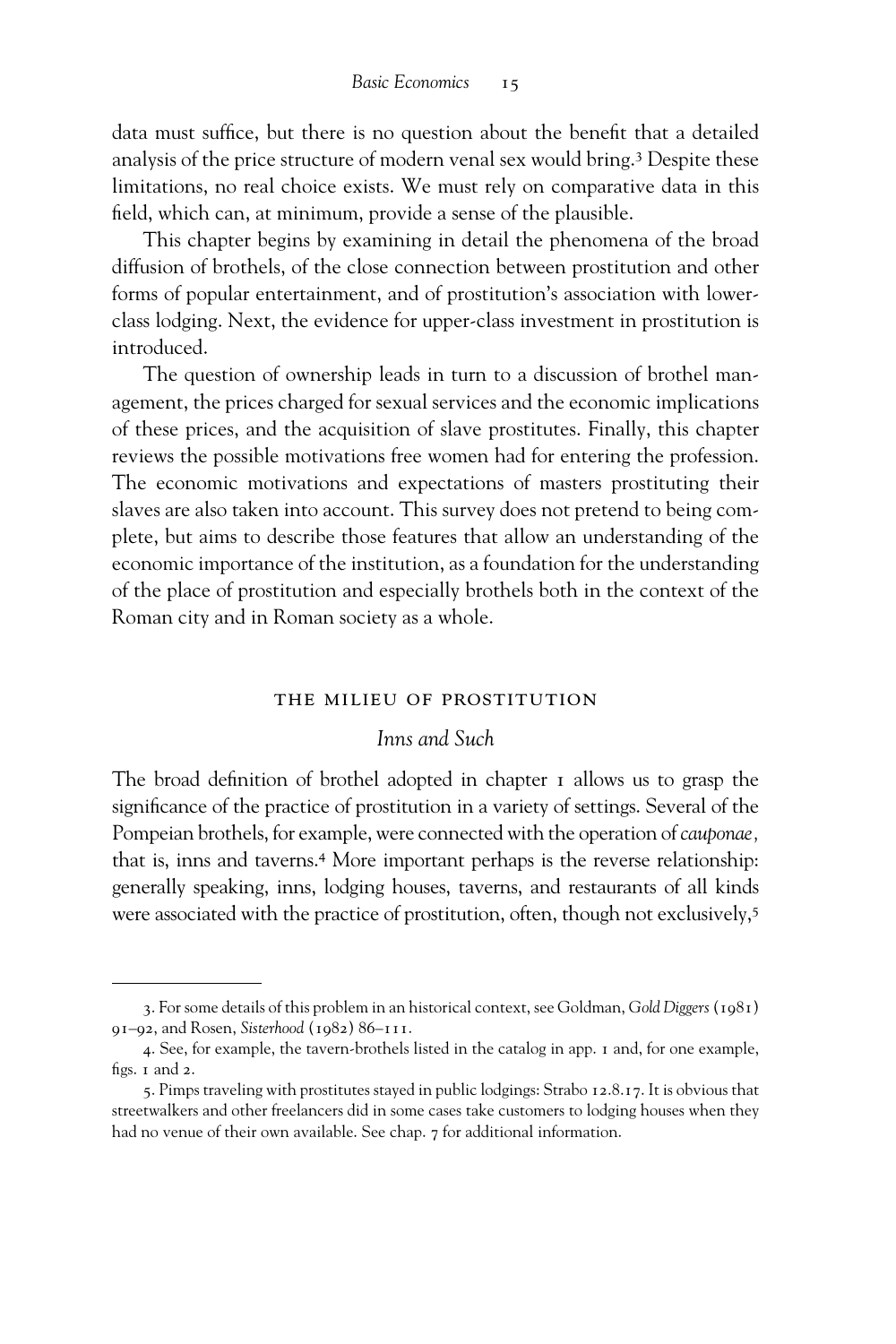by the staff.<sup>6</sup> The legal sources in particular seem to reflect an implicit distinction between establishments where prostitution was practiced more or less as a sideline, and brothels, which in turn may have offered guests more than just sexual services (e.g., liquor, food, and lodging).7 The distinction is a useful one, though obviously in many cases the line is difficult to draw with certainty, and routinely impossible, I argue, when dealing with archaeological evidence for brothels.<sup>8</sup> It is not clear, for example, that, insofar as they served food, brothels fell under the repressive legislation that governed the sale of food in inns and taverns.9

The range of establishments offering sexual services embraced *tabernae, meritoria, cauponae, stabula, deversoria, synoecia* (all terms for lodging houses that typically served food and drink),10 as well as *popinae* and "*thermopolia*" (terms strictly for eating and drinking places).11 It is also necessary to include such slang terms as *ganeum, ganea,* and *gurgustium,* which all mean "low dive," and are often associated with the practice of prostitution.<sup>12</sup> It is difficult, if not impossible, to distinguish such places from "brothels" on the basis either of archaeological or literary evidence.<sup>13</sup>

Familiar examples of the establishments mentioned above include Catullus's *salax taberna* ("sexually provocative tavern") and Horace's *fornix et uncta popina,* ("brothel and greasy cookhouse"), a phrase that might almost be read

11. *Thermopolium* is discredited as a modernizing usage by Kleberg, *Hôtels* (1957) 24–25; Wallace-Hadrill, "Public Honour and Private Shame" (1995) 45–46.

12. Kleberg, *Hôtels* (1957) 8–11.

13. The same point appears to hold for classical Athens: Lind, "Hetärenhaus" (1988) 162–63, 166–69.

<sup>6.</sup> See Hor. *Serm.* 1.5.82–85; Tac. *Hist.* 3.83.2; Apul. *Met.* 1.7–19 (though the client presents the sex as uncompensated); Ulp. D. 3.2.4.2; Ulp. D. 23.2.43 pr., 9; Alex. Sev. C. 4.56.3 (a. 225); Dio (in Xiph.) 62.15.3. Cf. the Mosaic regulation on marriage for priests recorded at Ios. *Ant.* 3.276 that prohibited unions with female vendors, innkeepers, and prostitutes. See also McGinn, "Definition" (1997[1998]).

<sup>7.</sup> See chap. 1.

<sup>8.</sup> See chap. 7.

<sup>9.</sup> On this issue, see Hermansen, *Ostia,* 196–203.

<sup>10.</sup> These words were often used interchangeably: see Frier, "Rental Market" (1977) 32–33, and below. On *synoecia,* see Rowell, "Satyricon" (1957) 222. For this reason, the argument of Kleberg, *Hôtels* (1957) 30–31 that *taberna* was strictly a wine shop appears unsustainable. The evidence he cites (5–6) for a change in meaning of *caupo* and *caupona* in the early Empire is not convincing. Furthermore, the terms used to designate operators of such establishments, such as *caupo* and *stabularius,* might overlap in meaning: see Földi, "*Caupones*" (1999). The fact that *stabulum/stabularius* might at times have a more specialized reference to facilities for travelers' animals as well as for travelers themselves (see *OLD* s.h.v.) is irrelevant to our purpose.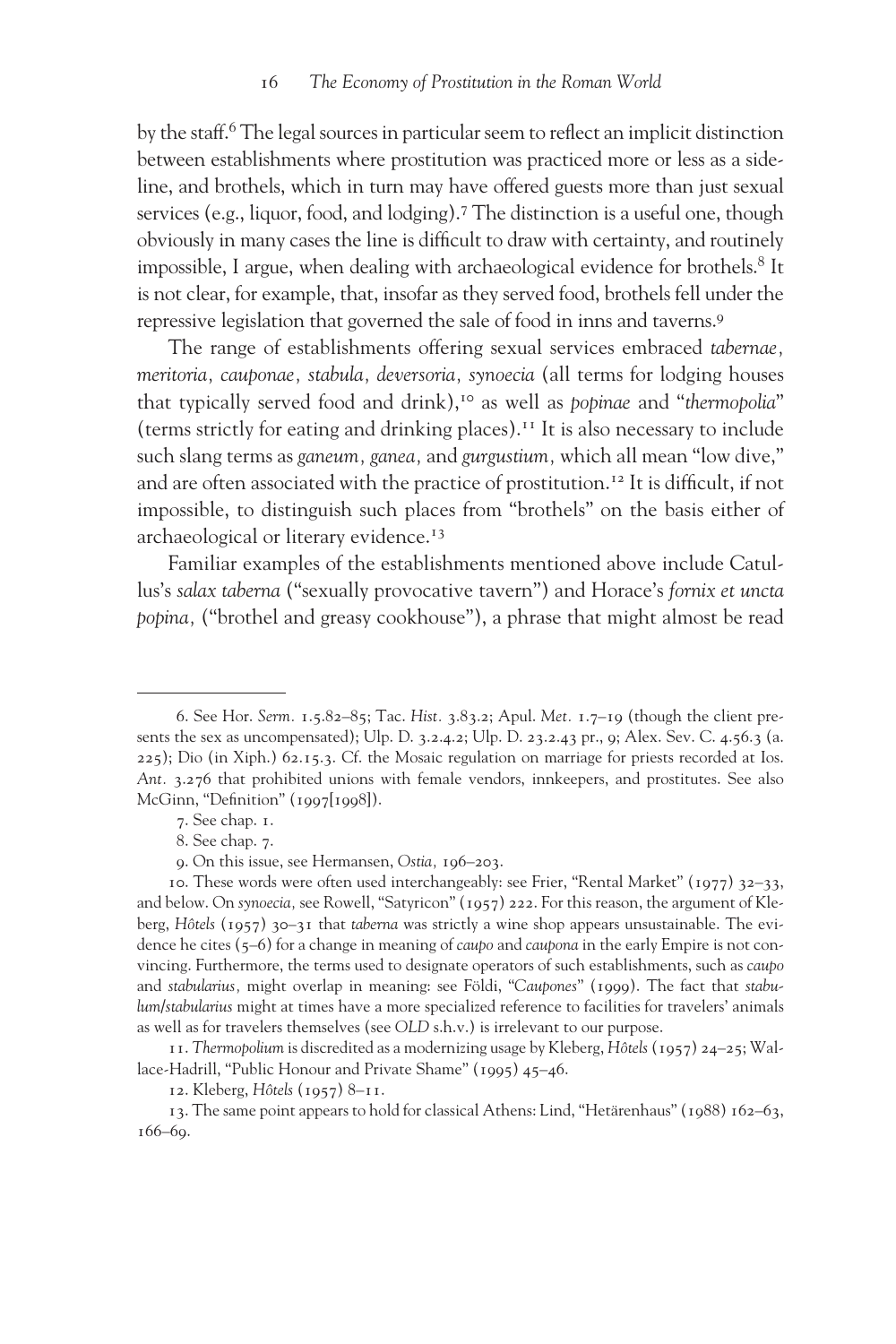as a hendiadys.14 Cicero describes an opponent exiting a *popina* with his head covered, a gesture associated with visiting a brothel.15 Columella puts *popinae* and brothels on a list of urban pleasures and notes that a slave who indulges in such pleasures is unreliable.<sup>16</sup> In the *Copa* attributed to Vergil,<sup>17</sup> sex is mentioned as one of the tavern's attractions, and the pattern suggested by these sources is supported by epigraphic evidence, such as the boasts *futui coponam* and *futui hospitam.*<sup>18</sup> For Seneca, *fornices* and *popinae* are equally the haunts and homes of pleasure.19 The juncture of *fornix* and *stabulum* in an invective hurled by the elder Curio at Julius Caesar, is just as telling.<sup>20</sup>

A caveat is in order here. Roman poets and graffiti writers were not always careful to specify whether the sex available in such places was commercial in nature, and we should not always simply assume this. Even when a price is given, we should be alert to the possible status of these claims as boasts, wishes, or insults. As with the identification of brothels, however, the precise (and admittedly difficult) evaluation of individual pieces of evidence can and should take second place to the confirmation of the overall trend. The practice of prostitution in inns and taverns was so common as to be taken for granted, as a famous graffito burlesquing the settlement of a hotel bill suggests. Among the charges, the writer lists one for (the services of) a "girl" (*puella*), which, since no separate charge is given, evidently embraces the cost of a room. $2<sup>1</sup>$ 

The sale of liquor, in particular, helped to create a sexually charged atmosphere in inns and taverns regardless of whether sex was for sale or not.22 It is difficult, even in light of ample comparative literature on this subject, to deter-

19. Sen. *Vita Beata* 7.3.

20. Suet. *Iul.* 49.1.

21. *CIL* 9.2689 (= *ILS* 7478: Aesernia). Kleberg, *Hôtels* (1957) 82–84 points out that the operators of these establishments, variously described as *caupones, tabernarii, popinarii,* and so forth are often assimilated to pimps. See also Apul. *Met.* 1.7.

22. See, for example, [Verg.] *Copa;* Apul. *Met.* 1.10 (cf. 2.17), with Moine, "Augustin" (1975) 358–59; Aur. Vict. *Caes.* 33.6, which associates pimps and wine sellers. See also Kleberg, *Hôtels* (1957) 109.

<sup>14.</sup> Catull. 37.1; Hor. *Ep.* 1.14.21.

<sup>15.</sup> Cic. *Pisonem* 13.

<sup>16.</sup> Colum. 1.8.2.

<sup>17. [</sup>Verg.] *Copa* 1–4, 33, with Rosivach, "Sociology" (1996). Cf. Iuv. 8.162: ". . . et cum venali Cyane succincta lagona" (". . . and Cyane [runs up to the client] her tunic hitched up, with a wine-jug—for sale").

<sup>18.</sup> *CIL* 4.8442, 13.10018.95 ( both mean "I fucked the mistress of the tavern"); cf. 4.4884, 8258–59.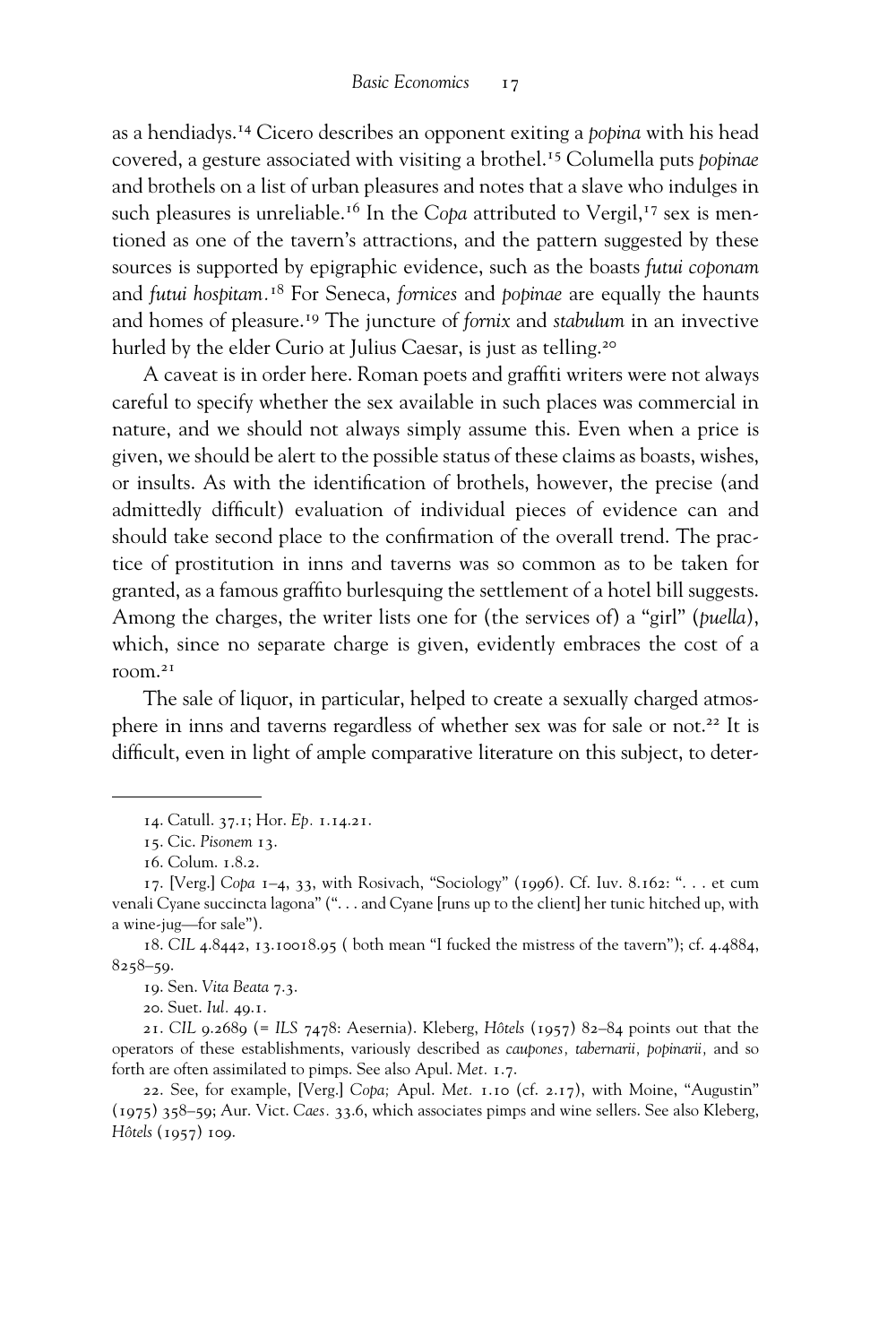mine whether alcohol was more important for selling sex or sex for selling alcohol.<sup>23</sup> Certainly each tends to raise the cost of the other for the consumer, so that they both perhaps contributed much to the success of the brothel as a business. At the same time, the presence of one tends to raise the expectation of the other, making it very difficult to distinguish, say, a bar from a brothel.<sup>24</sup>

The fluidity of terminology and the flexibility of arrangements illustrate an important truth about the extreme variety of Roman prostitution. Of interest for this discussion is the relationship between the practice of prostitution and Roman lower-class housing.<sup>25</sup> There is no small significance in the fact that one of the words commonly used for lodgings, *stabulum,* could also be used specifically for a brothel<sup>26</sup> and, when employed in this way, might even serve as a term of abuse.<sup>27</sup> The double meaning of *stabulum* was so firmly established that it could be relied on for humorous effect and is found in a joke in the *Satyricon.* Encolpius cannot find his lodgings (*stabulum*) and approaches an old woman selling vegetables for information.28 She leads him to a brothel, tacitly casting an aspersion on his moral and social status, not to speak of his intelligence. Here the words *stabulum* and *habitare* simultaneously refer to both lodgings and brothel. Less subtle is the incident where Ascyltos asks directions to the *stabulum* (lodgings/brothel) and is led to the same location as Encolpius. A prostitute demands one *as* (= one-quarter of a sesterce) as a temporary room rental, heightening the irony implicit in the contretemps.<sup>29</sup>

Other terms for lower-class lodgings, such as *deversorium*<sup>30</sup> and *meritorium,*<sup>31</sup> were sometimes explicitly associated with the practice of prostitution, that is, as words for brothels. Such terms were used fairly indifferently by the

<sup>23.</sup> See, for example, Prus and Irini, *Hookers* (1980) 6; Rosen, *Sisterhood* (1982) 83–84; Reynolds, *Economics of Prostitution* (1986) 114; Schuster, *Frauenhaus* (1992) 66, 171; Hill, *Their Sisters' Keepers* (1993) 94, 197, 244; Bernstein, *Sonia's Daughters* (1995) 151; Seigle, *Yoshiwara*  $(1993)$  24.

<sup>24.</sup> The point is made by Trillmich, "Charitengruppe" (1983) 347–48.

<sup>25.</sup> See also the discussion of the Pompeian Purpose-Built Brothel in chap. 8.

<sup>26.</sup> Cic. *Phil.* 2.69; Val. Max. 7.7.7; Suet. *Iul.* 49.1.

<sup>27.</sup> *OLD,* s.v. "*stabulum* 2c."

<sup>28.</sup> Petron. 7. See chap. 9.

<sup>29.</sup> Petron. 8. On renting out rooms in a brothel for sex, see chap. 7.

<sup>30.</sup> See Cic. *Phil.* 2.104–5, where the former villa of Varro becomes a *libidinum deversorium,* and thus the haunt of both male and female prostitutes, as well as more respectable debauchees; Sen. *Ep.* 51.3, whose reference to Baiae as a *deversorium vitiorum* is clear enough; Apul. *Pl.* 1.13, where the physical location of the appetitive portion of the Platonic soul is associated with some unsavory places, including the "haunts of worthlessness and extravagance" ("deversoria nequitiae atque luxuriae").

<sup>31.</sup> At Schol. *ad Iuv. 6.125, 127, meritorium* is used for a prostitute's *cella,* if it does not refer to the brothel itself. See also Firm. Mat. *Math.* 3.6.22; Iuv. 3.234 (perhaps); *HA Tac.* 10.2.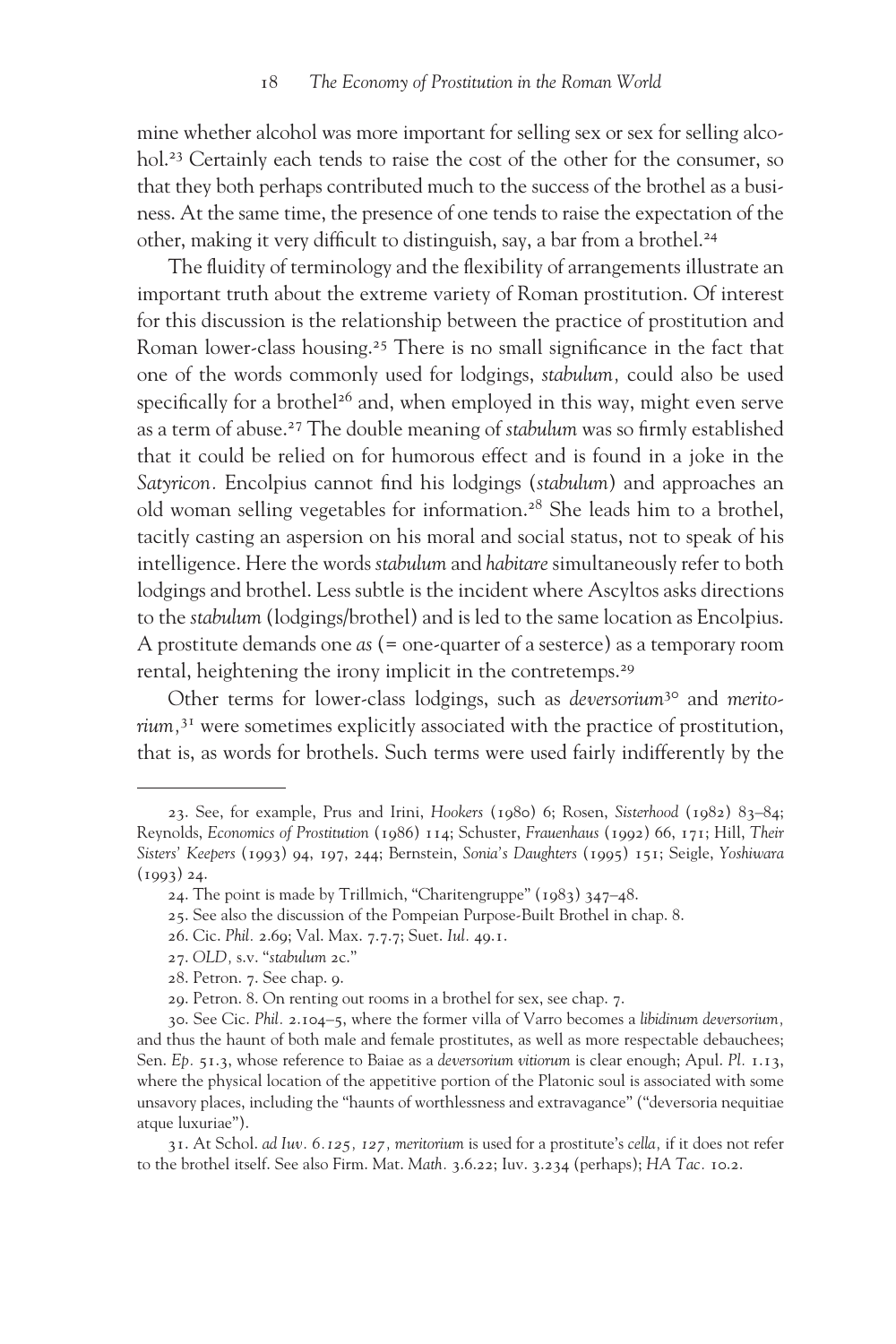Romans, as noted above, so that the association with prostitution might have been in a sense cumulative. Moreover, *stabulum,* in its neutral sense, was often equated with these other terms.32 *Stabulum, hospitium, taberna, deversorium,* and so forth were used to denote places that catered to a chiefly lower-class clientele composed both of travelers and more or less permanent residents in the city and predominately the former group in the countryside.33

The practice of prostitution was common in all such places. Of great interest are passages that seem to equate, in moral terms, a visit to a *popina, taberna,* or even a *balneum* [bath] with a visit to a brothel in that for persons of rank such a visit incurred disgrace.<sup>34</sup> While, as we shall see, the Romans had differing opinions about the propriety of visiting the baths, especially when both genders were present, they consistently viewed a visit to a *popina* or *taberna* in the same light as a visit to a brothel. They felt this way, it appears, not simply because venal sex was readily available in these venues (which would make them brothels using our definition), but above all because they fostered social mixing, as a famous passage of Juvenal describing the clientele of a *popina* makes clear.35

Other factors helped secure the connection between brothel and tavern, and disgrace in the mind of the male elite. Apuleius makes a casual link between prostitutes and daytime drinking as constituent pleasures of the tav-

<sup>32.</sup> *Stabulum* is associated with *meritoria:* Ulp. D. 17.2.52.15; *CIL* 6.15640. It also is associated with *cauponae, deversoria,* and *meritoria: PS* 2.31.16. Note also the linkage of *caupones* with *stabularii* in clauses of the Praetor's Edict: Lenel, *Edictum*<sup>3</sup> (1927) 131, 333–34, with Földi, "*Caupones*" (1999).

<sup>33.</sup> This is the conclusion of Frier, "Rental Market" (1977) 34. See also Rosenfeld, "Innkeeping" (1998) 145, 147.

<sup>34.</sup> See Plaut. *Curc.* 292–94 (covering heads); Cic. *Pisonem* 13 (covering the head, see also *Phil.* 2.77), *Phil.* 2.69 (Antony turns bedrooms into *stabula* and dining rooms into *popinae*); Colum. 1.8.2; Sen. *Vita Beata* 7.3; Suet. *Nero* 26–27 (cf. *Cal.* 11, *Vit.* 7.3, 13.3, *Gramm.* 15); Tac. *Ann.* 13.25.1; Viv.-Cels.-Ulp. D. 4.8.21.11 (cf. Paul. D. 47.10.26); Dio (in Xiph.) 62.15.3; Aur. Vict. *Caes.* 33.6; *HA Verus* 4.5–6 (this emperor's alleged establishment of a *popina* in his house parallels the usage, real or imagined, of in-house brothels: see chap. 5) *Comm.* 3.7, *Trig. Tyr.* 3.4, 8.9, 9.1, 29.1. Cf. Petron. 8; Lucian. *Dial. Mort.* 10.11; *Hist. Ap. Tyr.* 34. For evidence from Josephus, see Rosenfeld, "Innkeeping" (1998) 141–43. Of course some of these authors invent or exaggerate behaviors associated with a visit to such places; it is the association itself with brothels that is important. See also chap. 3.

<sup>35.</sup> Iuv. 8.158–62, 171–82. See also Plaut. *Curc.* 288–95, *Poen.* 829–35, *Pseud.* 178, *Trin.* 1018–23; Hor. *Serm.* 1.5.4; Sen. *Prov.* 5.4; Athen. 13.566F–567A; Amm. Marc. 14.1.9, 14.6.25, 28.4.21; *HA Verus* 4.5–6. See [Quint.] *Decl. Mai.* 14.7, which makes the body of the prostitute the locus of social mixing. Social mixing in the sense of contact between Jews and non-Jews might occasion disquiet about inns in late Hellenistic Palestine: see Rosenfeld, "Innkeeping" (1998) 140.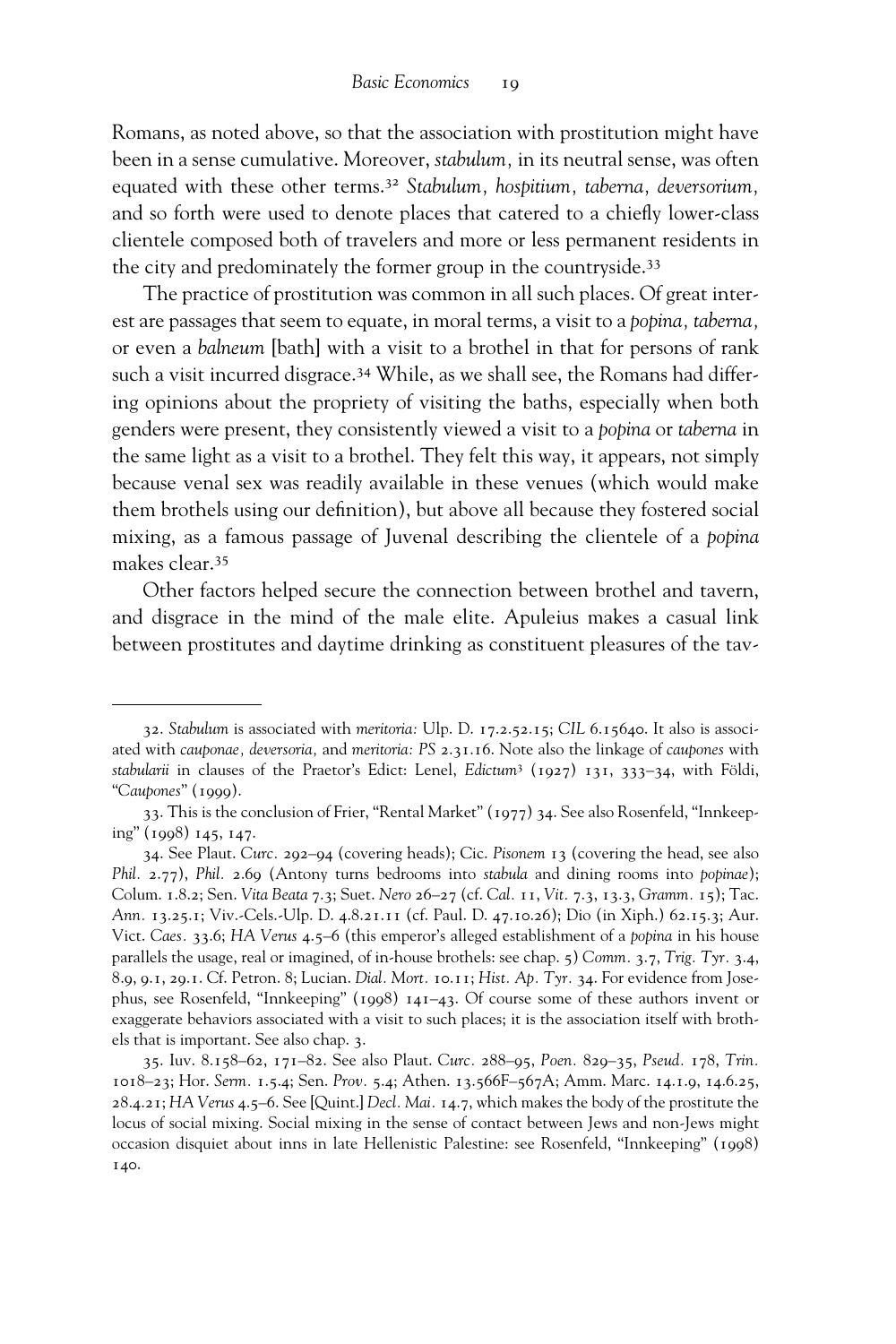ern (*luxuria popinalis*).36 Drink, often available in or near brothels, spelled excess and potential disorder to members of the upper classes.37 Like brothels, taverns could be violent<sup>38</sup> and physically unpleasant or, to be exact, greasy, dirty, damp, noisy, roach-infested, and smoky.39 Other elite biases more specific to eating places fostered objections to consuming food while seated instead of reclining or simply to eating in public at all.40 The association between these places of public resort and prostitution remained so strong that the Christian church repeatedly forbade clerics from visiting inns on journeys except in cases of dire necessity.<sup>41</sup>

The association of prostitution with lower-class lodging is unsurprising, and modern parallels are not lacking.42 Nonetheless this association has important implications. Certain districts such as the Subura in Rome may have had a higher concentration of such activity, not because they functioned in any true sense as "red-light districts," but simply because these areas had a greater concentration of lower-class housing or residential buildings *tout court.*

The evidence suggests that Roman cities did not have clearly demarcated neighborhoods for the rich and poor. A pattern of limited clustering, rather than strict segregation, is what emerges from recent studies of places such as Roman Britain,43 Egypt,44 Pompeii,45 Volubilis,46 and Rome itself.47 Here the

41. See, for example, *Brev. Hipp.* 26 *CCSL* 149.40 (Carthage, a.d. 393) with Herter, s.v. "Dirne," 1205; Dauphin, "Bordels" (1998) 182–83.

42. Especially noteworthy is the case of Victorian England, where a large proportion of prostitutes lived in lower-class lodgings, apparently beyond the control of pimps: Walkowitz, *Prostitution* (1980) 24. For American evidence, see Goldman, *Gold Diggers* (1981) 59–63; Rosen, *Sisterhood* (1982) 78–80.

43. Clarke, "Pre-Industrial City" (1993) 56, who finds some quite disparate patterns, to be sure. See also 63 and 65.

44. Alston and Alston, "Urbanism" (1997) 211–16; Alston, *City* (2002) esp. 172, 183–84.

45. The dominant thesis of recent studies (apart evidently from the question of brothel location) is Pompeii had no social zoning: see Packer, "Middle and Lower Class Housing" (1975) 134; Raper, "Analysis of the Urban Structure" (1977) 191, 204, 207, 216, 218; Raper, "Pompeii" (1979) 137–48; Jongman, *Economy* (1988) 270–71; Perring, "Spatial Organisation" (1991) 284; Wallace-Hadrill, "Elites and Trade" (1991) 250; Dyson, *Community and Society* (1992) 176–77; Laurence, *Roman Pompeii* (1994) 121; Wallace-Hadrill, *Houses and Society* (1994) 65–90; Lau-

<sup>36.</sup> Apul. *Met.* 8.1.

<sup>37.</sup> Plaut. *Poen.* 661, 699–700, 834–35. See the remarks of Toner, *Leisure* (1995) esp. 77.

<sup>38.</sup> Prop. 4.8.19. On violence in brothels, see chap. 3.

<sup>39.</sup> Plaut. *Poen.* 835; Lucil. 11W; Cic. *Pisonem* 13; Hor. *Serm.* 2.4.62, *Ep.* 1.14.21, 1.17.6–8, *Ars* 229; [Verg.] *Copa* 3; Iuv. 11.78–81; Gell. 9.2.6; Sid. Apoll. *Ep.* 8.11.3.42–44; Aus. *Mos.* 124; *HA Hadr.* 16.4. See Kleberg, *Hôtels* (1957) 96–97.

<sup>40.</sup> Mart. 5.70.3; Amm. Marc. 28.4.4; cf. the animus against eating in a brothel registered at Sen. *Contr.* 1.2.11, 16.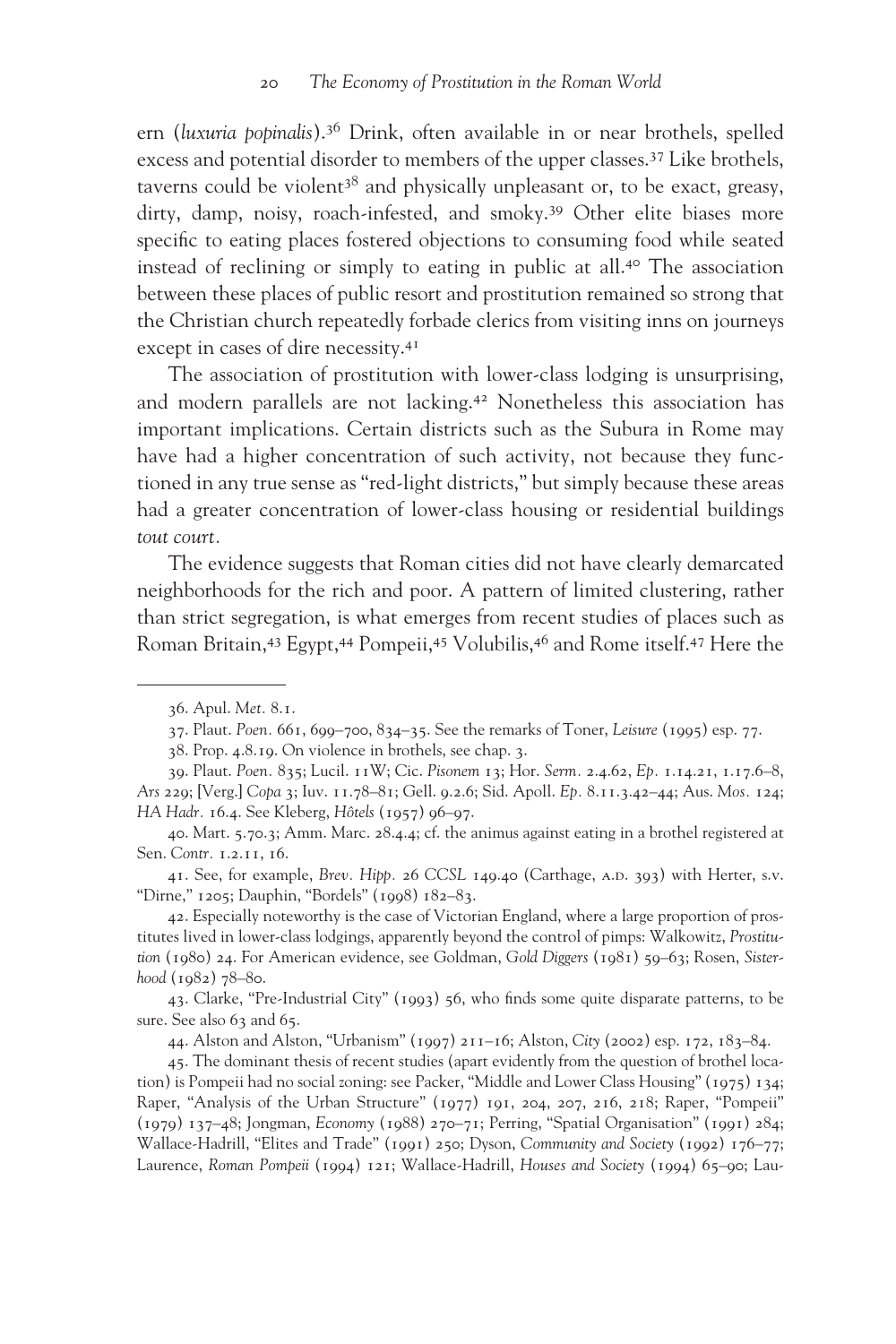highest concentration of senatorial houses was in a part of the city (*Regiones* 3 and 4) where the Subura, commonly regarded by modern scholars as a brotheldistrict, was located.48 I do not deny that the Subura had its brothels and its prostitutes.49 But the brothels were just one element in the urban mix of residential (both upper- and lower-class) and commercial buildings. If any one factor made for a somewhat higher concentration of brothels in the Subura it was the relative absence of public construction, which would have meant more emphasis on residential and commercial establishments overall. Nevertheless, the presence of prostitution in the Subura was likely to have been more a matter of perception than reality. Its proximity to the Forum heightened its profile in the eyes of the male members of the elite who wrote the texts that define for us the nature of life in the capital.<sup>50</sup> A recent survey of the Roman urban matrix in various cities shows a broad integration of residential and commercial, public and private, rich and poor.51

46. See Wallace-Hadrill, "Elites and Trade" (1991) 261.

47. See Ramage, "Urban Problems" (1983) 86–88; Purcell "*Plebs Urbana*" (1994) 675; Wallace-Hadrill, "Case" (2000) 204–12 (who emphasizes the numerous instances of social mixing within individual *insulae*); Kardos, "*Vrbs*" (2001) 397 (for the Esquiline; for the Subura, see note 48); Lo Cascio, "Population" (2001) 193.

48. Eck, "Cum Dignitate Otium" (1997) 177, 181, 183; cf. Guilhembet, "Densité" (1996) (esp. 15: though aristocratic houses were in all parts of the city, they clustered in certain areas). Eck, to be sure, locates these dwellings on the hills. For a clearer, and utterly convincing, presentation of the Subura as a locus of elite as well as lower-class housing, see Welch, *LTUR* (1999) s.v. "Subura" 382. (I thank Andrew Wallace-Hadrill for this reference.) For literary representations of the Subura, see also Gold, "Urban Life" (1998) 57–61. In Juvenal's work, notes Gold, the Subura is a kind of "Rome-plus," in which the most dystopian elements of life in the capital are concentrated, that is, exaggerated. According to Kardos, "*Vrbs*" (2001) 393, Martial and Juvenal suggest a decidedly mixed commercial and residential use in this area.

49. See, for example, Prop. 4.7.15; Persius 5.32–33; Mart. 2.17.1, 6.66.1–2, 9.37.1, 11.61.3–4, 11.78.11, *Priap.* 40; and the discussion in note 48.

50. "The district gained notoriety because it happened to be close to the *Forum Romanum,* the center of elite activity. It was for this reason that the S. became the proverbial demimonde of the Latin poets": Welch, *LTUR* (1999) 4:383.

51. Owens, "Residential Districts" (1996).

rence, "Organization of Space" (1995) 65; Parkins, "Consumer City" (1997) 87; Robinson, "Social Texture" (1997) 142; Pirson, *Mietwohnungen* (1999) 140–41, 161–64. (Pirson argues that rental housing fostered social integration, which has obvious implications for the location of brothels); Schoonhoven, "Residences" (1999). It is not clear to me how Robinson's reliance on Fiorelli's *Regiones* vitiates his analysis, as has been argued. Any modern topographical scheme is bound to be somewhat arbitrary, and for Robinson to invent his own would have raised suspicions of a *petitio principii.* For an attempt to discern elements of the ancient organization of the city, see Van Andringa, "Autels" (2000). Zanker, *Pompeii* (1998) 41–42, lends support to Robinson's conclusions about the distribution of elite houses (though cf. Zanker, 8). *Regio* 7 did have a relatively high concentration of tradesmen and artisans: Zanker 33.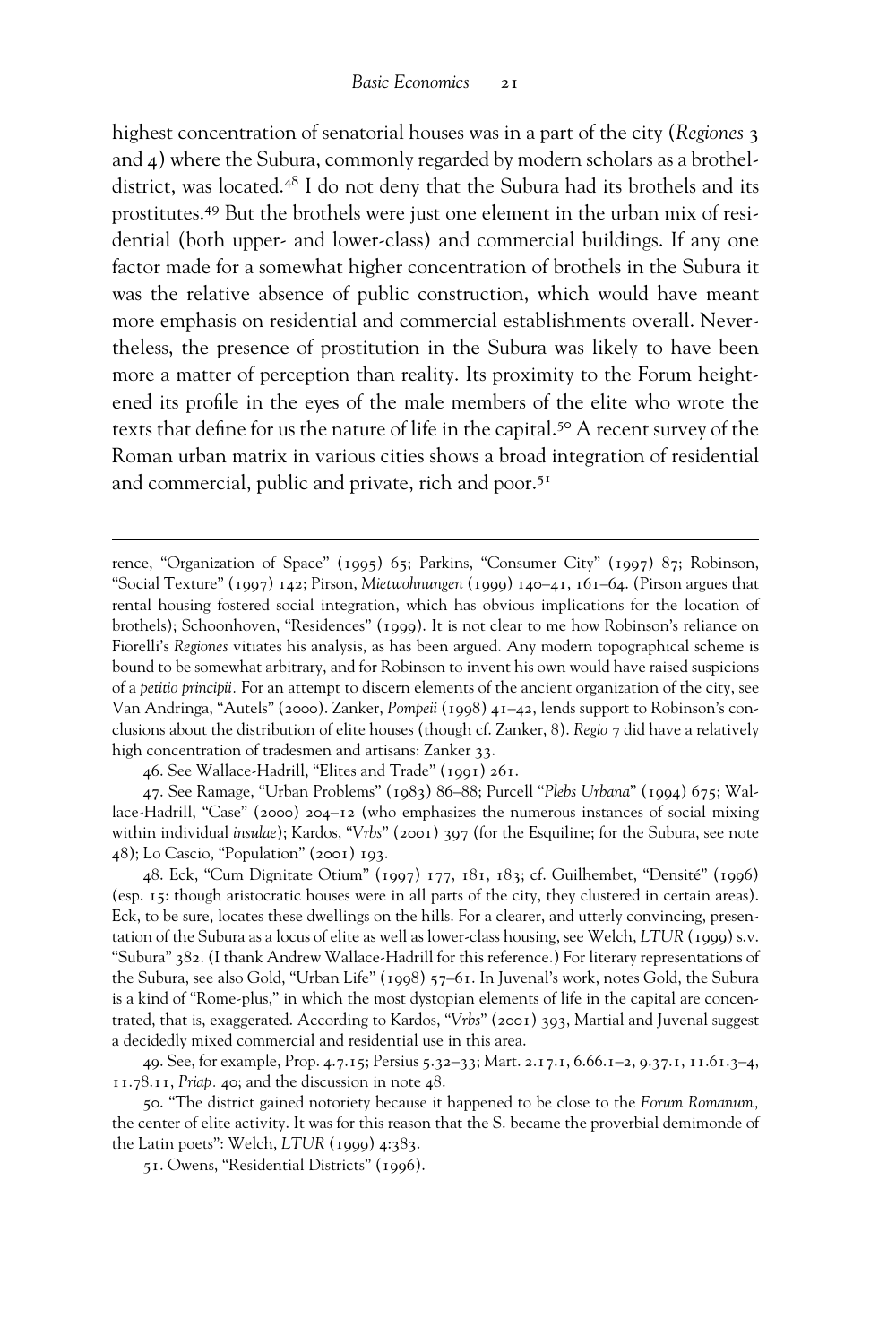Because of this integration, we can expect to find brothels in many different areas. Beginning in the second century at the latest, they will have followed the *insulae*, which were scattered throughout the city.<sup>52</sup> Finally, this connection suggests an answer to the mystery of the apparent lack of brothels in Ostia; that is, we might conclude that they simply cannot be distinguished from the abundant lower-class housing excavated in that city.53

## *Sex and Circuses*

In addition to lower-class residences and restaurants, all places of public entertainment were commonly associated with the practice of prostitution, including circuses, theaters, and amphitheaters.54 The arcades of these buildings contained a variety of shops and strolling vendors in a venue somewhat akin to that of a modern shopping mall.55 The setting was a convenient one for prostitutes to solicit clients, a practice that attracted the attention of Christian critics. A text attributed to Cyprian, the bishop of Carthage in the midthird century, states that the entrance to the circus leads through the brothel.56 Years later, Isidore of Seville notes that young men exiting the theater would cover their heads as though stepping into a brothel.57 It is possible that space in the arcades of the amphitheater in Pompeii was leased to prostitutes or their exploiters by local officials.<sup>58</sup> Taken together, this evidence suggests that prostitutes were a more or less permanent feature of these public

56. [Cypr.] *Spect.* 5 *CSEL* 3.3.8.

57. Isid. *Orig.* 19.26.2. Adams, "Words" (1983) 357, explains the etymology of a term for prostitute, *lodix* (which literally means "covering," "blanket"), on the basis of this passage. *HA Elag.* 32.9 may mock an earlier version of this Christian criticism.

58. See chap. 5.

<sup>52.</sup> See chaps. 7 and 8.

<sup>53.</sup> See chap. 7.

<sup>54.</sup> According to *HA Elag.* 26.3 (see also 32.9), Elagabalus knew to find prostitutes for his purposes at the circus, theater, stadium, and baths. On prostitutes at the amphitheater, see Statius *Silvae* 1.6.67; at the circus, see Lucil. 1071W; Hor. *Serm.* 1.6.113; *Priap.* 27; Iuv. 3.65–66 (this source suggests that prostitutes soliciting outside of brothels were not necessarily free of pimps: "ad circum iussas prostare puellas" (cf. *Anth. Lat.* 190.7R); Suet. *Nero* 27.2. The portico at the Theater of Pompey was such a familiar venue for the solicitation of clients that the association was elevated to a literary topos: Catull. 55.6–10; Prop. 4.8.75; Ov. *Ars* 1.67, 3.387; Mart. 11.47.3. For other porticoes cited by Propertius and Ovid as haunts of prostitutes, see Kardos, "*Vrbs*" (2001) 402 n. 72.

<sup>55.</sup> Astrologers, street performers, musicians, and others were found in the arcades of circuses, theaters, and amphitheaters: Hor. *Serm.* 1.6.113–14; Iuv. 6.588–91; Tac. *Ann.* 15.38.2; Suet. *Aug.* 74; *CIL* 6.9822 (= *ILS* 7496).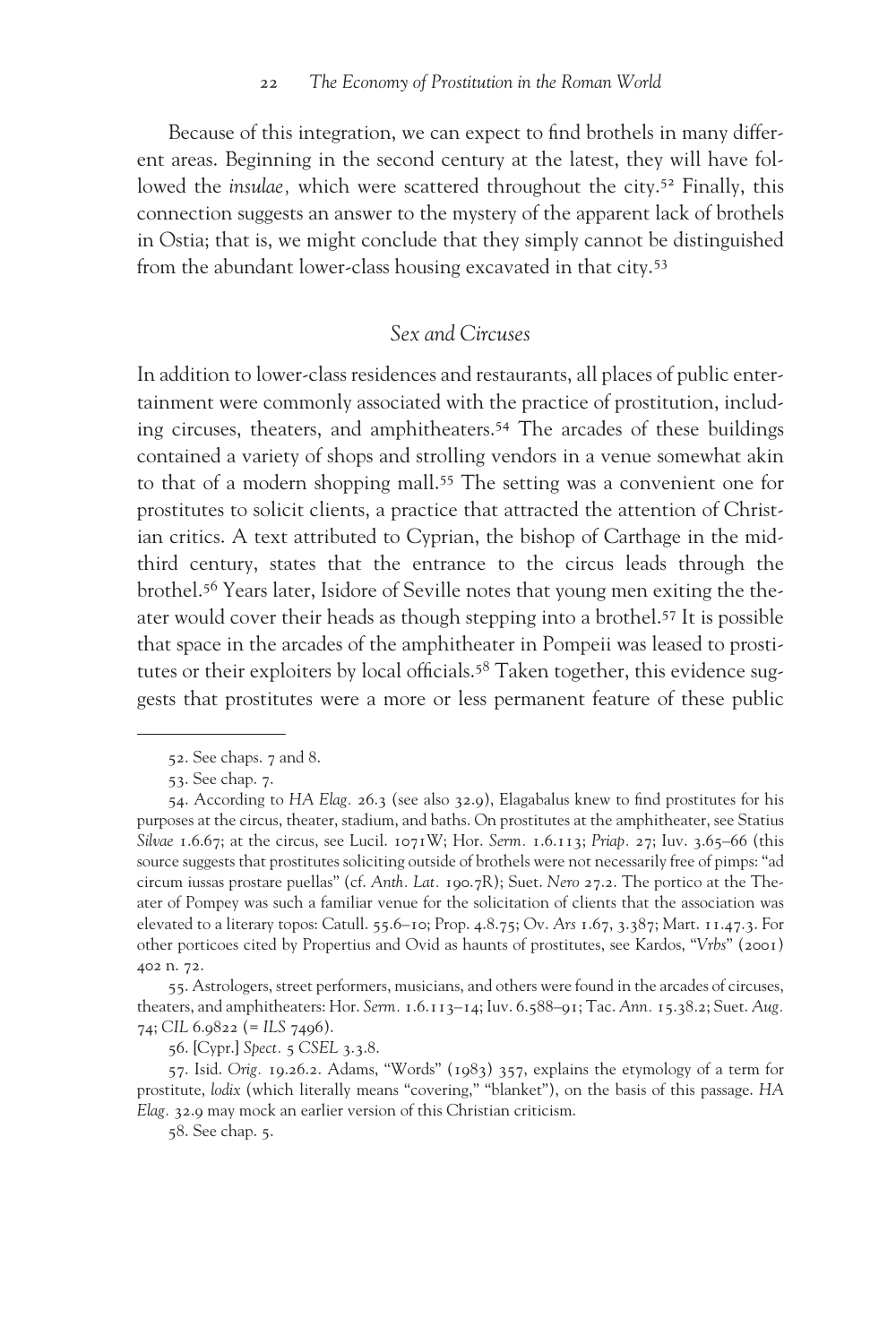buildings and did not simply appear on the days of performances, when a larger number of potential clients probably attracted more prostitutes than usual.59

Another type of public building where prostitutes might be found was temples. The evidence derives from authors as diverse as Plautus, Juvenal, and Dio of Prusa.<sup>60</sup> Juvenal, in assimilating adulteresses to prostitutes, asks ". . . quo non prostat femina templo?"61 Temples were evidently regarded as hotbeds of adultery and prostitution.<sup>62</sup>

## *Baths*

The Roman baths under the Principate developed from popular recreational venues to multipurpose entertainment centers as well as to municipal and especially at Rome—imperial showcases.<sup>63</sup> The procedure of taking a bath was for the Romans a complex and varied activity; in addition to participating in the bath itself, they might engage in a number of other diversions ranging from weightlifting to philosophical discourse. Most importantly, food, drink, and sex were all for sale.<sup>64</sup> The baths, above all in their public, imperially funded form, were pleasure palaces dedicated to the principle of enjoyment. They celebrated beauty, luxury, love, and sexual charm.<sup>65</sup> Even smaller, privately owned operations might offer a taste of these attractions, however.<sup>66</sup>

<sup>59.</sup> The escapades described at Suet. *Nero* 27.2 took place, of course, on a special occasion, though they include some of the more pathological behaviors associated with the *comissatio* (drinking party): see chap. 3.

<sup>60.</sup> Plaut. *Poen.* 265–70, 339; Dio Chrys. 7.133–34; Iuv. 6.489 (Isis as a *lena*).

<sup>61.</sup> Iuv. 9.24: ". . . at what temple does a woman not prostitute herself?" See also chap. 9.

<sup>62.</sup> See Herter, "Soziologie" (1960) 86; Dyson and Prior, "Horace, Martial, and Rome," 254. The Christians, as one might expect, have plenty to say about the association of temples with adultery and prostitution. See, for example, Tert. *Apol.* 15.7 *CCSL* 1.114; Min. Fel. 25.11 Kytzler 24.

<sup>63.</sup> See, for example, Kleberg, *Hôtels* (1957) 106. On the design of Roman baths, see Yegül, *Baths,* (1992). Evidence from the Republic shows no explicit attestation of prostitutes at the baths, leading Bruun, "Water" (1997) 371, to argue for their absence. But this may simply be a function of the less abundant material for that period. In my view, Cicero's treatment, in his defense of M. Caelius Rufus, of the famous scene at the Senian Baths depends on a close association between prostitutes and baths in the minds of his audience, and so forms a part of his general characterization of Clodia as a *meretrix: Cael.* 62–67.

<sup>64.</sup> See Fagan, *Bathing in Public* (1999) 32–36; Kardos, "*Vrbs*" (2001) 411.

<sup>65.</sup> See Dunbabin, "*Baiarum grata voluptas*" (1989) 19–20 (representations of Apolausis), 23–24, 32 (representations of Aphrodite/Venus), 28 (representations of Eros).

<sup>66.</sup> Note the promises of the pimp at Plaut. *Poen.* 699–703. For further discussion of privately owned baths offering sex for sale at Pompeii, see chap. 7.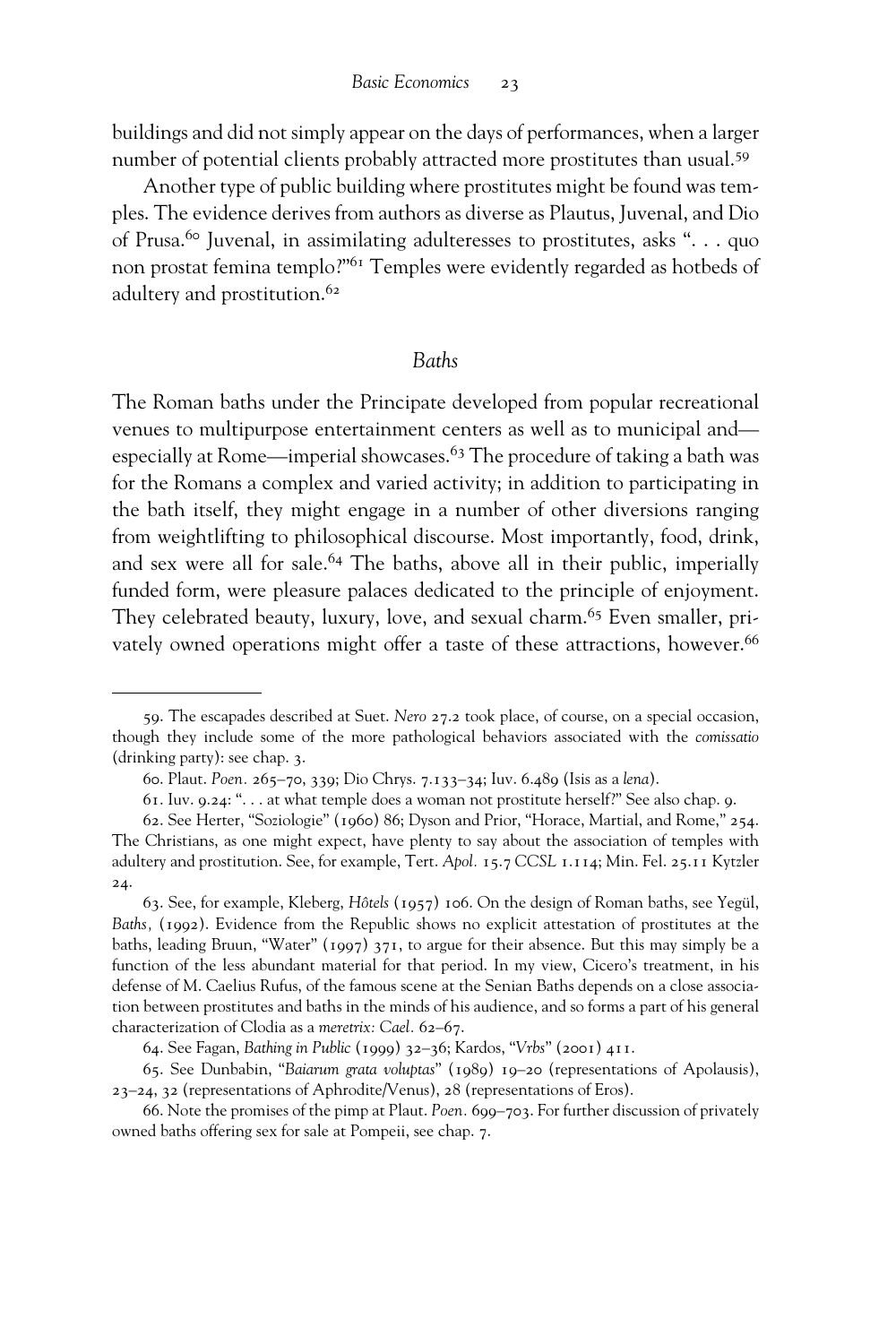Commercial sex was only one of several sensual pleasures that were associated with the bath.<sup>67</sup> Prostitution is hardly unique to the baths in ancient Rome, as surviving evidence for medieval England, France, Germany, and Japan suggests, but the precise role it played in the context of the Roman baths presents some unusual features worth exploring in detail.<sup>68</sup>

Roman attitudes toward sex, status, and the bath are difficult to read.<sup>69</sup> This much seems clear, however. Male attendants were employed in baths used by females and vice versa.<sup>70</sup> The status of bath workers was evidently low, like that of prostitutes, with slaves and freedpersons being the majority.<sup>71</sup> At least some workers in some baths were prostituted by bath keepers, who thereby qualified as pimps under the Praetor's Edict.<sup>72</sup> Freelancers offered the employees competition and perhaps made offsite arrangements in some cases.73 The sex sold by employees, however, seems more likely to have occurred at the baths themselves and not elsewhere. Though we cannot reasonably expect the archaeological record to preserve unambiguous evidence of this, there are some indications in the literary and epigraphic record that this was the case.74

We do well to avoid the trap set for us by the sources and assume that no respectable woman would attend the baths when men were present.75 There was, to be sure, some sensitivity about this. Prostitutes, as noted in chapter 7, might visit the baths strictly as bathers, a fact that helps raise the crux of the problem of respectability. The sources transmit some very mixed signals on

<sup>67.</sup> See, for example, Zajac, "*Thermae*" (1999).

<sup>68.</sup> For comparative evidence, see chap. 7.

<sup>69.</sup> For a useful discussion, which does not to my mind quite resolve the problem, see Toner, *Leisure and Ancient Rome* (1995) 53–64. See also Papi *"Delenimenta"* (1999) esp. 721–24.

<sup>70.</sup> Youtie, "Records" (1949/1973) 991. Iuv. 6.422–23 has a masseur sexually servicing a female patron. Juvenal may be reverse reading a service provided to male bathers. See also Mart. 7.67.

<sup>71.</sup> Wissemann, "Personal" (1984); Nielsen, *Thermae* 1 (1990) 126–30.

<sup>72.</sup> The jurist Ulpian specifically mentions personnel hired to watch bathers' clothing who worked as prostitutes at the behest of the *balneator* ("bath keeper"): D. 3.2.4.2. Cf. *Anth. Gr.* 5.82.

<sup>73.</sup> See Mart. 3.93.14–15 (which does not to my mind imply that only prostitutes were admitted); Amm. Marc. 28.4.9; *HA Elag.* 26.3.

<sup>74.</sup> Lucian. *Hippias* 5 implies that facilities for sex were a standard feature of the baths according to Nielsen, *Thermae* 1 (1990):146 n. 4; Jacobelli, *Terme Suburbane* (1995) 92. See also the erotic graffiti at the Suburban Baths in Herculaneum, some of which imply the availability of venal sex, even if they cannot be taken literally: *CIL* 4.10674–78, with Della Corte, "Iscrizioni" (1958) 306–7. Again, a series of small rooms at the Sarno Baths of Pompeii that were employed for toweling, massaging, and anointing clients with oil most likely served as a venue for prostitution: see chap. 7.

<sup>75.</sup> See Ward, "Women" (1992) 134–39, 143–44; Dauphin, "Brothels" (1996).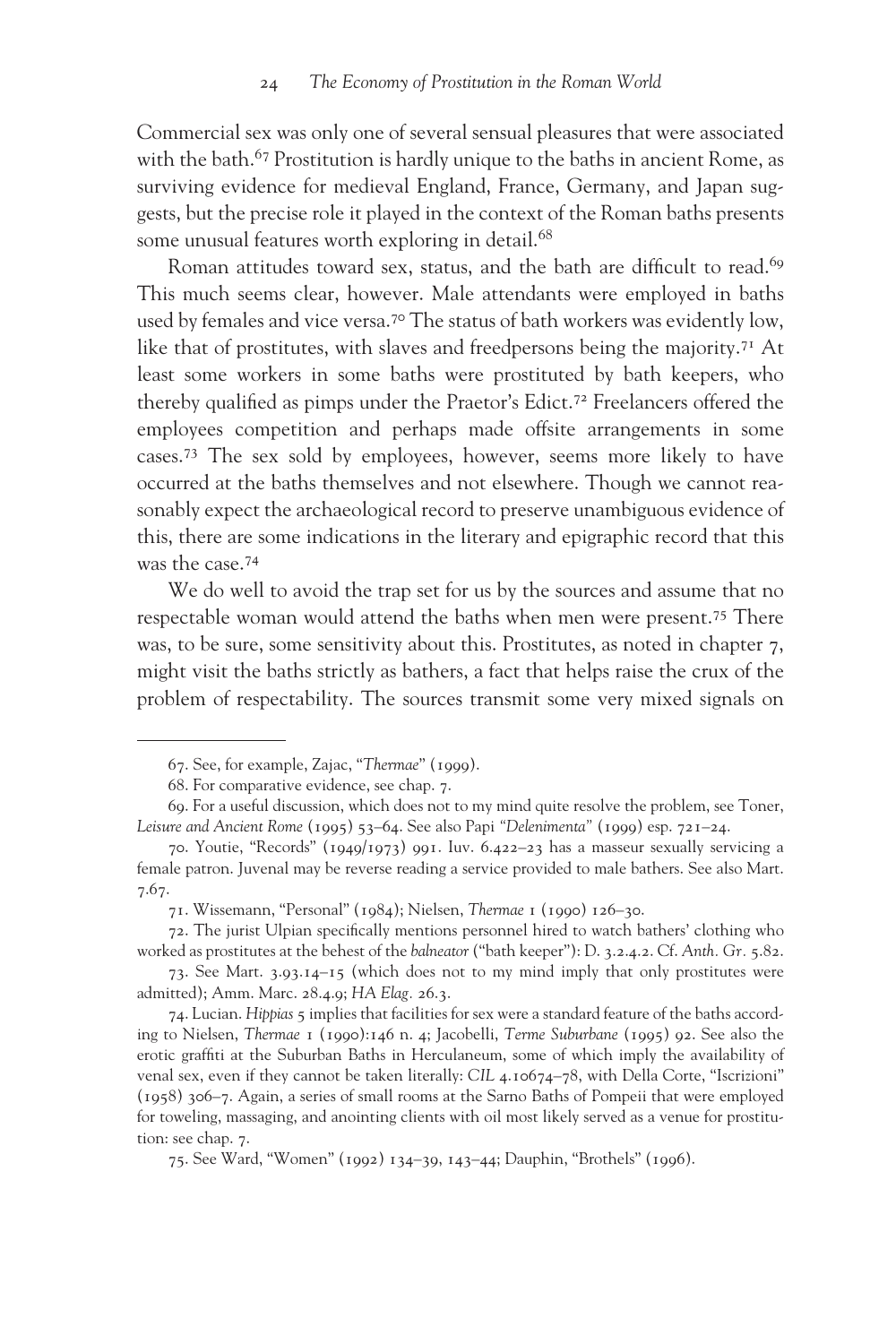the subject of women and men bathing together.76 What is remarkable is not the criticism,77 which seems to have inspired at least one attempt at legislation,78 but the widespread popularity of mixed bathing, a popularity that seems to have increased in the early Principate.79

It is difficult to overemphasize the strangeness of the phenomenon, strange, that is, from what we can reconstruct of the Roman perspective itself. The paradox is that social mixing, which received vigorous disapprobation in the context of the cook shop, was widely practiced in buildings that were prized as public assets rather than shunned as low dives.<sup>80</sup> Aristocrats were evidently free to patronize baths but risked their reputations if they set foot in a brothel or *popina.*<sup>81</sup> The logic seems similar to that which despises small-scale retailing but honors large-scale wholesaling, a sheer contradiction perhaps to anyone but a Roman.<sup>82</sup> It finds at least a partial analogy in the popularity of luxury latrines of the imperial period, themselves municipal showcases designed to attract and cater to the needs above all of an elite clientele.<sup>83</sup> No

78. We can only be reasonably certain about one such attempt, by Hadrian, which is recorded at Dio (in Xiph.) 69.8.2. Scholars are rightly skeptical about the various reports of such measures preserved by the *Historia Augusta:* see Merten, *Bäder* (1983) 89–92, 97–100; Ward, "Women"  $(1992)$  139–42. Dio's evidence, however, is difficult to ignore, as Merten acknowledges. All the same, a text by Clement of Alexandria suggests that mixed bathing was still popular in his day: *Paed.* 3.5.32 *SC* 158.72.

79. Fagan, *Bathing in Public* (1999) 27, suggests sensibly that Romans could choose between mixed and single-sex bathing establishments, but in my view presses this point too far. For one thing, such a choice could not feasibly be provided in every locale. Moreover Fagan's prude/pervert dichotomy strikes me as implausible for the Romans. Some, I believe, preferred to bathe in private or only with members of their own sex, while others paraded their modesty by pretending to ignore the nudity or near-nudity of the people around them. The absence of a strict polarity of virtue and vice in the baths is precisely what generated both intense interest and criticism. See Ward, "Women" (1992) 137; Jacobelli, *Terme Suburbane* (1995) 94–95, and Fagan's own comments at 51.

80. All the same, consorting with prostitutes at the baths might earn a person censure: Suet. *Dom.* 22; *HA Comm.* 5.4.

81. See chap. 3.

82. See, for example, Cic. *Off.* 1.150–51.

83. See Neudecker, *Pracht der Latrine* (1994) esp. 150–53.

<sup>76.</sup> Sources and discussion in Merten, *Bäder* (1983) 79–100; Ward, "Women" (1992) 139–42; Fagan, *Bathing in Public* (1999) 26–29. See *AÉ* 1987.179, an epitaph in which a husband praises his deceased wife for never going to the baths (*inter alia*) without him.

<sup>77.</sup> See, for example, Plin. *NH* 29.26, 33.153; Iuv. 6.419–25. Some Romans display sensitivity even over nudity and/or bathing with members of the same sex: Ennius *apud* Cic. *Tusc.* 4.70; Cic. *De Orat.* 2.224; Cic. *Off.* 1.129; Val. Max. 2.1.7; Plut. *Cato Maior* 20.5; Ambros. *Off.* 1.79 *CUF* 1.134–35; *HA Gord.* 6.4. These sources suggest that Brown's assertion about the "long survival of indifference to nudity in Roman public life" needs to be modified. See "Late Antiquity"  $(1987)$  245.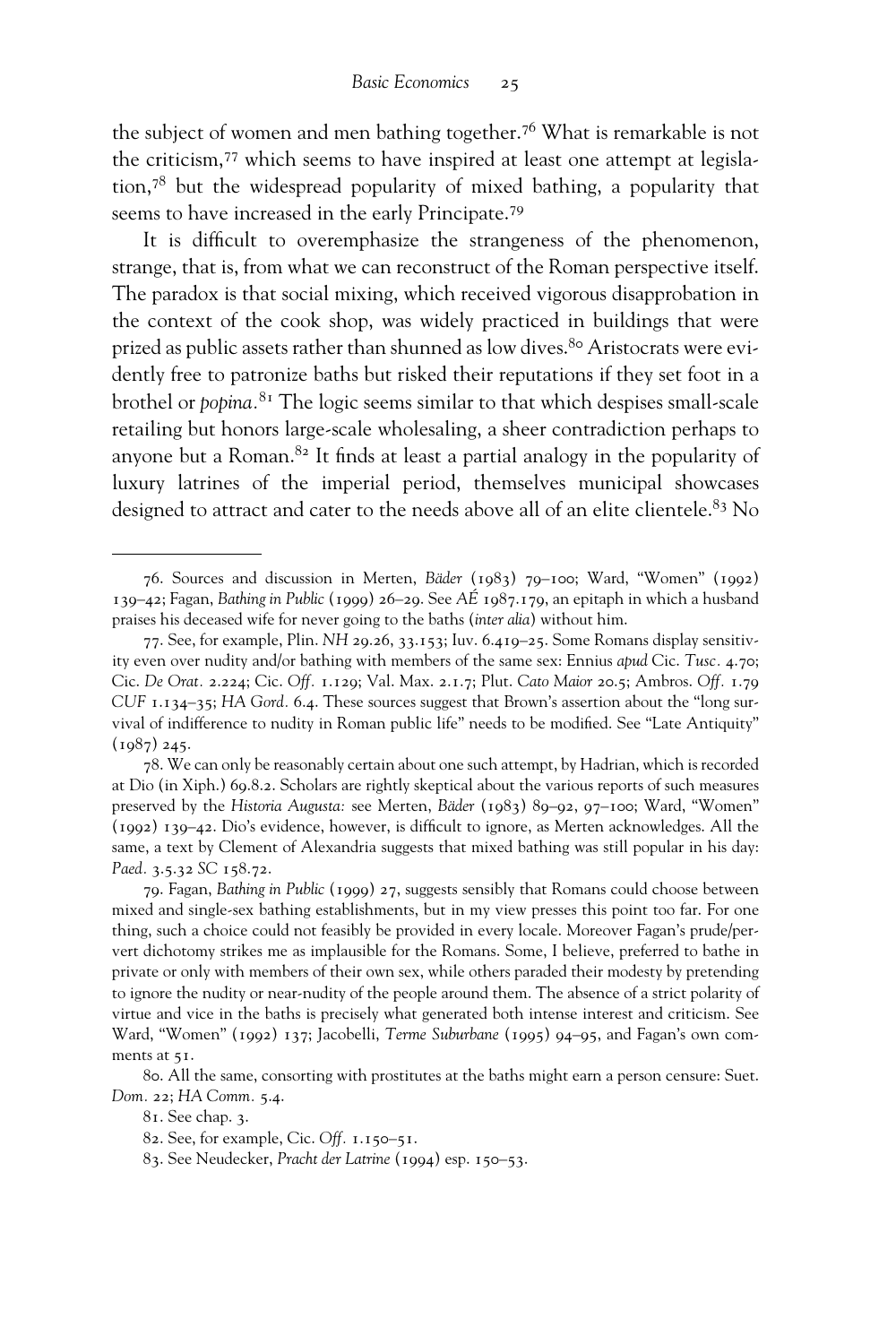one will be shocked to learn that many of these establishments were located in or near baths.84

Not that it renders the problem any easier to resolve, but it is worth observing that an important difference between *popina* and bath lies in the fact that in the latter case the visitors were without all or most of their clothes.85 Lack of what were otherwise socially—in some cases legally—obligatory social markers must have made it more challenging to rank the players without the proverbial scorecard,<sup>86</sup> and so perhaps heightened interest in attendance at the baths.<sup>87</sup> Social promiscuity of this sort enhanced an atmosphere of sexual intrigue that must have been good for business, especially the business of venal sex.<sup>88</sup> Bathing fostered sexual attractiveness.<sup>89</sup> The point might seem obvious, but merits emphasis in the context of a Mediterranean calculus of honor/shame that at another point of the spectrum discourages all bathing for women precisely for this reason.90 It is unsurprising that *balnea vina venus* served as a Roman slogan for the good life.91

## *Special Events*

Prostitutes were drawn to a variety of occasions that attracted a crowd of people, including potential clients, such as markets, fairs, and public shows of every kind.<sup>92</sup> As a result, many prostitutes and pimps were not tied to a specific

<sup>84.</sup> Neudecker, *Pracht der Latrine* (1994) 83–91.

<sup>85.</sup> As Fagan, *Bathing in Public* (1999) 25, observes, the much-vexed question of whether Roman bathers were completely nude or scantily clad is of little practical import. Cf. Nielsen, *Thermae* 1 (1990) 140–42.

<sup>86.</sup> For legal rules on status-appropriate clothing, see McGinn, *Prostitution, Sexuality, and the Law* (1998) chap. 5.

<sup>87.</sup> So the parties held by Commodus at the baths, in which respectable women and prostitutes allegedly mixed, would have had added spice to the scene there: *HA Comm.* 5.4.

<sup>88.</sup> See Ov. *Ars* 3.639–40; Mart. 2.70, 3.72, 11.47.1–2, 5–6, 11.75. The baths had a reputation as a venue for illicit sex, that is, adultery: Quint. *IO* 5.9.14; Ulp. D. 48.5.10(9).1. On Ulpian's text, see McGinn, *Prostitution, Sexuality, and the Law* (1998) 242. For same-sex attraction, see Petron. 92; Mart. 1.23, 1.96.

<sup>89.</sup> Dunbabin, "*Baiarum grata voluptas*" (1989) 12.

<sup>90.</sup> See Horden and Purcell, *Corrupting Sea* (2000) 491.

<sup>91.</sup> For evidence and discussion, see Kajanto, "Balnea" (1969).

<sup>92.</sup> There is an abundance of comparative evidence to support this assertion. See, for example, Symanski, "Prostitution in Nevada" (1974) 371; Rossiaud, "Prostitution, Youth, and Society" (1978) 4; Finnegan, *Poverty* (1979) 25; Bernstein, *Sonia's Daughters* (1995) 155; Schuster, *Freien Frauen* (1995) 45. On the importance of fairs and festivals in fostering a great mobility of persons in the Mediterranean, see Horden and Purcell, *Corrupting Sea* (2000) 432–44; cf. 380–81. See also the essays in Lo Cascio, *Mercati* (2000).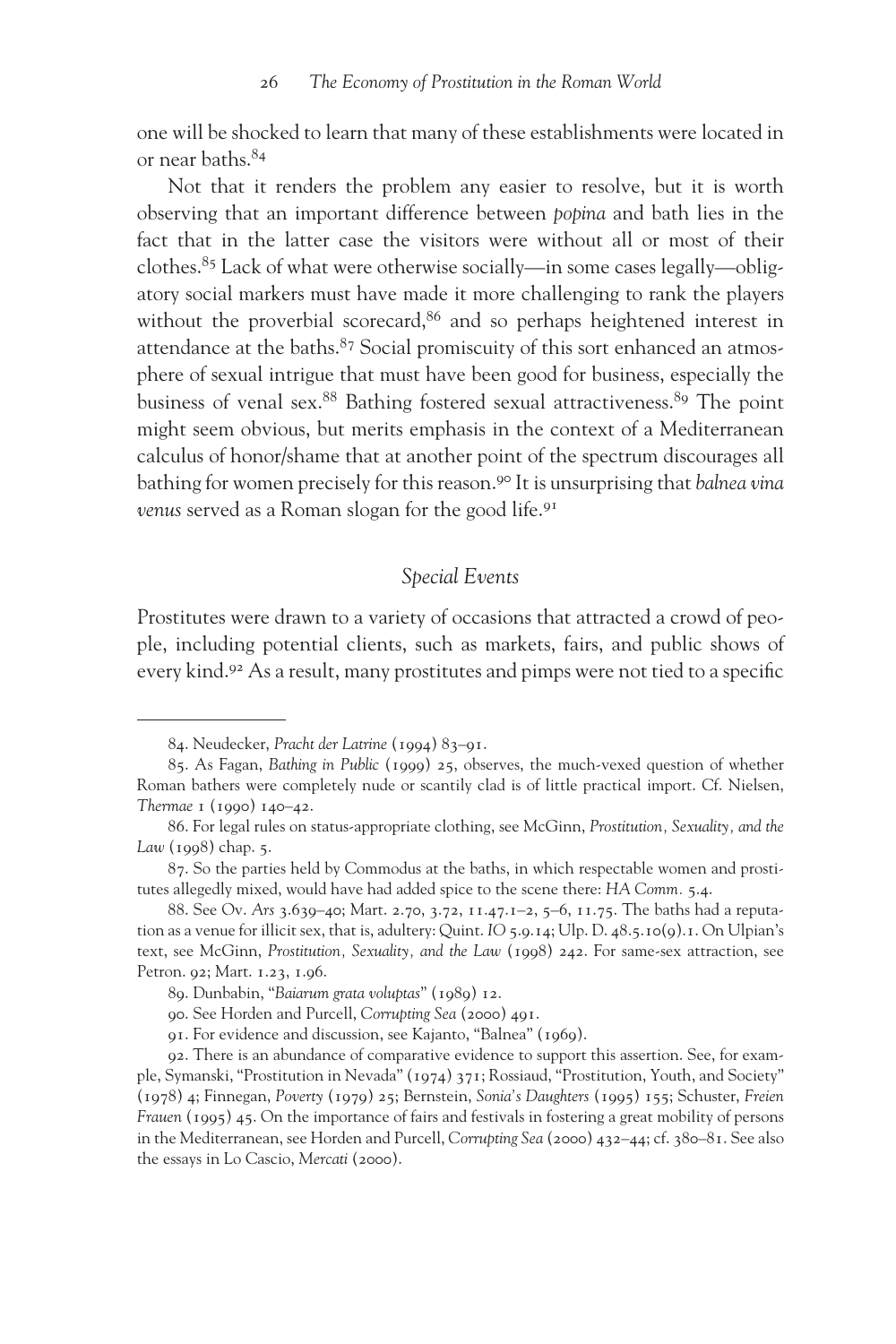location but traveled broadly in the manner of the *fahrendes Volk* of the Middle Ages.<sup>93</sup> We find their presence registered at festivals and the like,<sup>94</sup> circuit courts,95 and military encampments, even—or especially—when the army was on campaign.96 The evidence from Egypt merits emphasis here. It tells us that on at least three occasions prostitutes were given special permission by tax collectors to ply their trade on a particular day.97 These were almost certainly days when festivals, fairs, or similar occasions took place. Visitors to religious events and centers might have had more than one motive. In this context pilgrimage and tourism could be viewed as two sides of the same coin.

Prostitutes also attended dinner parties.<sup>98</sup> The atmosphere of these functions was often sexually charged, owing not only to the presence of these women, but to the dramatic entertainment being offered, to the room decor and table service, which often featured erotic representations, and to the other guests, who might include persons of doubtful or even unknown status.99

The principle of circulation adumbrated here suggests an important fact about some prostitutes in the Roman world: they were mobile. Not only did clients travel to prostitutes, but prostitutes to clients. Mobility in this context must not, of course, be confused with freedom.<sup>100</sup> The lives of these prosti-

<sup>93.</sup> See the story of the traveling pimp and his prostitutes who mysteriously disappear during a nocturnal earthquake in Carura, a village on the border of Phrygia and Caria: Strabo 12.8.17. Roman comedy also has examples of some rather mobile pimps, such as Labrax in Plautus's *Rudens* and Sannio in Terence's *Adelphoi.* The entertainers in third-century Dura-Europos might also qualify: see chap. 8.

<sup>94.</sup> See Strabo 12.3.36 (Pontic Comana, already popular for a shrine and festivals dedicated to the goddess Ma, had large numbers of resident prostitutes who attracted many visitors in their own right: Strabo alleges, perhaps in error, that most of these women were sacred prostitutes); Dio Chrys. 77/78.4 (Thermopylae, the meeting place of the Delphic Amphictyony, attracted traveling pimps with their prostitutes).

<sup>95.</sup> See Dio Chrys. 35.15–16: Apamea Celaenae, every other year, with De Ligt, *Fairs* (1993) 226–27, 254–55, who places circuit courts in a broader economic context. On the "connectivity" of Apamea Celaenae, see Horden and Purcell, *Corrupting Sea* (2000) 392.

<sup>96.</sup> See Val. Max. 2.7.1; Frontinus *Strat.* 4.1.1; App. *Hisp.* 85: Scipio Aemilianus's ejection of prostitutes before Numantia suggests their presence was otherwise taken for granted, but cf. [Quint.] *Decl.* 3.12. For evidence of actresses, musicians, and dancers among the camp followers, see Petrikovits, "Lixae" (1980/1991). Many of these doubled as prostitutes to judge from the evidence from Dura-Europos examined in chap. 8. Overall, the evidence for the association between soldiers and prostitutes is surprisingly thin: see Wesch-Klein, *Soziale Aspekte* (1998) 115 n. 79.

<sup>97.</sup> For evidence and literature see McGinn, *Prostitution, Sexuality, and the Law* (1998) 279–80. Also see Montserrat, *Sex and Society* (1996) 126–29.

<sup>98.</sup> On pimps as banquet caterers, see Hor. *Serm.* 2.3.226–32.

<sup>99.</sup> See Fisher, "Associations" (1988) 1208, whose presentation, though somewhat antiquarian, is at bottom persuasive. On prostitution and the drinking party, or *comissatio,* see chap. 3.

<sup>100.</sup> See Horden and Purcell, *Corrupting Sea* (2000) 383.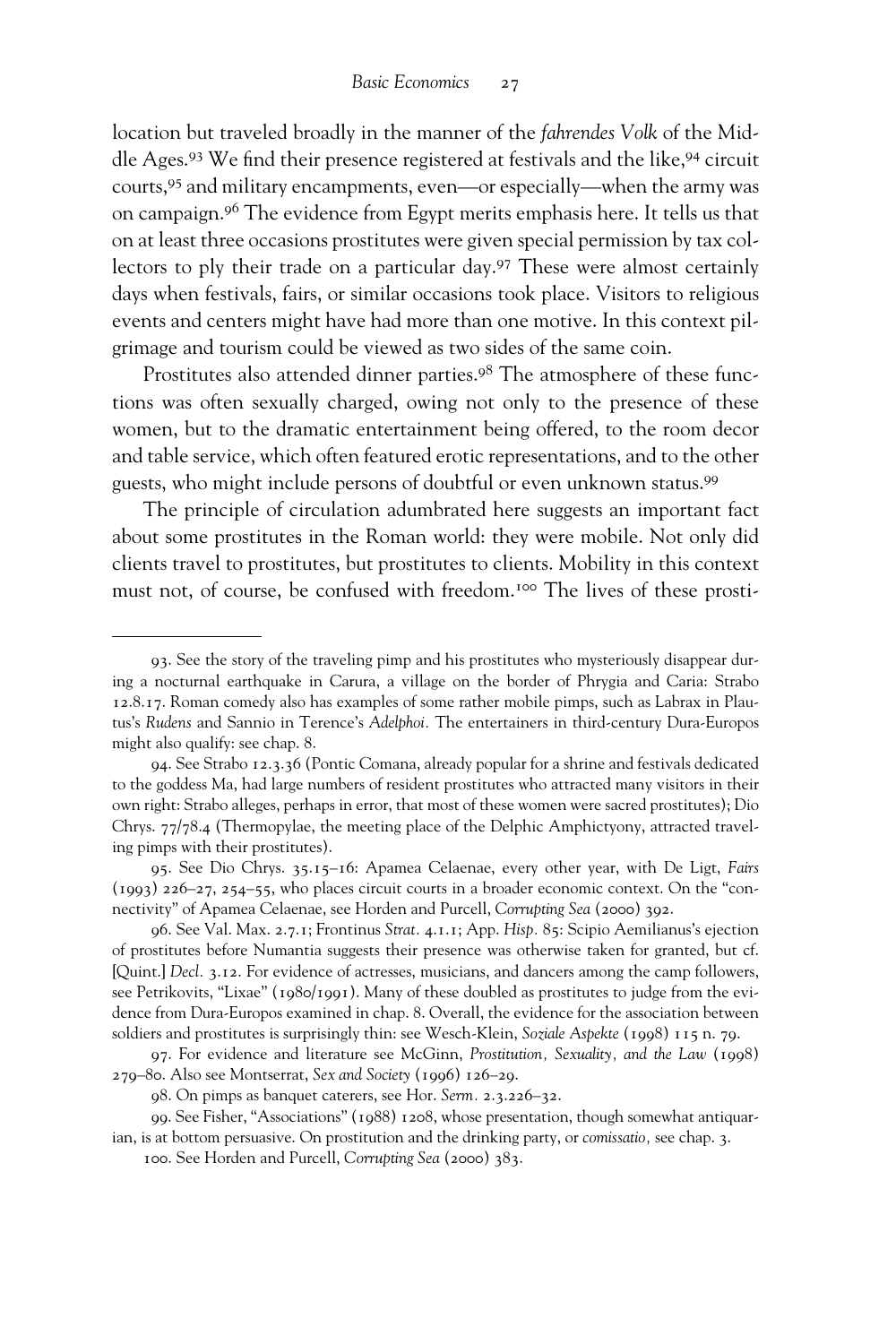tutes, therefore, did not radically differ from the lives of those confined to a brothel, a phenomenon explored above all in chapter 8.101 Women whether slaves or not—were a valuable commodity and exploitable as a resource that could be trafficked like any other.<sup>102</sup> Female performers were one part of this traffic, prostitutes another, and sometimes the two categories overlapped.<sup>103</sup>

## *Other Venues*

The preceding discussion may foster the impression that prostitution was virtually universal in the Roman world. This was not, in fact, the case. Prostitution was widespread, but not universal. The elite Roman male did much to exaggerate this notion of universality because he was liable to identify almost any lower-class woman as a prostitute, especially if she worked in a trade that exposed her to indiscriminate contact with males outside of her family, that is, in any part of the Roman service economy, from selling vegetables in the marketplace to serving wine in a bar.<sup>104</sup> In this light, for example, Martial's insinuations about the Suburan *tonstrix* appear to reflect this simple bias rather than to serve as evidence that permits us to conclude that hairdressers typically worked as prostitutes.105 A similar point holds for Plautus's *alicariae* ("millgirls"), whose identification as prostitutes owes as much to modern ideas of whore-taxonomy as to ancient attempts to make sense of the text, which is far from clear.<sup>106</sup> What perhaps influenced ancient elite males to entertain suspicions of prostitution is paradoxically that mills were places where the sexes might routinely encounter each other without sex being the only or most

<sup>101.</sup> Heyl, *Madam* (1979) 95, records a high turnover rate for a modern brothel, where the average stay for a prostitute is six months.

<sup>102.</sup> See Horden and Purcell, *Corrupting Sea* (2000) 379.

<sup>103.</sup> To my mind, Horden and Purcell, *Corrupting Sea* (2000) 386, risk overrating the essentially "male" aspect of human mobility in the ancient Mediterranean (cf. 389, 391 on the Middle Ages and 447 on traveling performers, a number of whom must have been women).

<sup>104.</sup> See the evidence and discussion in McGinn, "Definition" (1997[1998]) esp. 89-97, 107–12. DeFelice, *Roman Hospitality* (2001) deserves honorable mention here for a noble, if uncontrolled, attempt to combat the misogyny of the sources.

<sup>105.</sup> Mart. 2.17; cf. Plaut. *Truc.* 405–6.

<sup>106.</sup> Plaut. *Poen.* 266. Festus 7L takes a sexual joke (*alicariae* = "women who deal in grain" becomes "women who grind" or "are ground") and turns it into a job description: see Adams, "Words" (1983) 335–37. The bakery scam reported at Socr. *HE* 5.18 *PG* 67.609–13 suggests no more in this regard than that prostitutes were associated with *popinae,* hardly a novelty.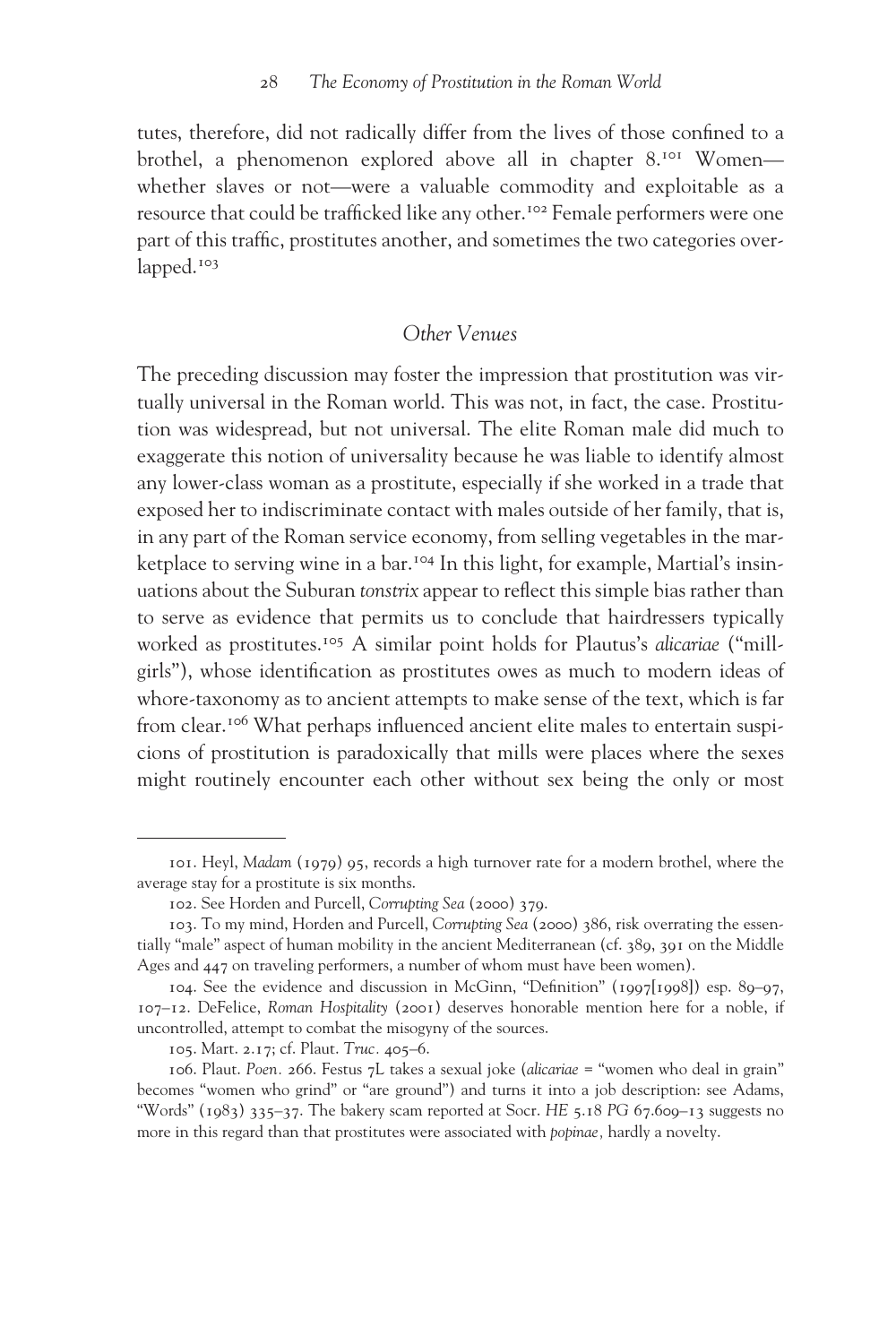obvious purpose.107 This does not mean, however, that no mill-girl ever doubled as a prostitute.<sup>108</sup>

For this reason we have no way to be absolutely certain whether the Pompeian *(h)alicaria* Glyco, if she were a prostitute, was a part-timer or this term simply functioned as slang for "prostitute."<sup>109</sup> The sad truth is that the elite male misogyny of our literary texts almost certainly blurs to the vanishing point a flourishing part-time and casual economy of prostitution.<sup>110</sup> This leaves us ill-equipped at times even to interpret a simple epigraph in a satisfactory manner.

To put the problem another way, there is a parallel danger of hyperskepticism over the extent of prostitution in the Roman world. Its widespread nature is first suggested by a wealth of comparative evidence that shows lower-class women in a variety of trades who do supplement their incomes by resorting to prostitution.111 In other words, it is quite possible to read the bias of the sources as a kind of backhanded acknowledgment of the existence of part-time and/or cyclical prostitution in the Roman world. What is more, not all prostitutes remained in a brothel, but went out to solicit customers or simply worked in the streets independently of a brothel.<sup>112</sup> Thus the presence of prostitutes in forum or marketplace is securely attested, whatever exaggerations may safely be ascribed to class and gender bias.<sup>113</sup>

The breadth and variety of the evidence for prostitution is suggestive. Any attempt at quantification is clearly out of the question, but it is clear that prostitution must be regarded as a major service industry in the Roman world.

<sup>107.</sup> See the insult leveled against Octavian's mother by Cassius of Parma recorded at Suet. *Aug.* 4.2. For a parallel example from medieval Germany, see Schuster, *Freien Frauen* (1995) 221. Cf. the medieval English attitude toward laundresses: Karras, *Common Women* (1996) 54–55.

<sup>108.</sup> For insight into the nature of this problem, see, for example, the discussion of the occupational backgrounds of nineteenth-century New York City prostitutes in Gilfoyle, *City of Eros*  $(1992)$  esp.  $59-61$ .

<sup>109.</sup> *CIL* 4.3999, 4001. Glyco is otherwise attested as a male name: Hor. *Ep.* 1.1.30; Suet. *Aug.* 11.

<sup>110.</sup> For more discussion of the problem of part-time and casual prostitution, see below in this chap. in the section on "Recruitment."

<sup>111.</sup> See Finnegan, *Poverty* (1979) 24, 29, 73, 168, 202–5; Mahood, *Magdalenes,* 6, 58–59, 84, 116, 130–34, 150–51. I concede that no small part of this evidence may have arisen from the same sort of prejudice that colors the Roman sources on the subject, and I have tried to eliminate obvious examples of this.

<sup>112.</sup> For late antiquity, see Proc. *Aed.* 1.9.4–5; Iustinian. Nov. 14 (a. 535). These sources show that both prostitutes who worked in and those outside of the brothel might be subject to the control of pimps.

<sup>113.</sup> See chap. 9.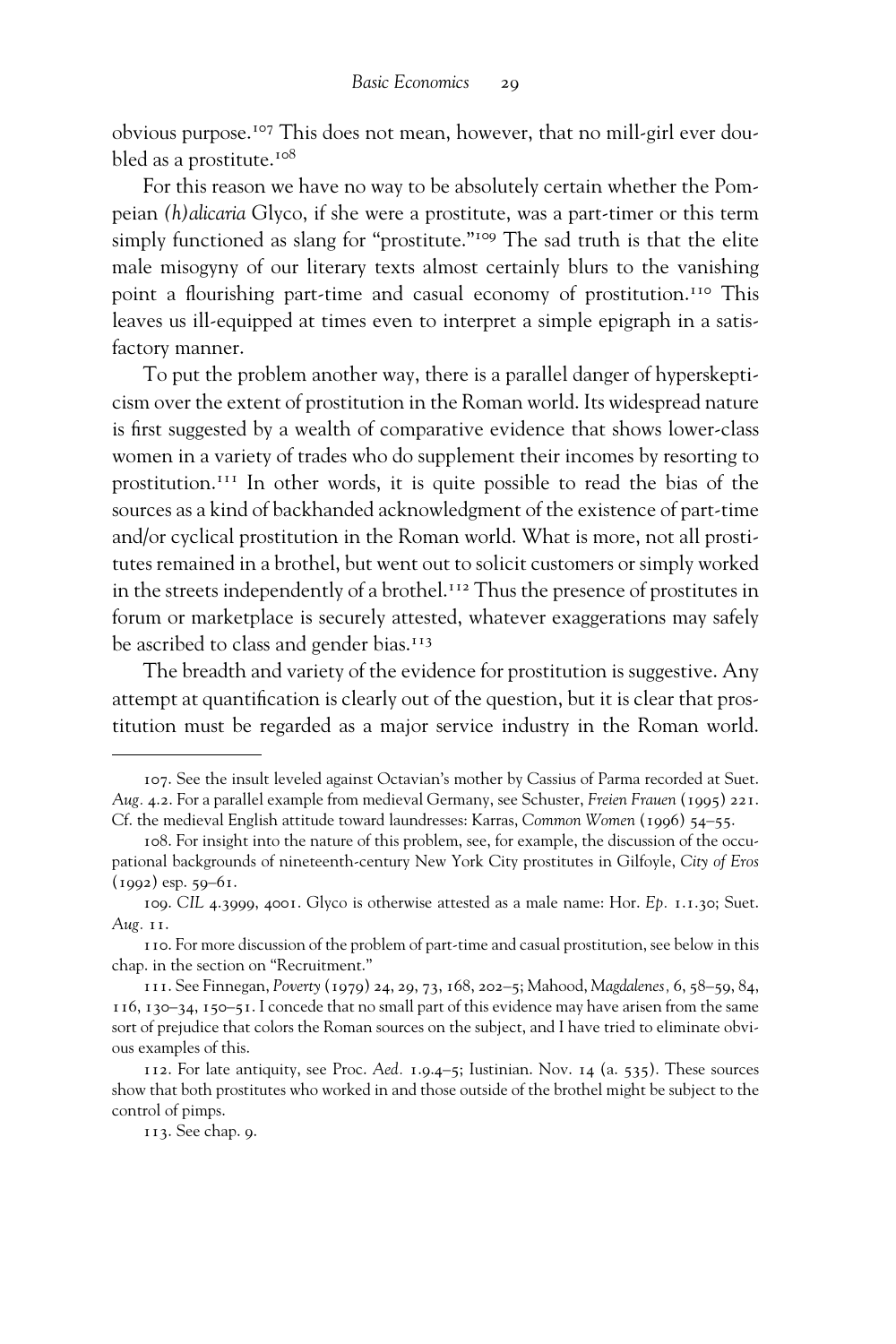Brothels also existed in rural areas, anywhere, in fact, where clients could be found.114 Nevertheless, prostitution was overwhelmingly an urban phenomenon, one of the distinct pleasures of life in town.<sup>115</sup> In cities, prostitution was fairly pervasive, at least in lower-class milieus, a fact supported by evidence that the clients of the establishments surveyed here were themselves typically of low status. Even so, considerations of commercial advantage, rather than Christianizing concerns with public morality or the aesthetics of the public sphere, determined the widespread presence of venal sex in Roman urban contexts.116

#### ownership of brothels

Over the past quarter century, increasing attention has been paid to the investments in urban property made by members of the Roman upper classes. The evidence has shown the elite invested not only in upper-class housing such as the *domus* and the better sort of *insulae,* but also in the kinds of housing described in the preceding paragraphs.117 Though the ancient economy was overwhelmingly agricultural, $118$  comparative data suggests that as much as

<sup>114.</sup> Inns too were located outside of cities and might offer the services of prostitutes. Varro *RR* 1.2.23; Suet. *Claud.* 38.2 (the scene is possibly urban); *CIL* 9.2689 (= *ILS* 7478). See also Gassner, *Kau݊den* (1986) 79. For brothels outside cities in the Byzantine period, see Magoulias, "Bathhouse" (1971) 238, 241, 246; Leontsini, *Prostitution* (1989) 70–72. For other cultures, see Butler, *Daughters of Joy* (1987) 7–8 (nineteenth-century American West); Karras, *Common* Women (1996) 24-25 (medieval England).

<sup>115.</sup> See, for example, Hor. *Ep.* 1.14.18–26; Tac. *Hist.* 3.83.2; cf. Iuv. 11.81. Of course, the emphasis laid by the sources on this aspect is not simply a reflection of reality but of a moralizing bias. For a discussion about the criticism directed at entertainments in the city, see chap. 9.

<sup>116.</sup> For the complete argument, see chap. 3. Tombs perhaps functioned as improvised brothels (or at least cribs); they offered shelter and were aptly located near main gates and roads, as brothels themselves were: Catull. 59; Mart. 1.34.8, 3.93.15; Iuv. 6.O16 (prostitutes thought to practice their trade near the city's walls perhaps used tombs for sex: see Mart. 1.34.6, 3.82.2, 11.61.2, 12.32.22). For the same reasons, tombs served as a refuge for squatters and as lavatories: Scobie, "Slums" (1986) 402–3.

<sup>117.</sup> For an overview of upper-class investment in urban property, see Garnsey, "Investment" (1976). For a detailed description of Cicero's management of his urban properties, see Frier, "Management" ( $1978/q$ ); for discussion of the urban rental market as a whole, see Frier, "Rental Market" (1977). Also see Frier's extensive treatment of the social, economic, and legal aspects of urban housing in *Landlords* (1980). Such investment in urban property was regarded as profitable but risky: Frier, "Rental Market" (1977) 34–35, 36 n. 51. At Pompeii, wealthy families exploited the position of their houses on commercial thoroughfares by attaching shops on the street sides: Zanker, *Pompeii* (1998) 41–42.

<sup>118.</sup> For emphasis on the importance of agriculture in the economy as a whole, see, for example, Jongman, *Economy* (1988) esp. 199, 203.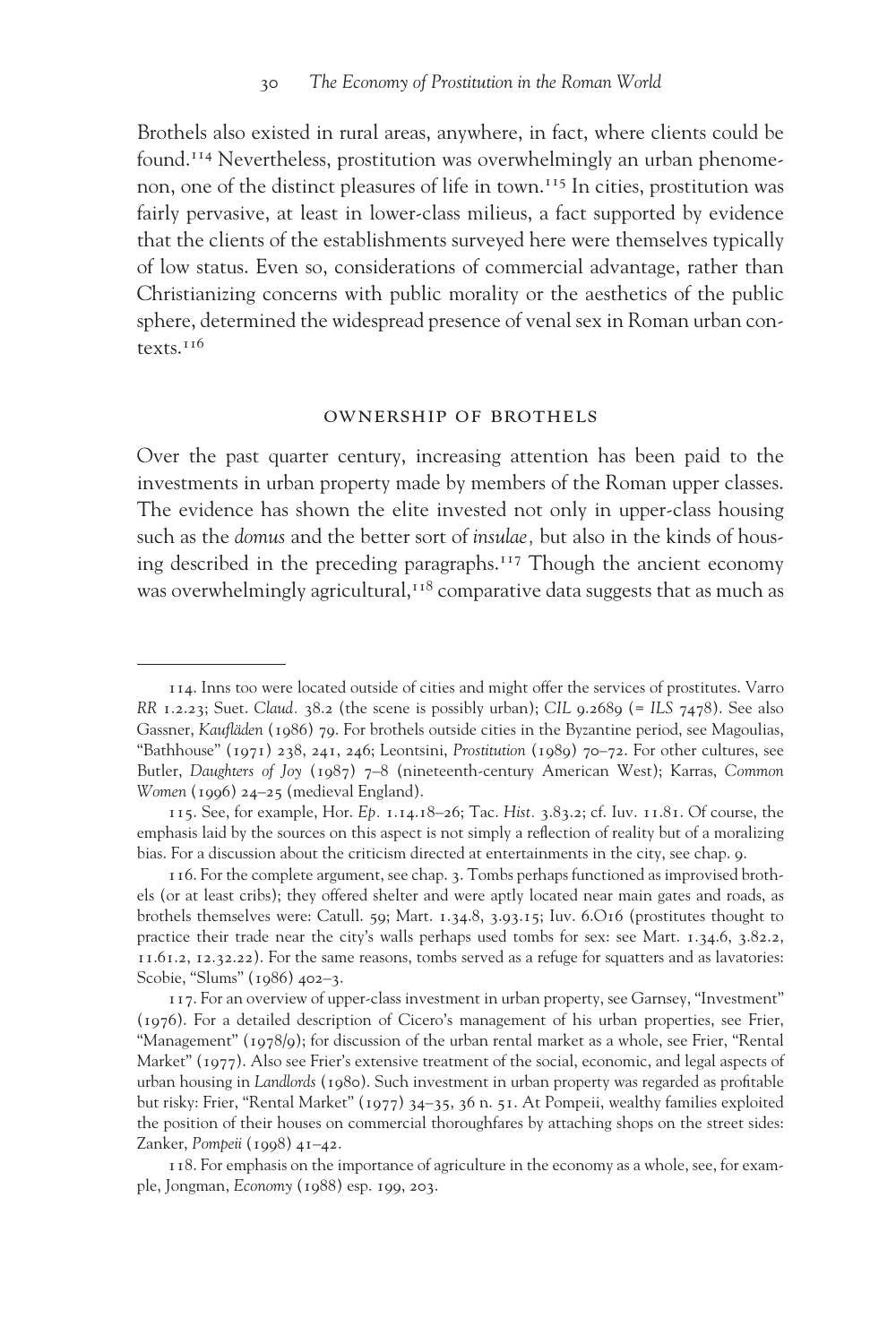one-third of the gross domestic product was generated by commerce.119 The superior prestige of farming made it an attractive investment, while the lure of a higher rate of return and the advantage of greater liquidity made commerce appealing, even to many aristocrats.<sup>120</sup>

We might suppose that, given the close connection between tenement housing and prostitution, upper-class investment in the former might at least in some cases amount to investment in the latter.<sup>121</sup> In fact there is explicit evidence that this was the case. The jurist Ulpian<sup>122</sup> lays it down that urban rents, even if they derive from a brothel, should fall within the scope of the *hereditatis petitio* (suit on an inheritance), because brothels are operated on the property of "many honorable men."<sup>123</sup>

Any attempt to take precise measure of the import of "many" would be misguided, but the jurist's holding is without question motivated by widespread contemporary practice, which, in turn, suggests profitability. Indirect evidence for this argument is found in a passage of  $Varro<sub>1</sub>^{124}$  in which a speaker implies that the construction of inns (*tabernae deversoriae*) on opportune country estates (that is, convenient for travelers) was not only common but also profitable. Given the typical association of prostitution with *tabernae* and *deversoria*, it is likely that a good share of these profits derived from the practice of prostitution.

There is a wealth of evidence from other cultures to suggest that, despite the scorn accorded prostitutes, pimps, and procuresses, prominent, wealthy,

121. I do not mean to exaggerate the economic significance of urban investment: see the cautions of Garnsey, "Investment" (1976) 131–32 and Frier, "Management," (1978/9) 1 n. 1; *Landlords* (1980) 25–26. All the same, such investment was by no means negligible. For example, the local elite of Pompeii invested in hotels: Kleberg, *Hôtels* (1957), 80. See, in general, Parkins, "Consumer City" (1997).

122. Ulp. (15 *ad edictum*) D. 5.3.27.1. For a brief discussion, see McGinn, *Prostitution, Sexuality, and the Law* (1998) 328–29.

124. Varro *RR* 1.2.23.

<sup>119.</sup> Frier, "Pompeii's Economy" (1991) 246.

<sup>120.</sup> See, above all, D'Arms, *Commerce* (1981). Also see Gabba, *Buon Uso* (1988)*;* Wallace-Hadrill, "Elites and Trade" (1991); Harris, "Problems" (1993) 15, 22, 24–25; Purcell, "*Plebs Urbana*" (1994) 665; Dyck, *Commentary* (1996) 331–38 (on Cic. *Off.* 1.150–51); Mouritsen, "Mobility" (1997) 62–64; Parkins, "Consumer City" (1997); Niquet, "Senatorial Agriculturalist" (2000); D'Hautcourt, "Banquier" (2001) esp. 204–5. On the varied sources of elite income, see Mratschek-Halfmann, *Divites* (1993) 95–127. For a discussion of the modern literature, see Andreau, "Rome" (2001) 310–11. On elite problems with liquidity, see Jongman, *Economy* (1988) 223. For the monetization of the Roman economy, see the section below on "Prices."

<sup>123.</sup> Only *fructus* deriving previous to the *litis contestatio* go to the plantiff if victorious: Kaser, *Privatrecht* 12 (1971) 738, with literature. The same rule applies to rural rents: Ulp. D. 5.3.29. An example of the former occurs when Cicero is able to recover a prorated portion of the rents that had already been paid to the banker Cluvius when he inherits this man's Puteolan property (*Att.* 14.10.3): see Frier, "Management" (1978/9) 3.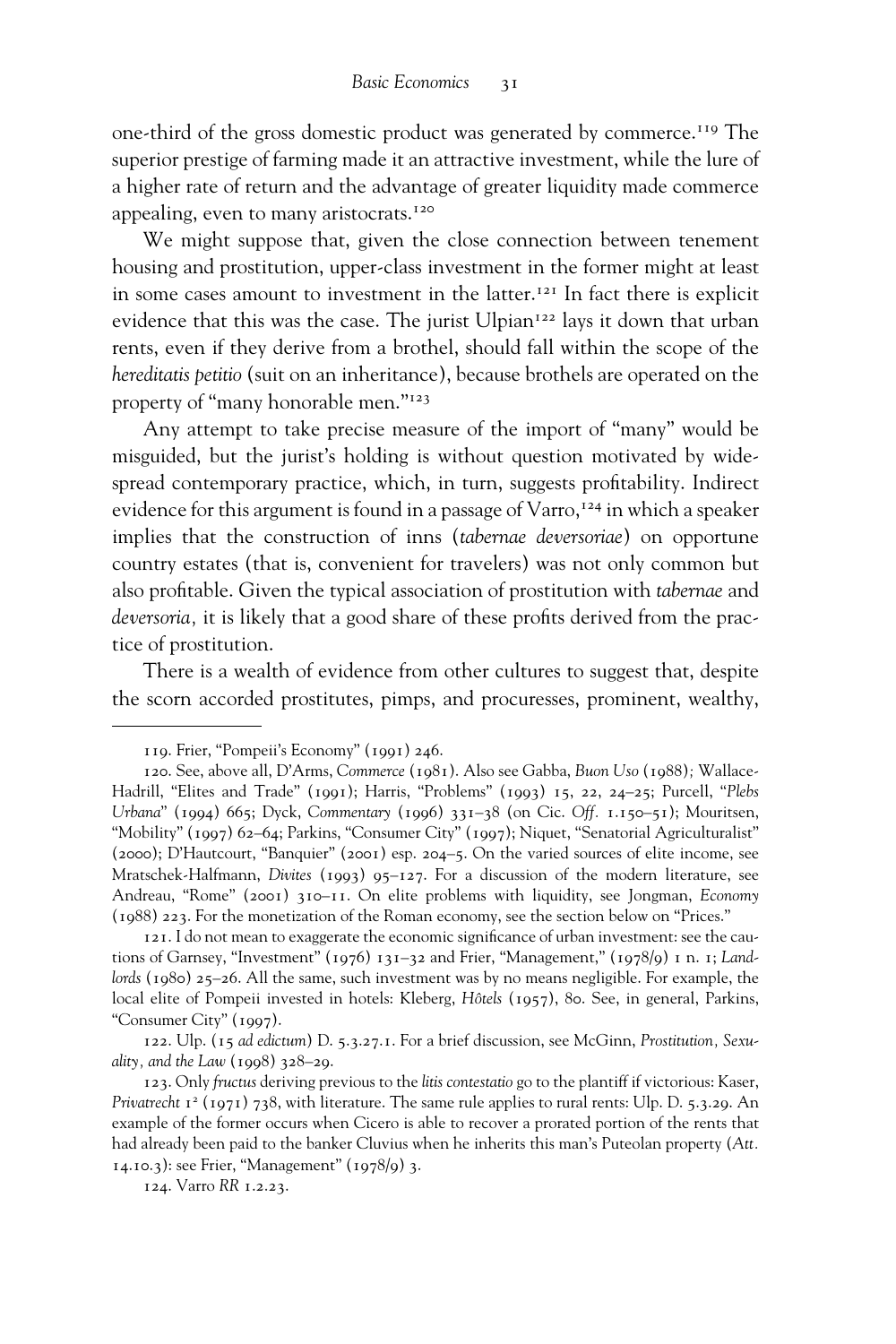respectable members of society derive large profits from the practice of prostitution, usually in the form of rents accruing from brothels.125 The Christian society of late antiquity was no exception.<sup>126</sup> The point, in fact, is fairly obvious. Who, but members of the elite, is in the best position to profit from commercial sex? While we should exercise caution when generalizing about prostitution from culture to culture, we can observe how often it is a profitable, cash-rich business, and one that is moreover conducted by highly exploitable parties. Social and legal privilege often means insulation from the obloquy directed at pimps and freedom from arrest and prosecution in societies where prostitution has been criminalized.127 This combination of factors has proven irresistible across cultures to at least some members of the upper classes, lured in so small measure by the generous return on investment, the price—or reward—of their complaisance.<sup>128</sup> "Prostitutes were deviant; landlords who profited from prostitution were not."<sup>129</sup>

126. See Neri, *Marginali* (1998) 219.

<sup>125.</sup> In medieval France, very prominent persons were the proprietors of baths and brothels, including municipal authorities, noble families, and high-ranking clergy: Rossiaud, *Medieval Prostitution* (1988) 6, 30, 61, 123. For medieval England, see Karras, *Common Women* (1996) 33, 43–44; Kelly, "Bishop" (2000); for medieval Florence, Trexler, "Prostitution florentine" (1981) 991; for medieval Venice, Pavan, "Police" (1980) 245–46, 249. In early modern Seville, we find city officials and religious corporations (at times employing middlemen) owning brothels: Perry, "Lost Women" (1978) 209, "Deviant Insiders" (1985) 145, 155. In 1990s China, the People's Liberation Army and the Public Security Bureau played this role: Hershatter, *Dangerous Pleasures* (1997) 336, 366. On prominent persons owning property containing brothels in nineteenth-century New York City, see Gilfoyle, *City of Eros* (1992) 42–53, 86–87, 266–67, 339–40, 366, 407; Hill, *Their Sisters' Keepers* (1993) 133; on the nineteenth-century Comstock Lode, Goldman, *Gold Diggers* (1981) 31; in nineteenth-century Glasgow, Mahood, *Magdalenes* (1990) 133–34; in nineteenth-century Paris, Harsin, *Policing Prostitution* (1985) 285–87; in nineteenth-century York, Finnegan, *Poverty* (1979) 63; in nineteenth-century England, Walkowitz, *Prostitution* (1980) 200, 208; in the early twentieth-century United States, Rosen, *Sisterhood* (1982) 70–72.

<sup>127.</sup> Sullivan, *Politics of Sex* (1997) 111–13, on the Australian state of New South Wales in the mid-twentieth century. In some cases, publicity has acted as a discouragement to prostitution. See Walkowitz, *City* (1992) 226, on late nineteenth-century London, where notoriety forced respectable landlords out of a district associated with prostitution.

<sup>128.</sup> On the huge profits landlords made from prostitution in late nineteenth-/early twentieth-century America, see Rosen, *Sisterhood* (1982) 29, 69–77 (see, 71, for mention of the use of middlemen); Mackey, *Red Lights Out* (1987) 127, 260; Gilfoyle, *City of Eros* (1992) 34–36 (middlemen), 42–53, 124–25, 163, 166 (middlemen), 168–69; Hill, *Their Sisters' Keepers* (1993) 292; Best, *Controlling Vice* (1998) 16, 72. On the profits made in medieval France, see Rossiaud, *Medieval Prostitution* (1988) 61; for medieval England, Karras, *Common Women* (1996) 43–44 and Kelly, "Bishop" (2000); for nineteenth-century York, Finnegan, *Poverty* (1979) 65; for nineteenth-century Glasgow, Mahood, *Magdalenes* (1990) 133–34; for early twentieth-century Buenos Aires, Guy, *Sex* (1990) 123; for early twentieth-century Minsk, see Bernstein, *Sonia's Daughters* (1995) 32; for early twentieth-century Shanghai, Hershatter, *Dangerous Pleasures* (1997) 72.

<sup>129.</sup> Best, *Controlling Vice* (1998) 75.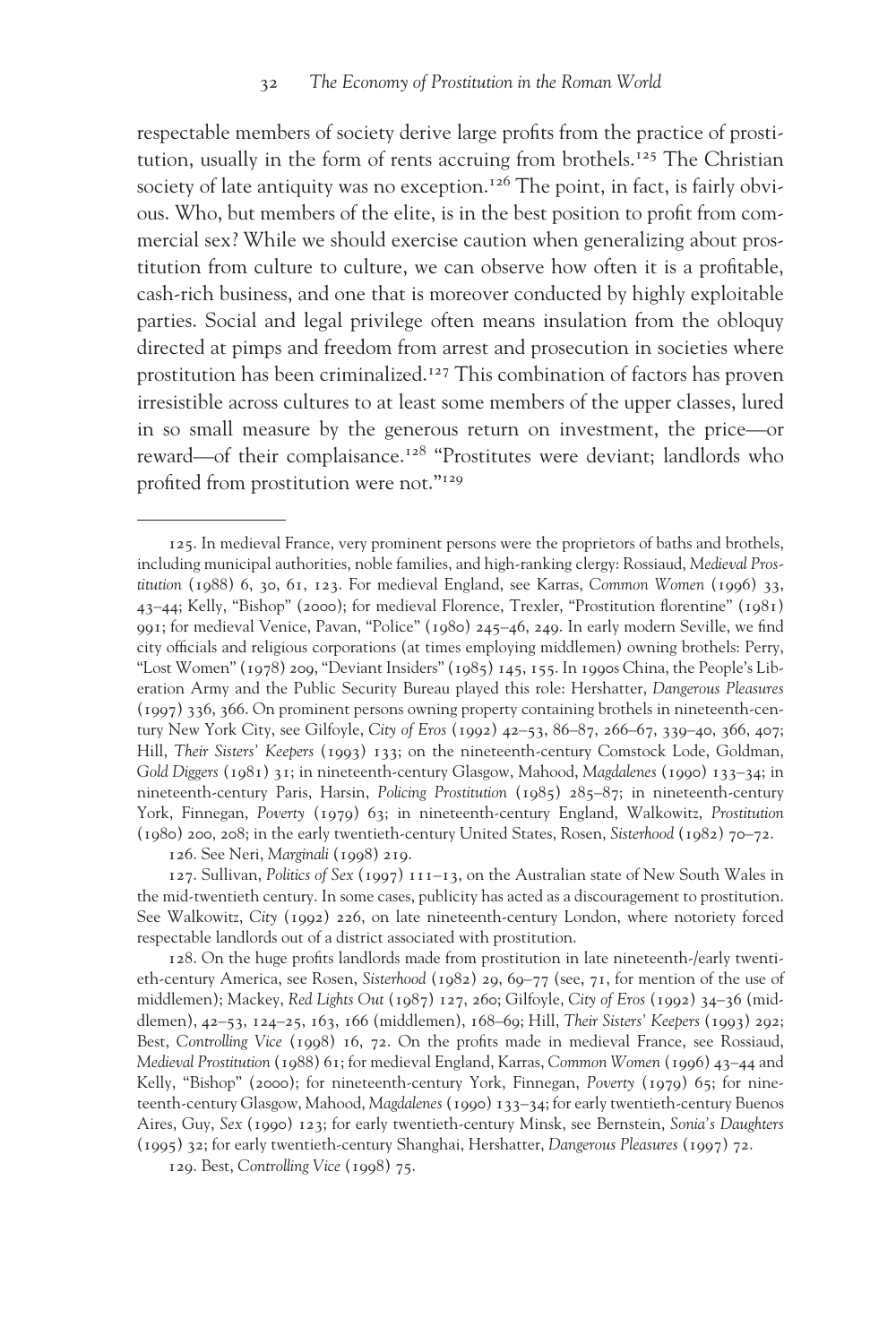Given the few investment options available and the imperative to avoid or at least distribute—risk, investment in prostitution might fit either of the two important hypotheses that have attempted in recent years to explain the behavior of Roman upper-class property owners, "bounded rationality" or "rationalism."130 In fact it falls in with a whole series of behaviors observed to be characteristic of Mediterranean producers, who for long periods tried, in the face of adverse and unpredictable conditions, to reduce risk.<sup>131</sup> A consistent aim of theirs was to maintain flexibility of production.<sup>132</sup> They achieved this, in part, by keeping in play a maximum variety of productive resources.133 The other side of the coin in their aversion to risk was a strong appetite for profit.<sup>134</sup> Profit was sought wherever feasible; one did not simply choose, or feel compelled to choose, agrarian pursuits over commercial.<sup>135</sup> Such factors are hardly unknown outside the Mediterranean, of course, and, as seen, elites the world over in diverse eras have found the prospect of investment in prostitution irresistible. Still, they appear to have converged in this area to great effect in Roman antiquity.

All the same, the involvement of members of the Roman upper classes in the business of prostitution raises something of a paradox that in turn suggests further questions. Did this involvement have a measurable effect on attitudes, or social policy, toward prostitution? For example, did it encourage toleration? There is no direct evidence for such a trend and the ambiguity of modern evidence prompts caution.<sup>136</sup> Ulpian's evidence suggests that, at the very least, these interests could become factors in policy considerations, though only in a manner that benefited members of the elite.<sup>137</sup> The matter remains open for discussion later in this study.

<sup>130.</sup> For a statement in favor of "rationalism," see Rathbone, *Economic Rationalism* (1991). For the thesis of "bounded rationality" see Kehoe, "Investment" (1993); Pleket, "Agriculture" (1993); Kehoe, *Investment* (1997) esp. 16–21. The former emphasizes the sophisticated economic choices made by elite landowners and investors, the later the limits on those choices: see Kehoe, "Economic Rationalism" (1993); Rathbone, "More (or Less)?" (1994). Kehoe appears to have had the better of the debate: see Andreau and Maucourant, "Rationalité" (1999). His model is certainly better suited to economic decision making inside the world of prostitution: see chap. 3.

<sup>131.</sup> Horden and Purcell, *Corrupting Sea* (2000) 179, 221, 263, 283, 329.

<sup>132.</sup> Horden and Purcell, *Corrupting Sea* (2000) 186, 200.

<sup>133.</sup> Horden and Purcell, *Corrupting Sea* (2000) 181, 224, 263.

<sup>134.</sup> Horden and Purcell, *Corrupting Sea* (2000) 293, 366; cf. 286.

<sup>135.</sup> Horden and Purcell, *Corrupting Sea* (2000) 349, 396.

<sup>136.</sup> Often the upper classes encouraged toleration of prostitution for economic reasons; at the same time, public demands for reform could arise from similar quarters: Rosen, *Sisterhood*  $(1982)$  72–75, 101.

<sup>137.</sup> On policy, see chap. 5.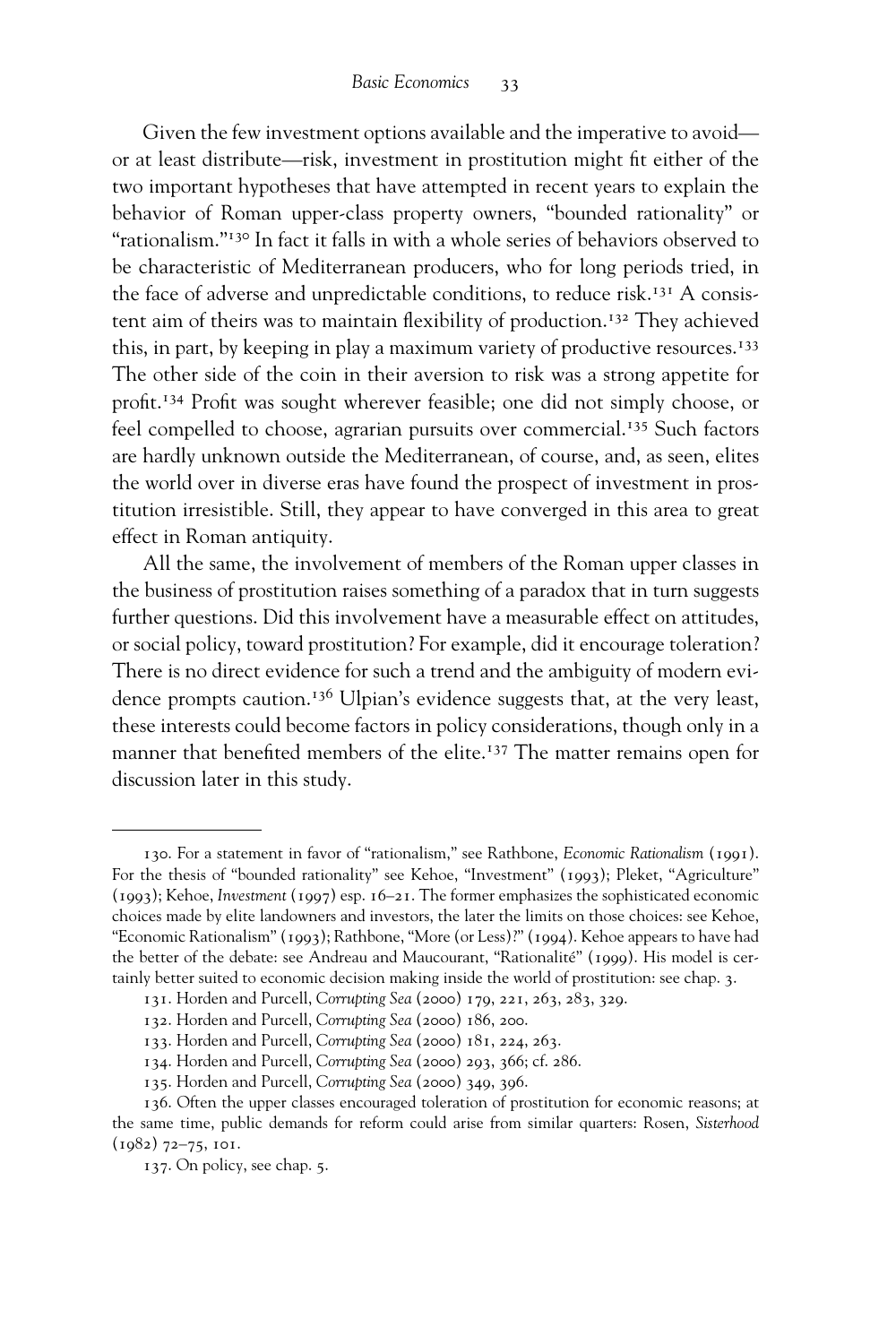It seems quite possible that brothels, like other kinds of property, passed into the ownership of the emperor and/or state through sale, gift, or bequest. It is even possible that they were installed on urban property already owned by either the state or emperor for the same motives that animated private individuals.138 We have no direct evidence for this phenomenon, except for Caligula's experiment on the Palatine, which I argue elsewhere to have been of brief duration.139 The brothels listed in the late-antique Regionary Catalogs may have been state-owned, but other explanations for their appearance are available.<sup>140</sup> Finally, the use of brothels as a form of punishment may reflect state ownership, but this too is speculative.<sup>141</sup>

Another question arises here: How closely involved were investors in the running of brothels? The role played by middlemen in various sectors of the Roman economy seems to have been crucial. For example, rich investors commonly employed middlemen to mediate between investors and the actual inhabitants of apartment houses.142 Bruce Frier has shown that these men acted as an economic buffer, insulating building owners from a portion of the risks associated with renting urban properties.

The evidence on patterns of investment relating to prostitution suggests that middlemen provided a kind of social and legal insulation as well.<sup>143</sup> By leasing to an intermediary, the owner could disassociate himself from the unsavory business (if he, in fact, knew about it) that brought him a sizable rental income and be freed from the indelicacy of dealing directly with pimps and prostitutes as tenants.<sup>144</sup>

143. For a general discussion of this role of middlemen, see Frier, "Management" (1978/9); Di Porto, *Impresa Collettiva* (1984); Reduzzi Merola, *Servo Parere* (1990); Joshel, *Work* (1992) 76; Aubert, *Business Managers* (1994) 352; Purcell, "*Plebs Urbana*" (1994) 662; Földi, "*Caupones*" (1999) 134; Morley, "Markets" (2000) 17–21; Niquet, "Senatorial Agriculturalist" (2000) 127. Recognition of their role might suggest a partial resolution to the modern debate over the extent of elite investment in on-agricultural sectors of the economy; see Andreau, "Rome" (2001) 310–11. For middlemen acting as social buffers between wealthy landowners and brothel operators in nineteenth-century St. Paul, Minn., see Best, *Controlling Vice* (1998) 75. See also Corbin, *Women for Hire* (1990) 64, 69.

144. The ultimate goal was to avoid being identified as a pimp, given the legal and social disabilities that would follow. Herter "Soziologie" (1960) 75 implies this same point. Note that

<sup>138.</sup> For the—at first separate—regimes of imperial and state property, see McGinn, *Prostitution, Sexuality and the Law* (1998) 272.

<sup>139.</sup> For a discussion of Caligula's brothel, see chap. 5.

<sup>140.</sup> See chap. 6.

<sup>141.</sup> For more on this practice, see chap. 8.

<sup>142.</sup> On middlemen, particularly their economic role, see Frier, "Management" (1978/9) 3–6, *Landlords* (1980) 30–31, 78–82, 180; Pleket, "Elites" (1984) 6, 9; Kirschenbaum, *Sons* (1987) (the legal arrangements could vary considerably); Paterson, "Trade and Traders" (1998) 1161–62; Gardner, "Women in Business Life" (1999) esp. 13–15, 18; Morley, "Markets" (2000) 217–21; D'Hautcourt, "Banquier" (2001) 206; Mouritsen, "Roman Freedmen" (2001). On social prejudice directed against middlemen, see Kudlien, "Makler" (1997).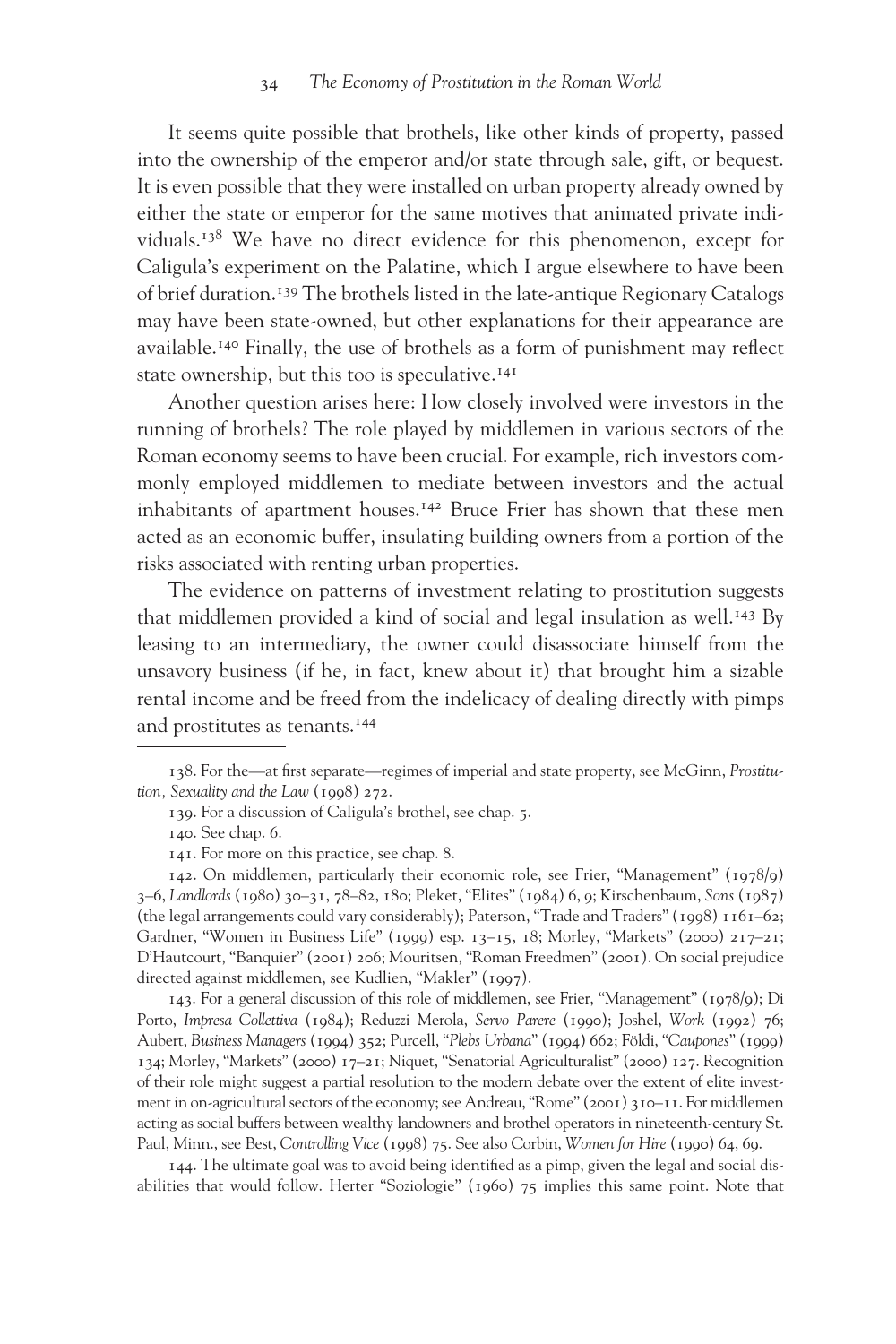To be sure, investment in prostitution was not always so indirect as we might take the reliance on middlemen to imply.<sup>145</sup> The existence of innumerable slave prostitutes suggests a more direct link between owner and asset, as does, to an even greater extent, the evidence for slave pimps, above all a text by the jurist Ulpian. In this passage, Ulpian cites a holding of his predecessor Pomponius,<sup>146</sup> which concerns the denial of procedural rights to pimps under the Praetor's Edict. These jurists speak of a slave pimp and slave prostitutes, who are said to form part of the former's *peculium* (fund-for-use). We can only guess at the frequency of this phenomenon, but it is safe to conclude that Romans of means did occasionally set up their slaves, freedpersons, and perhaps dependent free persons as well, in the business of running brothels, just as they set them up in a variety of other businesses.147 Given the state of the evidence, there is no point in speculating on how common this phenomenon was.148 Freedpersons were quite able to operate independently of their former masters, and many did not even have living patrons.<sup>149</sup> Livy's Faecenia Hispala seems to have been very independent, at least as a freedwoman.150

Of course, when sources refer to slaves prostituted by their masters,<sup>151</sup> we rarely know whether the ultimate financial interest lay with the "owner," or

149. See Garnsey, "Independent Freedmen" (1981). Garnsey (366–67, 370) recognizes that the situation of freedmen in business showed great diversity. Even some freedmen acting as agents or managers might be very independent. For an example from Puteoli, see the activity of the freedmen moneylenders known as the Sulpicii as preserved in the Murecine archive: Rowe, "Trimalchio's World" (2001) 229–31. Their numbers may not have been as great as their social profile suggests, however: see Mouritsen, "Roman Freedmen" (2001).

150. See the discussion in McGinn, *Prostitution, Sexuality, and the Law* (1998) 86–89. Venal sexual acts did not count as *operae,* the services an ex-slave might owe an ex-owner: Call. D. 38.1.38 pr., with McGinn, 330–31.

151. Faecenia Hispala (Liv. 39.9.5) and P. Atilius Philiscus (Val. Max. 6.1.6), are two examples of slaves prostituted by their masters.

*caupones* were frequently identified as pimps (see above in n. 21). On indirect involvement of members of the elite in the slave trade, see the recent study by Bosworth, "Vespasian" (2002), who is in my view perhaps a bit too sanguine about its respectability.

<sup>145.</sup> It is worth noting that Justinian, in his campaign against pimps, punished landlords who knowingly rented property to them: Nov. 14 (a. 535).

<sup>146.</sup> Pomp.-Ulp. (6 *ad ed.*) D. 3.2.4.3. See McGinn, *Prostitution, Sexuality, and the Law*  $(1998)$  55–58.

<sup>147.</sup> On the operation of the *peculium,* see Buckland, *Law of Slavery* (1908) 187–238; Kirschenbaum, *Sons* (1987) esp. 31–89; Watson, *Roman Slave Law* (1987) 90–114. On setting up freedmen in business, see Treggiari, *Freedmen* (1969) 87–106, 160–61; Kirschenbaum, 127–60. I can find no Roman evidence for the involvement of freedmen in managing prostitution, but I regard it as likely. For a couple of Greek parallels showing a freedwoman managing a tenement house containing a brothel and another manager who was a slave and prostitute, see Isaeus 6.19–26.

<sup>148.</sup> I argue in *Prostitution, Sexuality, and the Law* (1998) 256–64, that the elite of Tauric Chersonesus in the late second century A.D. were closely involved in the operation of brothels.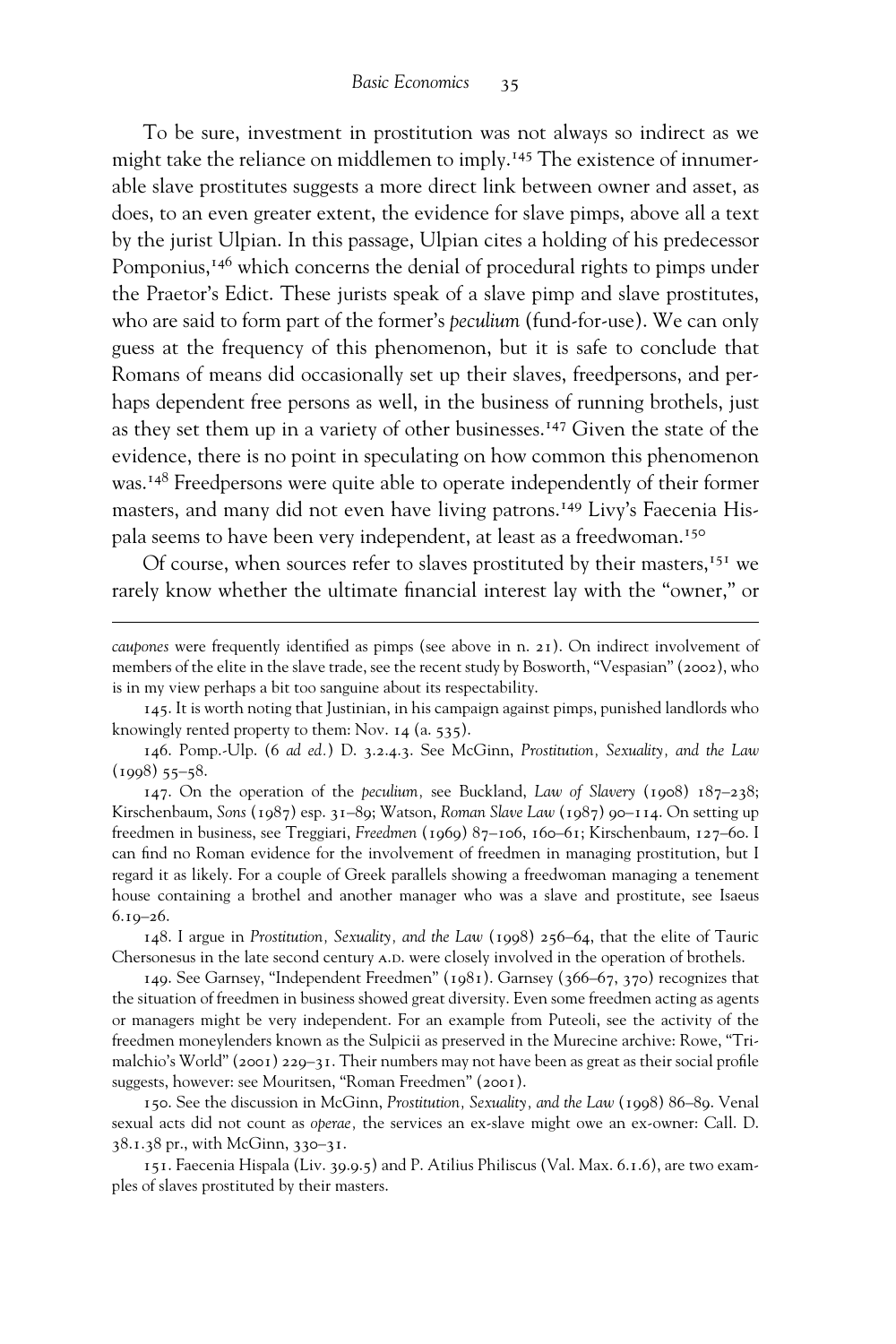with the latter's *patronus* if he were a freedman or *dominus* if he were a slave. One or the other of the second pair of alternatives is at least a possibility in some cases, since the social and legal disabilities inflicted on pimps presumably motivated elite investors to distance themselves from the business.152 One should be careful not to make facile assumptions either way.<sup>153</sup> Slave prostitutes might form part of the *peculium* of a slave pimp, who himself might be the *vicarius* (underslave) of another slave or the property of a freed or freeborn manager. Free middlemen might operate a brothel, while exploiting their own slaves as prostitutes. Or a pimp might combine in one person the roles of slave owner, brothel operator, and investor in venal sex.154 Some pimps became quite prosperous, to judge from the example of one Elius, whom Seneca cites as a paradigm of wealth in an argument about why wealth should be despised.<sup>155</sup>

The general observation that the use of intermediaries in agriculture did not in the final analysis succeed in distancing the high elite from the world of production might with some qualification find application in the economy of prostitution as well.<sup>156</sup> What we might reasonably expect to find here is a spectrum of relationships varying in the degree of closeness between upper-class investor and working prostitute. A component of social distance worth mentioning here is physical distance. Some of the brothels identified from Pompeii (in later chapters) appear to have operated, from the perspective of elite owners, very close to home.<sup>157</sup>

<sup>152.</sup> A son or slave might be employed to put an extra layer of social insulation between *pater familias* or owner and the agent who ran the business: see Gardner, *Being* (1993) 77–78, and the literature cited for "middlemen" above in nn. 142 and 143.

<sup>153.</sup> Note the different ways in which the involvement of independent freedmen in commercial enterprises was structured. For the commercial activity of independent freedmen in Puteoli and Ostia, see D'Arms, *Commerce* (1981) 121–48.

<sup>154.</sup> One notes the imprecise terminology used to describe merchants and retailers: Joshel, *Work* (1992) 111. Cf. Kneißl, "Mercator-Negotiator" (1983) whose attempt to distinguish between the terms for merchants and retailers is a bit optimistic to my mind; see Drexhage, "Bemerkungen" (1991) for the Egyptian evidence; Colin, "Commerçants" (2000). A similar set of options existed for the economic exploitation of privately owned baths: management by owner, lease, operation by manager. See Nielsen, *Thermae* 1 (1999) 126. Fluidity of terminology implies flexibility of role.

<sup>155.</sup> Sen. *Prov.* 5.2.

<sup>156.</sup> For more on this point, see Purcell, "*Villa*" (1995) 156.

<sup>157.</sup> On the lack of physical distance between elite residences and commerce in general, see Wallace-Hadrill, "Elites and Trade" (1991) 260–61.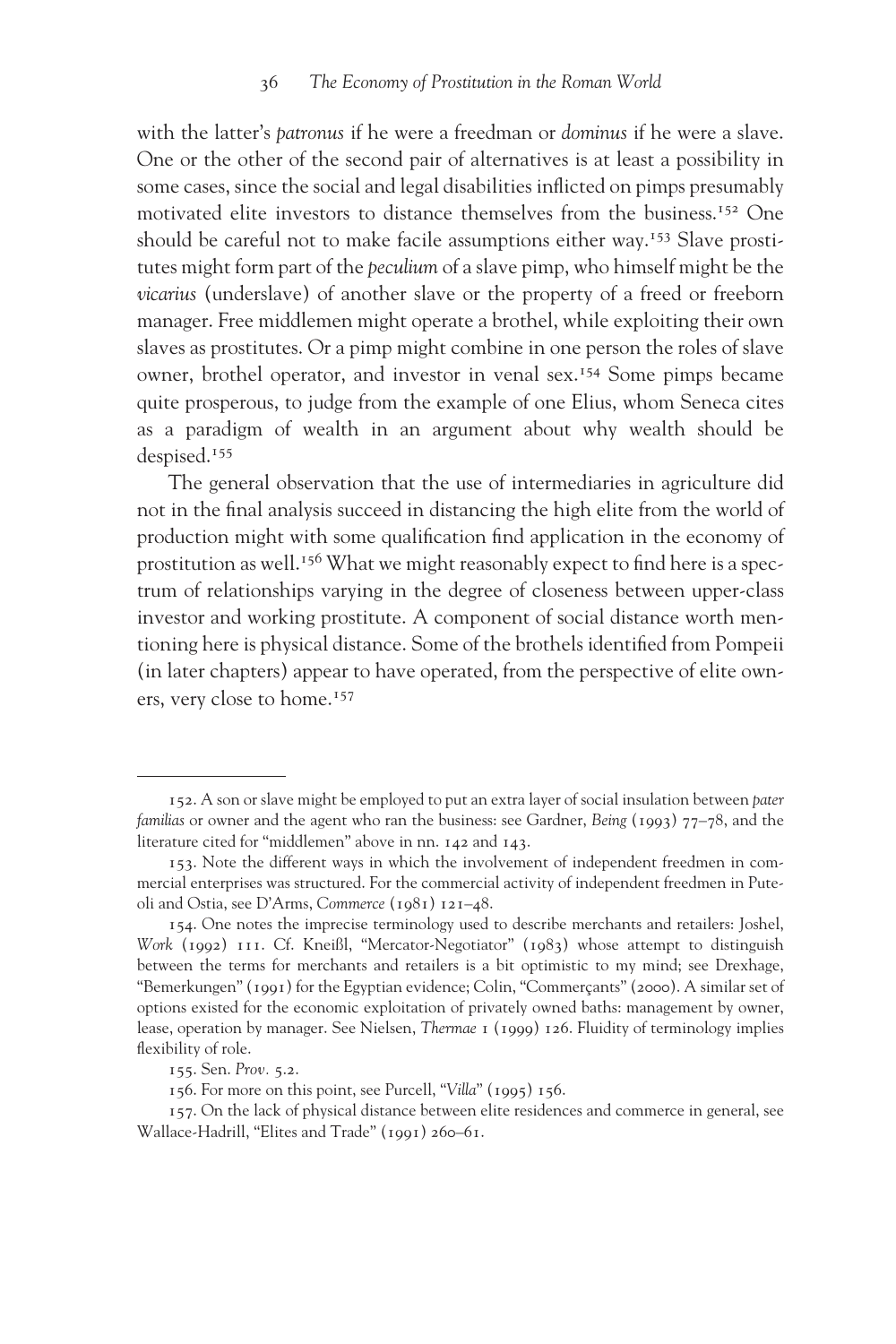#### operation of brothels

Brothel management is a broad and varied field. Important factors were the size of the establishment (the largest commonly known example is the Purpose-Built Brothel at Pompeii with its ten *cellae*),<sup>158</sup> its nature (whether it was run in connection with a bath, inn, etc.), and the legal status of the prostitutes (whether slave or free). Slave prostitutes seem to have been fairly tightly controlled,<sup>159</sup> and the sources often suggest an environment of coercion. It is clear that these prostitutes were expected to live and eat in the brothel and were perhaps permitted to leave only rarely.<sup>160</sup>

Larger establishments would have had a support staff, which might have included assistants to look after the prostitutes,<sup>161</sup> cooks,<sup>162</sup> water-boys,<sup>163</sup> hairdressers,<sup>164</sup> scouts for rounding up customers,<sup>165</sup> and others.<sup>166</sup> That such

162. Sen. *Contr.* 1.2.11, 16 has prostitutes eating in the brothel. See also Plaut. *Poen.* 835. Lower-class lodgings of the sort routinely identified with brothels or the practice of prostitution typically maintained cooks to feed the tenants: Frier, "Rental Market" (1977) 31. On cooks et al. in modern brothels, see Rosen, *Sisterhood* (1982) 157.

163. Presumably, there were water-boys to bring water for washing after intercourse, as in Cic. *Cael.* 34. See also Festus 20M: "aquarioli dicebantur mulierum impudicarum sordidi adseculae" ("the lowly attendants of unchaste women used to be called *aquarioli*"); Apul. *Apol.* 78.1; cf. Plaut. *Poen.* 224. Tert. *Apol.* 43 *CCSL* 1.158 ranks *aquarioli* with pimps and procurers. See Butrica, "Using Water Unchastely 2" (1999) with references to earlier literature. For Byzantine evidence, see Magoulias, "Bathhouse" (1971) 237. For sources on the need for water after sex, see Krenkel, "Fellatio" (1980) 80.

164. See *CGL* 2.100.45: "cinerarius: doulos eteras [i.e., hetairas]" ("hairdresser: prostitute's slave").

165. Plaut. *Men.* 338–43; Petron. 7; Suet. *Cal.* 41.1, perhaps also the *perductores* ("procurers") at Tert. *Apol.* 43 *CCSL* 1.158, as well as the wearers of the famous "come-hither" sandals denounced by Clem. Alex. *Paed.* 2.11.116.1 *SC* 108.220.

166. For example, the *ovariolus,* given at *CGL* 5.636.17 as the pimp's "boy" or "slave" ("ovar-

<sup>158.</sup> For the Purpose-Built Brothel, including a glimpse of one of its *cellae*, see figs. 4–11.

<sup>159.</sup> A leaden collar from Bulla Regia in North Africa (*ILS* 9455) reads: "adultera meretrix; tene me quia fugivi de Bulla R(e)g(ia)" ("adulteress-prostitute: detain me, because I have run away from Bulla Regia"). *Meretrix* may, however, be intended as mere abuse, as *adultera* surely is. The collar is perhaps from the fourth century; earlier, tattooing (or perhaps branding) the face would have served a similar function: see Thurmond, "Slave Collars" (1994) esp. 465-66. See also chap. 8.

<sup>160.</sup> See Sen. *Contr.* 1.2, esp. 1, 11–12, 16; *Hist. Ap. Tyr.* 33–36 (the permission given Tarsia to leave the brothel is presented as extraordinary). A line of Juvenal  $(6.127)$  suggests that some prostitutes went home when the brothel closed: see n. 161.

<sup>161.</sup> At *Hist. Ap. Tyr.* 33, we encounter a *villicus puellarum* (sic), himself a slave. The title may be an invention, but the man's function surely is not: cf. the *lenonum minister* at *HA Comm.* 2.9. *Vilicus* can mean any kind of business manager working on someone else's behalf: Aubert, *Business Managers* (1994) 169–75. I do not mean to imply that such persons were not used with free prostitutes, though the evidence is spare. See, for example, evidence from the Byzantine period: Leontsini, *Prostitution* (1989) 120–21.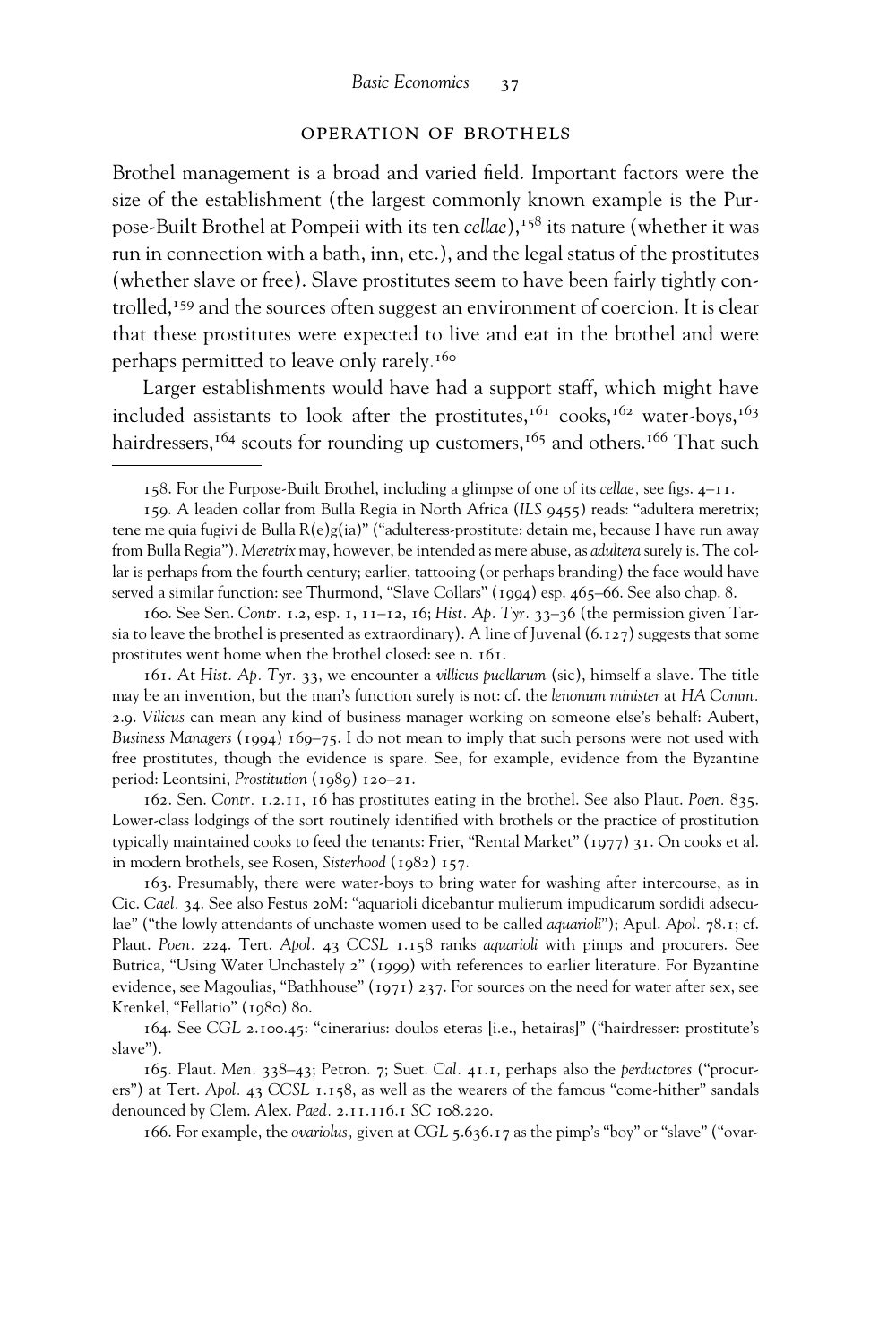details are not simply the stuff of literary fantasy is suggested by the evidence of other cultures. For example, a brothel in nineteenth-century St. Paul, Minnesota, might sport cooks, maids, porters, scouts, and a wine steward.<sup>167</sup> Food and drink were served to customers as well as to the prostitutes themselves, especially when the brothel doubled as a tavern.<sup>168</sup> Otherwise, such items might be brought in from a nearby establishment.

A few sources provide a glimpse of various aspects of brothel operations. In Petronius, a prostitute charges two outsiders a small fee (one *as*) for the use of a booth or small room (*cella*) for sexual purposes, which suggests that brothels catered to different types of walk-in business, much like inexpensive hotels of the present day.169 When, in Juvenal, a pimp dismisses "his girls" ("*suas puellas*") from the brothel after a night's work, we might infer that they—or their owners—are independent contractors leasing space.170

A tantalizingly fragmentary text from Egypt indicates just how complex running a brothel might have been.<sup>171</sup> This document appears to be a denunciation made against two pimps who had leased brothels in the city to other, local pimps, referred to as *hoi epidēmountes autoi pornoboskoi*. These men, hav-

168. On liquor and food, see n. 167. For late antiquity, see *Vita Sanctae Mariae* 7 *PL* 73.656; Brock and Harvey, *Holy Women* (1985) 31, 33, 37, 48; Leontsini, *Prostitution* (1989) 106, 165. See Rossiaud's statement on the medieval French brothel, "[t]he managers found the kitchen nearly as profitable as the bedroom": *Medieval Prostitution* (1988) 5.

169. Petron. 8. Here Ascyltos is assaulted by the *pater familiae,* who has led him to the brothel. We cannot know for sure if the rate is for an entire night, as Frier, "Rental Market"  $(1977)$  34, suggests, but in any case the point of the transaction is clear. This is another confirmation of the general identification of brothels with the site and function of lower-class lodgings. On the modern link between room rental and informal prostitution, see Gilfoyle, *City of Eros* (1992) 55–56.

170. Iuv. 6.127. That is, if we do not take "suas" to signify that he owns them. Nonresident status may also mean that they at least occasionally solicited customers outside the brothel: see Karras, *Common Women* (1996) 38, 46–47, for suggestive parallels from medieval England.

171. *PSI* 1055a: probably from Arsinoe, and from a period before a.d. 265, according to the editors. See Heyl, *Madam* (1979) 8, for a modern parallel.

iolus: puer lenonis sic dicitur"), and whose precise function is unclear: see Adams, "Words" (1983) 321. Musicians are attested in comedy, though were probably rare, if they are not the projections of a Hellenizing fantasy. See, for example, Ter. *Phormio* 80–84, 109, who has a cithern player as the slave of a pimp. Comedy also suggests the possibility of an elaborate massage, complete with oil or perfume, but this seems as likely for most brothels as musical accompaniment. See Plaut. *Poen.* 220, 231, 701-3. It is easier to postulate that most massage was performed by the prostitutes themselves and was explicitly sexual in nature: see n. 70 above. Brothels had all-purpose servants as well: see Brock and Harvey, *Holy Women* (1987) 48, 55–56.

<sup>167.</sup> See Best, *Controlling Vice* (1998) 63. See also Harsin, *Policing Prostitution* (1985) 287–88; Hill, *Their Sisters' Keepers* (1993) 223; Seigle, *Yoshiwara* (1993) 176; Hershatter, *Dangerous Pleasures* (1997) 77–79, 114.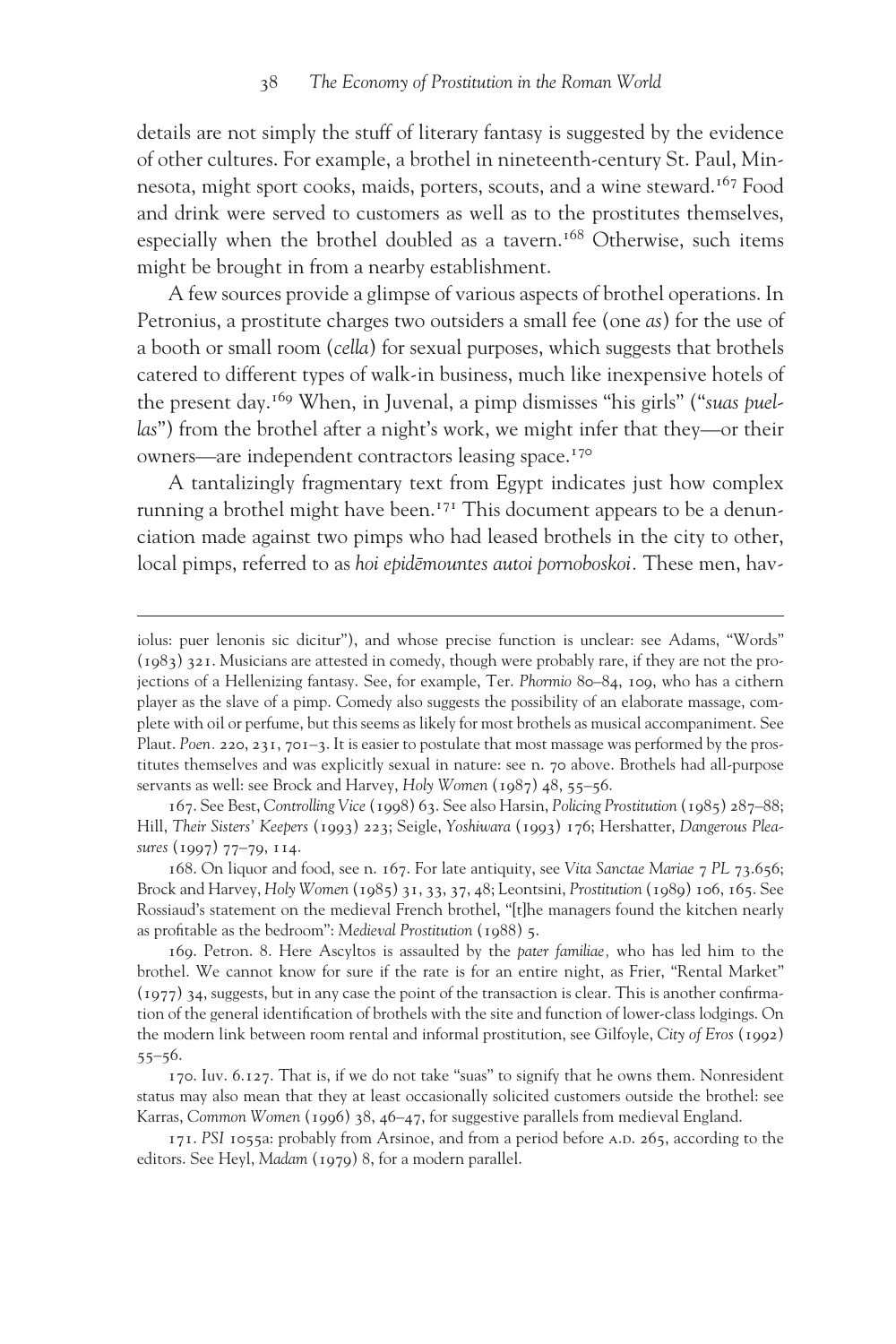ing paid four times the normal rent, claim to have earned little in return.<sup>172</sup> The dispute also centers around the unauthorized sale of a slave woman. The leasing out of a number of brothels by one group of pimps to another,<sup>173</sup> as well as the dispute over a productive asset, suggests a fairly sophisticated arrangement, and one that confirms the argument, made above, that investment arrangements in prostitution might be complex. It also suggests that, notwithstanding the objections of the two complainants in this case, prostitution was a profitable enterprise for those with capital to invest.

I must concede, however, that the sources are not very informative on the subject of brothel operation, in large part because their purpose was anything but a close description of this phenomenon. This is true even in the case of the most extensive treatments of brothels in the literary sources.174 To take just one example, when Apuleius wants to depict Herennius Rufinus as his wife's pimp, he describes the man's house as a brothel, which means of course that the design elements more closely correspond to the layout of an upper-class *domus* than to a *lupanar.*

There is general agreement that the prostitute worked in a booth or small room (*cella*) within the brothel,<sup>175</sup> its entrance marked by a patchwork curtain (*cento*) and the booth itself closed by a door (*ostium*),176 above or next to which a small notice advertising her price (*titulus*) was sometimes placed.<sup>177</sup> These arrangements did not, it seems, guarantee a great deal of privacy.<sup>178</sup> Nor did customers have a great expectation of privacy to judge from an epigram of

<sup>172.</sup> I follow the editors of *PSI,* who view the local pimps as the aggrieved party. Admittedly the text is difficult.

<sup>173.</sup> The suggestion of Johnson, *Survey* 2 (1936) 537, that the text refers to the prostitute tax is not persuasive.

<sup>174.</sup> See Sen. *Contr.* 1.2; Petron. 7–8; Iuv. 115–32; Apul. *Apol.* 75; *Hist. Ap. Tyr.* 33–36. See also [Verg.] *Copa*, which, given my definition of brothel, should be included in this group of sources.

<sup>175.</sup> Sen. *Contr.* 1.2.1, 5; Petron. 8; Iuv. 6.122, 128; *Hist. Ap. Tyr.* 33. See also the discussion of cribs in chap. 7. For a glimpse of a *cella* in the Purpose-Built Brothel, see fig. 6.

<sup>176.</sup> On the curtain, see Petron. 7; Mart. 1.34.5, 11.45.3; Iuv. 6.121. Door: Ov. *Am.* 3.14.9–10; Mart. 1.34.5, 11.45.3 (with a bolt); *Hist. Ap. Tyr.* 34. Many brothels perhaps had either a curtain or a door.

<sup>177.</sup> See Sen. *Contr.* 1.2.1, 5, 7; Petron. 7; Mart. 11.45.1; Iuv. 6.123 (with schol.); Tert. *Spect.* 17.3 *CCSL* 1.242 (who, evidently referring to a recital of the *titulus* at the Floralia, suggestively calls it an *elogium*); *Hist. Ap. Tyr.* 33.

<sup>178.</sup> For evidence that seems to contradict this, see the rhetorical assertion of the modesty of prostitutes: Ov. *Am.* 3.14.9–10; Val. Max. 3.5.4; Sen. *Nat. Quaest.* 1.16.6; Mart. 1.34, 11.45; Iuv. 6.O14–16, 11.171–73. These assertions prove nothing about privacy in brothels in my view. We may compare the social atmosphere that prevailed in public latrines: see, for example, Barattolo and Romaldi, "Impianti igienici" (2000) 265.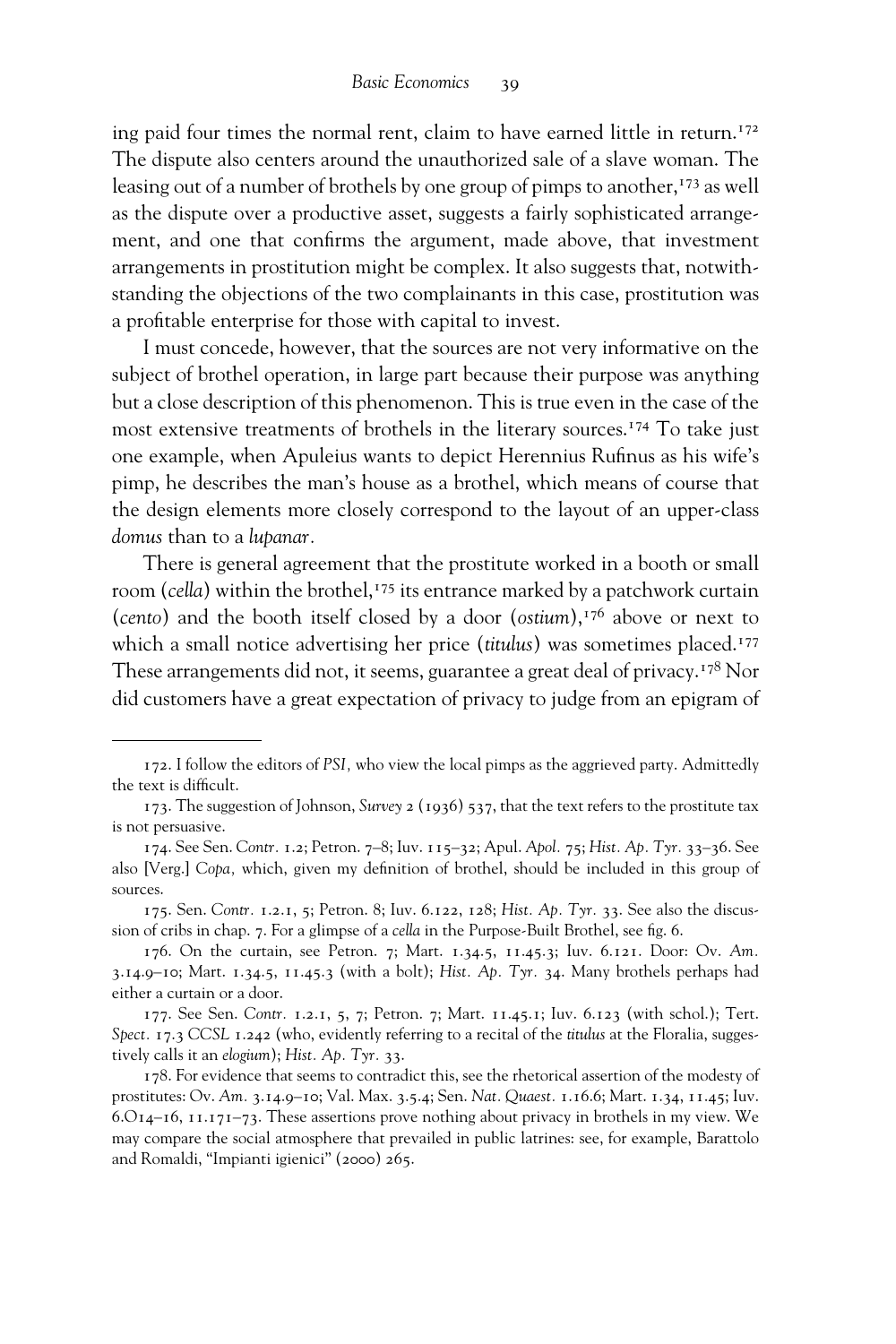Martial, in which he chides a man for seeking it.<sup>179</sup> Prostitutes inside the brothel were often nude (or at most scantily clad),<sup>180</sup> and payment was demanded up front.<sup>181</sup> A variety of sexual services might be offered, as discussed in the following section on prices.

The sources describe the brothel itself as a filthy place, though more in a tone of moral censure than as a literal depiction of uncleanliness. In other words, descriptions of brothels tend to reflect upper-class prejudice more than objective reality. This hardly means of course that the Roman brothel was typically a clean, well-lit place. In addition to appearing dirty, dark, and smoky, brothels were associated with violence and seem to have generated an atmosphere of criminality about them, as we shall see in chapter 3.

#### prices

Like many goods and services available to purchasers in the Roman economy, sex often came with a price and was bought with cash.<sup>182</sup> The availability of coins throughout the Empire, even in some rural areas, was essential to the business of prostitution.<sup>183</sup> The towns enjoyed a fully monetized economy, to judge from the evidence of Apuleius.<sup>184</sup> The evidence from country estates, where it exists in abundance, namely Egypt, suggests that much of the rural economy was monetized as well. $185$ 

Pimps often determined the prices prostitutes charged their customers, particularly when the prostitutes were slaves.<sup>186</sup> As mentioned previously,

184. Millar, "World of the *Golden Ass*" (1981) 72.

<sup>179.</sup> Mart. 11.45.

<sup>180.</sup> See chap. 3.

<sup>181.</sup> Sen. *Contr.* 1.2 *thema,* 2, 7, 20; Petron. 8; Iuv. 6.125; *Hist. Ap. Tyr.* 34; cf. Labeo-Marcel.-Ulp. D. 12.5.4.3. It is difficult to find an example of prostitution in any culture where this practice does not hold true.

<sup>182.</sup> See the evidence in Temin, "Market Economy" (2001) 173.

<sup>183.</sup> On the monetization of the Roman economy—potentially of great importance for the economic profile and extent of prostitution—see Harris, "Problems" (1993) 20; Temin, "Market Economy" (2001) 174, 177. The matter is controversial. For a contrary view, see Garnsey and Saller, *Roman Empire* (1987) 46–51; Duncan-Jones, *Structure and Scale* (1990) 48–58, 187–98; Duncan-Jones, *Money and Government* (1994) 3, 20–22.

<sup>185.</sup> Rathbone, *Economic Rationalism* (1990) esp. 327–30. De Ligt, "Demand, Supply, Distribution  $\mathbf{r}$ " (1990): 33–43, stresses the great diversity in the level of monetization among rural regions, as well as the coexistence in many places of cash and barter.

<sup>186.</sup> There is, of course, no way of knowing how many prostitutes were slaves: see below in the text.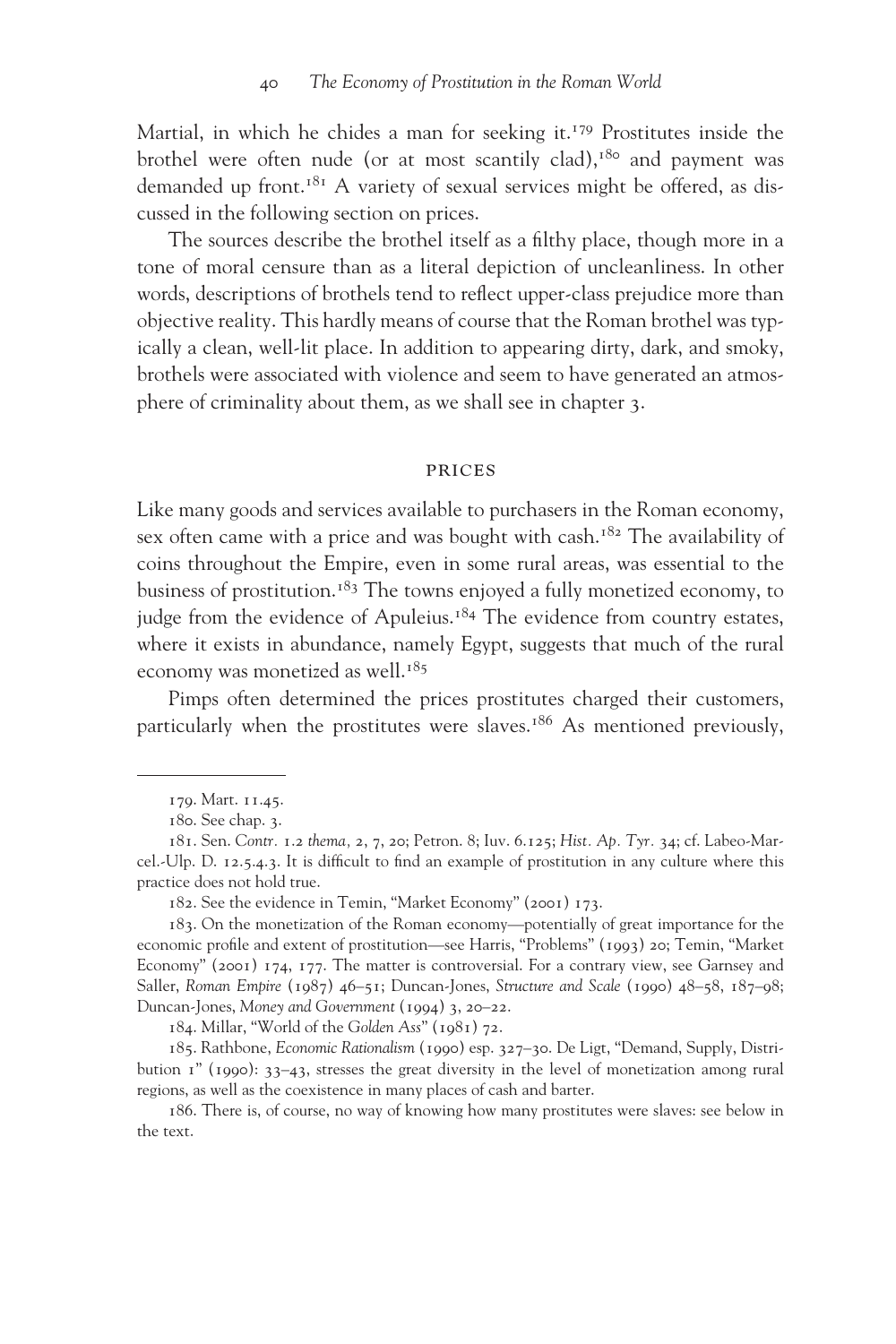sometimes the woman's name and her price were placed together above or adjacent to the door to her *cella* in an epigraph called a *titulus.*<sup>187</sup> Other types of informal advertising appear in the Pompeian inscriptions, and there is even evidence prices were sometimes negotiated.

Sources dating, with few exceptions, from the early imperial period give a range of prices for sexual services, from .25 *as* to 16 *asses* and perhaps more. I omit amounts said to be given to prostitutes (or perhaps adulteresses) that appear to be too high to be prices for a sexual act or even a short period of sexual activity, such as the HS 100,000 said by Martial to be squandered by a lover on Leda.<sup>188</sup> Some of the other fees cited by the epigrammatist should inspire caution as well. The details of the poet's downward spiraling negotiations with Galla are too fantastic to be reckoned as actual prices for a prostitute's services, at least until the end of the transaction. They suggest the device, familiar from both literature and law, of transforming an adulteress into a prostitute. They also indicate that negotiating prices was a reasonably common practice.189 The 2 *aurei* (= 50 denarii) he cites as Galla's standard fee should be ranked in the same category.190 The *amphora* of wine requested by Phyllis after a night of lovemaking is a gift, and perhaps figures in a similar transformation, or its reverse.<sup>191</sup> Other examples might easily be added.<sup>192</sup>

This does not mean that the epigraphic evidence is free from problems. I am especially suspicious of prostitute graffiti in which a prostitute purportedly praises a client's sexual prowess.193 But while projections of male fantasy in their content, these graffiti do posit the existence of actual clients and actual prostitutes. Though only a few of the readings given in the list below are explicitly rated as unclear, we cannot assume the rest are without error.<sup>194</sup> Many are no longer available to be verified and those that survive are of course subject to revision. Their value as evidence of *prices* is discussed below.

<sup>187.</sup> For the *titulus* and its functions, see above in the text.

<sup>188.</sup> Mart. 2.63.1–2.

<sup>189.</sup> Mart. 10.75.

<sup>190.</sup> Mart. 9.4.1.

<sup>191.</sup> Mart. 12.65. The view that the relationship is one of prostitute and customer cannot be utterly excluded however. See Ramirez Sabada, "Prostitución" (1985) 228; Stumpp, *Prostitution* (1998) 220.

<sup>192.</sup> See the discussion in Ramirez Sabada, "Prostitución" (1985) 227 n. 4.

<sup>193.</sup> Cf. DeFelice, *Roman Hospitality* (2001) 98, with n. 306.

<sup>194.</sup> Though not impossible as a source for the prices of prostitutes, *CIL* 4.8565 seems more likely to record the (partial?) wages of workmen.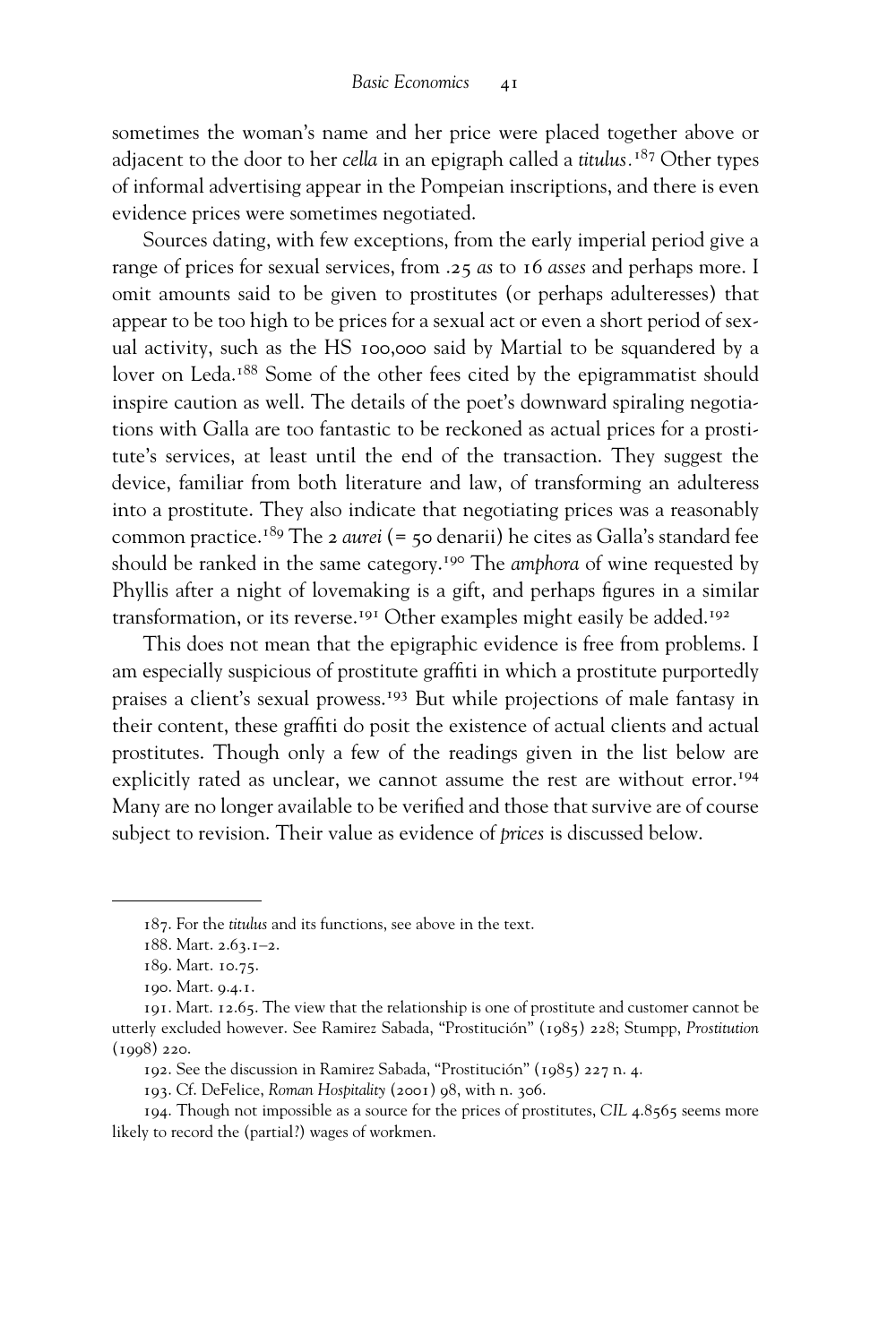The known examples are weighted toward the lower end of the scale, with 38 that are 2.5 *asses* and lower, 28 that are 3 *asses* and above.

 $.25$  *as* (not a real price?): 3 examples<sup>195</sup> 1 as: 6 examples<sup>196</sup> *asses*: 25 examples<sup>197</sup> 2.5 *asses*: 4 examples<sup>198</sup> *asses*: 5 examples<sup>199</sup> *asses*: 7 examples<sup>200</sup> *asses*: 4 examples<sup>201</sup> *asses*: 1 example<sup>202</sup> *asses*: 3 examples<sup>203</sup> *asses:* 1 example204 *asses*: 2 examples<sup>205</sup> *asses*: 3 examples<sup>206</sup> *asses*: 1 example<sup>207</sup> *asses:* 1 example208

195. All three examples allude to the same person, Clodia Metelli, as a *quadrantaria* ("quarter*-as* whore"): Cic. *Cael.* 62; Cael. *apud* Quint. *IO* 8.6.53; Plut. *Cic.* 29.4. The hostile tone of these sources, the extremely low price (compared with the other prices attested) implied for Clodia's services, and the fact that .25 *as* was the price of admission to the men's baths all prompt the conclusion that this price is not genuine, but rather is invective: see below in the text.

196. *CIL* 4.5408 (fellatio), 8248; Mart. 1.103.10 (cheap sex); Iuv. 6.125 (uncertain); *Anth. Lat.* 794.46R (insult); Firm. Mat. *Err.* 10 *CSEL* 2.91 (mythological). The *as* cited at Petron. 8 is the price for a room in a brothel, not for a sexual act. All the same it does seem to confirm the lower end of the spectrum as represented above all by Pompeian prices. On this price, see Frier, "Rental Market" (1977) 34.

197. *CIL* 4.1374 (reading uncertain), 1969 (fellatio), 2028 + p. 704 (fellatio), 3964 (reading uncertain), 3999 (cunnilingus), 4023, 4024, 4150 (bis), 4441, 4592, 5105, 5206 (reading uncertain), 5338, 5345, 5372, 7068, 8185 (bis: fellatio; reading uncertain), 8394, 8454, 8465a, 8465b (fellatio; reading uncertain), 8511; Mart. 2.53.7 (cheap sex).

198. *CIL* 4.4150, 7764 (bis), 8224.

199. *CIL* 4.3964 (bis, including a price evidently labeled "*commune*") 4259, 4439, 8160 (fellatio).

200. *CIL* 4.3964 (bis), 4259, 4277, 8939 (cunnilingus), 8940 (cunnilingus, the same person as 8939), 10078a.

201. *CIL* 4.2450 (dated to 3 b.c. ), 4025, 5048 (with 10004, uncertain), 5204.

202. *CIL* 4.10033c (uncertain).

203. *CIL* 4.5203, 8187; 9.2689 (= *ILS* 7478), from Aesernia.

204. *CIL* 4.5127.

205. *CIL* 4.4259, 8357b.

206. *CIL* 4.1751, 2193 (1 denarius); Mart. 2.51 (1 denarius).

207. *CIL* 4.8034.

208. Mart. 9.32.3 (2 denarii). Possibly the sum, the equivalent of 32 *asses,* refers to a gift or to an arrangement that involves more than a single sexual act: see esp. vv. 4–6.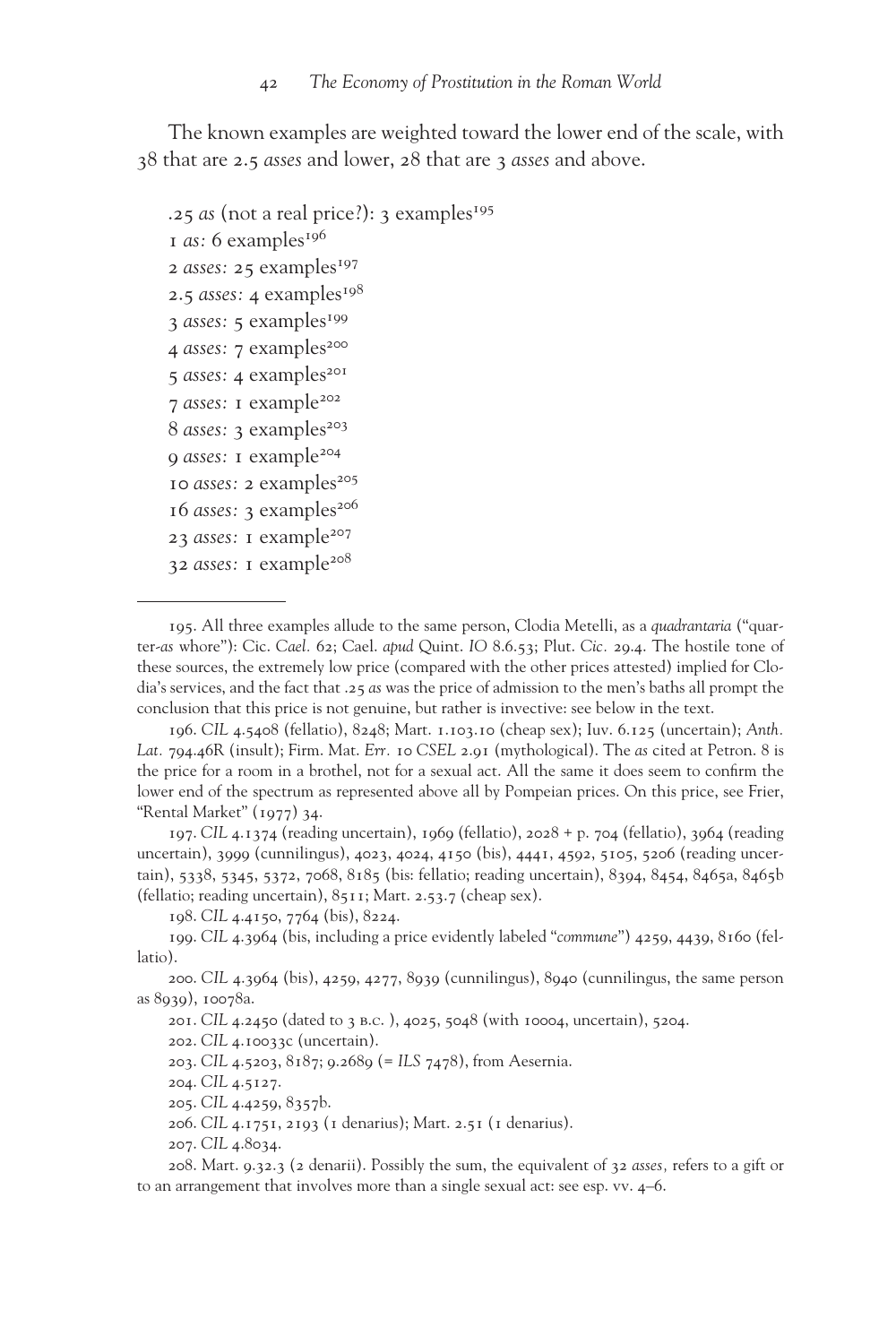These prices may be compared with the sample rates of 16 *asses* (1 denarius), 8 *asses,* and 6 *asses* found in the Palmyrene tax document, a bilingual inscription (Greek and Palmyrene) dating to A.D. 137. In this document, the town council clarifies the local tax structure (including both import/export duties and a variety of local taxes, including the one imposed on prostitutes) and sets up a grievance procedure to manage disputes between taxpayers and local tax contractors.209

Before turning to an analysis of the prices listed above, an important objection, especially to some of the lower amounts, must be considered. Do they represent actual prices or are they intended to defame a woman's character?210 Prices from antiquity, above all those reported in the literature, are often quite incredible, as we have seen in relation to Martial.211 It is useful to mention the evidence for prostitutes' fees from ancient Athens, which comes mostly from Comedy. Here, prices are exaggerated upwards and downwards for various comic purposes, though 3 obols does appear to be typical.<sup>212</sup>

Despite these difficulties, the prices set forth above seem plausible for the most part. The references to the *quadrantaria* ("woman who charges one-quarter *as*") are perhaps sheer insults, insofar as the "price"of one-quarter *as* falls far below the attested range. In my view, it is the only one we can safely ascribe to mere defamation, although even this argument does not guarantee it could not be a price for a low (perhaps older) prostitute. Thus I include them on the list.

Some of the lower prices in inscriptions refer to fellatio, a service perhaps provided at a discount over vaginal intercourse.<sup>213</sup> Other prices occur in con-

<sup>209.</sup> *IGR* 3.1056-*OGIS* 2.629-*CIS* 2.3.3913. On the prostitute tax, see McGinn, *Prostitution, Sexuality, and the Law* (1998) chap. 7 (esp. 282–86, for this evidence from Palmgra).

<sup>210.</sup> For brief discussion of this question, see McGinn, *Prostitution, Sexuality, and the Law* (1998) 267 n. 132. Add Eichenauer, *Arbeitswelt* (1988) 121; Richlin, *Garden of Priapus* (1992) 81–83; Herrmann-Otto, *Ex Ancilla Natus* (1994) 344 n. 9 (345); Savunen, *Women* (1997) 109–10, 113; Cantarella, *Pompei* (1998) 92, 113.

<sup>211.</sup> See Scheidel, "Finances, Figures, and Fiction" (1996) who finds reason to distrust not only figures derived from fiction but from historical and antiquarian accounts as well. Of the evidence for relatively large sums he examines, he is able to reject ninety to one-hundred percent. See also Scheidel, "Progress and Problems" (2001) 49, 71.

<sup>212.</sup> See Loomis, *Wages* (1998) 166–85, who is compelled to reject nearly three-quarters of his sources as inadequate. He concludes that three obols was the fee for the average prostitute and that there is no evidence the fee changed over the classical period. This conclusion seems justified given the citation of this price by Procop. *Anec.* 17.5 in the mid-sixth century. Loomis puts it, as well as others he has collected from non-Athenian Greek literature, in a helpful list (see 334–35). Of those from the period under study, none seem, at first glance, sufficiently reliable for our purposes, though I will make an attempt below to make sense of some of them.

<sup>213. 3</sup> *asses: CIL* 4.8160; 2 *asses:* 1969, 8185 (probable), 8465b (possible); 1 *as:* 5408. See also Mart. 9.4. The lower price might be explained by the advantage to the prostitute of avoiding pregnancy. For this reason, a client might also be charged less for masturbation by a prostitute,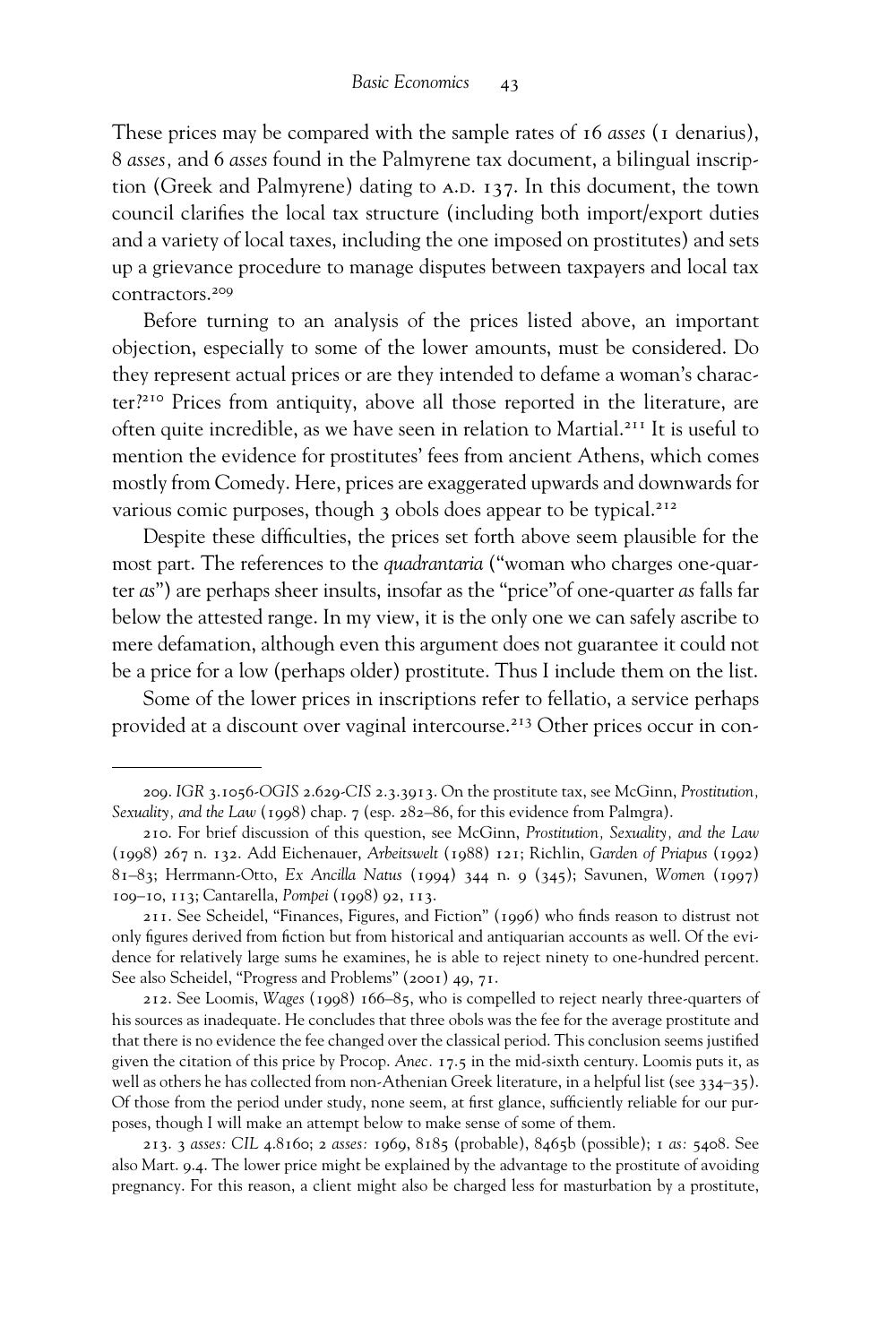texts that suggest advertising, not insult.<sup>214</sup> When the name of a prostitute does not appear, abuse seems unlikely.215 The precision implied by the price of two and one-half *asses* seems odd as a slur. We cannot be confident, of course, that none of these prices were meant to defame, but it is difficult to determine which ones, if any, should be understood in this way, except for the insult, which even so could be construed as a realistic price for some prostitutes, delivered against Clodia Metelli.

All the same, there is some reason to regard 1 *as* as an atypically low price,<sup>216</sup> though even this might have been asked by older or less attractive prostitutes. Two *asses* may be accepted as a common base rate for inexpensive prostitutes, at least at Pompeii.<sup>217</sup> Given the nature of the evidence, these were all, or almost all, streetwalkers and brothel prostitutes. The evidence from Palmyra gives two levels below a denarius*,* 6 and 8 *asses,* that can be understood as typical prices for that city. It is not safe to conclude from this evidence that sex was generally cheaper in Pompeii, however, than in many other parts of the Empire.

The generally lower Pompeian prices may not be typical for all prostitutes there, but only for those prostitutes whose activity was advertised (or who in some cases were targets of abuse).<sup>218</sup> The upper end of the scale should be defined as 16 *asses*, whatever exceptions exist. The famous hotel account from Aesernia is obviously meant to parody the real thing.219 But the point of the

216. At both Iuv. 6.125 (evidently) and *Anth. Lat.* 794.46R a woman, who is not really a prostitute but is identified as one so as to criticize her promiscuity, is accused of selling herself for 1 *as,* much as Clodia is described as a *quadrantaria.* So also Venus at Firm. Mat. *Err.* 10 *CSEL* 2.91. As for the other three examples, one forms part of the poet's charge of meanness against the client (Mart. 1.103.10), while another advertises fellatio (*CIL* 4.5408); the third simply has the prostitute's name and the price (Prima: *CIL* 4.8248).

217. Mart. 2.53.7 suggests that 2 *asses* was a very low price for Rome.

218. Cf. Flemming, "*Quae Corpore*" (1999) 48, for whom "2 asses is the clear mode," across the Empire.

219. *CIL* 9.2689 (= *ILS* 7478). Cf. Viti, "Insegna" (1989) who inclines to take this evidence very seriously indeed.

though no data are available on prices charged for this service: see Catull. 58; Sen. *Contr.* 1.2.21, 23. Cunnilingus is another service in the same category: see notes 197 and 200 for evidence.

<sup>214.</sup> A price might appear with the phrase "moribus bellis," or one of its variants, which seems to be a recommendation. See, for example, *CIL* 4.4024, 4592. Cf. 2202, which does not contain a price, but only the name of the prostitute with this phrase, and 5127, where the phrase appears with a price of 9 *asses.* See also n. 215.

<sup>215.</sup> See *CIL* 4.5372, an apparent advertisement, which simply reads "sum tua ae(ris) a(ssibus) II ("I'm yours for two *asses*"). Two passages of Martial are apposite here. The first criticizes a man who is wealthy but miserly and contents himself with *asse Venus* (1.103.10). In the second, the joys of the simple life are said to include *plebeia Venus,* which costs two 2 *asses* (2.53.7).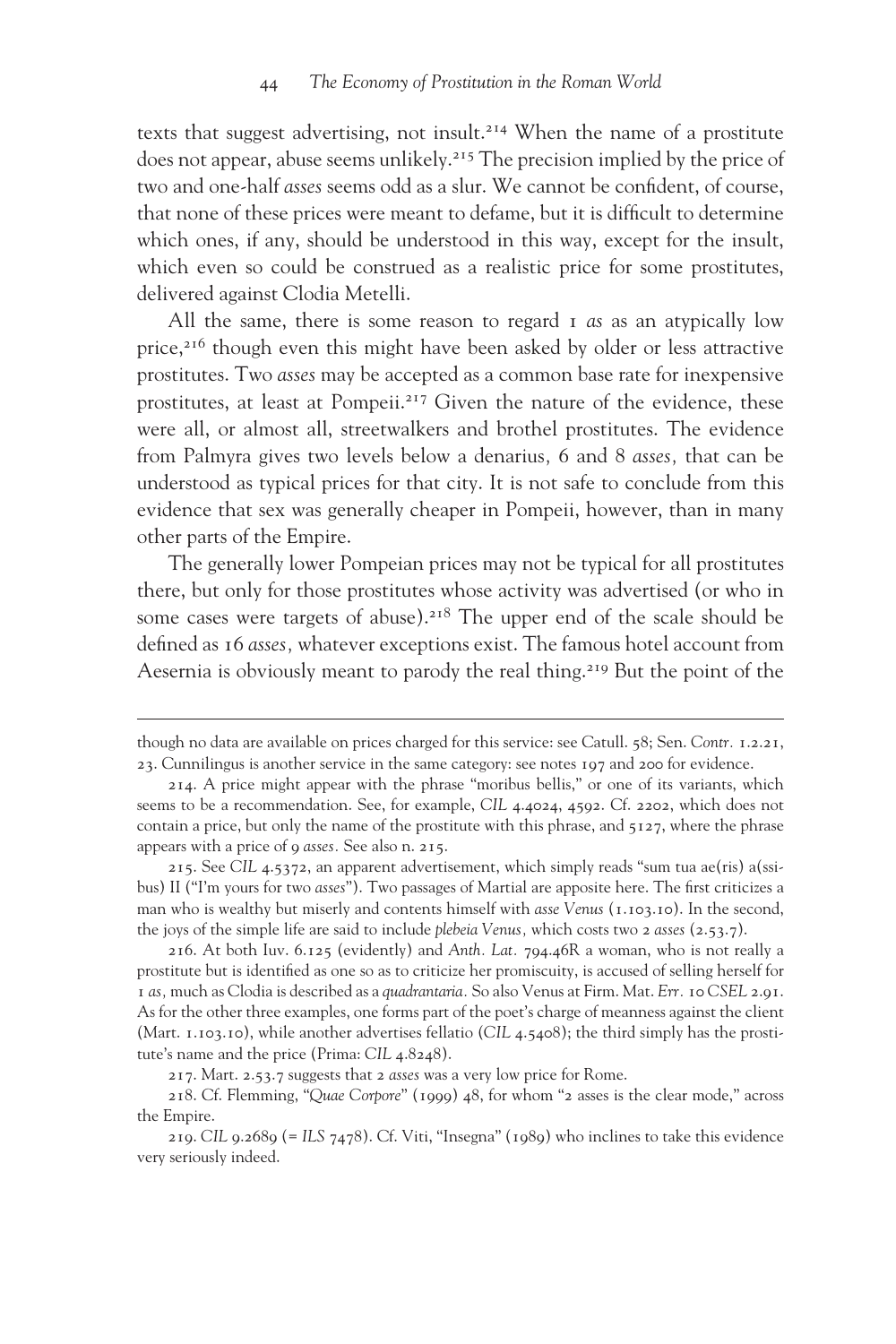joke seems to depend on taking 8 *asses* as a realistic high-end price for a prostitute and a room. This seems credible for a country inn in Italy, especially given the range of prices at Pompeii. One place where the price scale for sex may have been somewhat higher is at Rome, for which our evidence is even scantier. We can safely assume that prices in general were higher there than elsewhere in the Empire.<sup>220</sup>

Of course, it is conceivable that prices fluctuated, as they did with other commodities, so that a range of "spot" prices cropped up in different areas of the empire.<sup>221</sup> The Romans themselves were acutely aware of this latter phenomenon:222

### Gaius (9 *ad edictum prov.*) D. 13.4.3.

Ideo in arbitrium iudicis refertur haec actio, quia scimus, quam varia sint pretia rerum per singulas civitates regionesque, maxime vini olei frumenti: pecuniarum quoque licet videatur una et eadem potestas ubique esse, tamen aliis locis facilius et levibus usuris inveniuntur, aliis difficilius et gravibus usuris.

*On that account this action (the* actio arbitraria*) is left to the discretion of* the finder of fact, because we are aware of how varied the prices of com*modities are in different cities and areas, especially (the prices) of wine, oil, and grain. Although money too may seem to have one and the same purchasing power everywhere, nevertheless it is raised more easily and at lower* interest in some places, with greater difficulty and at higher interest in others.

Because of this variation in prices, we cannot use a comparison of data from Italy, for example, to construct hypothetical prices for sex elsewhere on the basis of the prevailing costs of goods and services. Roman Egypt, where our documentary evidence for prices and all else is the most abundant, unfortunately does not preserve any clear data on the prices charged by prostitutes.<sup>223</sup>

<sup>220.</sup> See Hopkins, "Rome, Taxes, Rents and Trade" (1995/1996) 58–59; Prell, *Armut* (1997) 180 (cf. 152); Hopkins, "Rents, Taxes, Trade" (2000) 261.

<sup>221.</sup> See Horden and Purcell, *Corrupting Sea* (2000) 152.

<sup>222.</sup> See Andreau, "Deux études"  $(1997) 112–16$ , on the economic context for this passage.

<sup>223.</sup> We cannot, without great difficulty, derive prices from the amounts given for tax payments by prostitutes: see McGinn, *Prostitution, Sexuality, and the Law* (1998) 278–79. For information on prices from Roman Egypt, see Drexhage, *Preise* (1991); Rathbone, "Prices and Price Formation" (1997).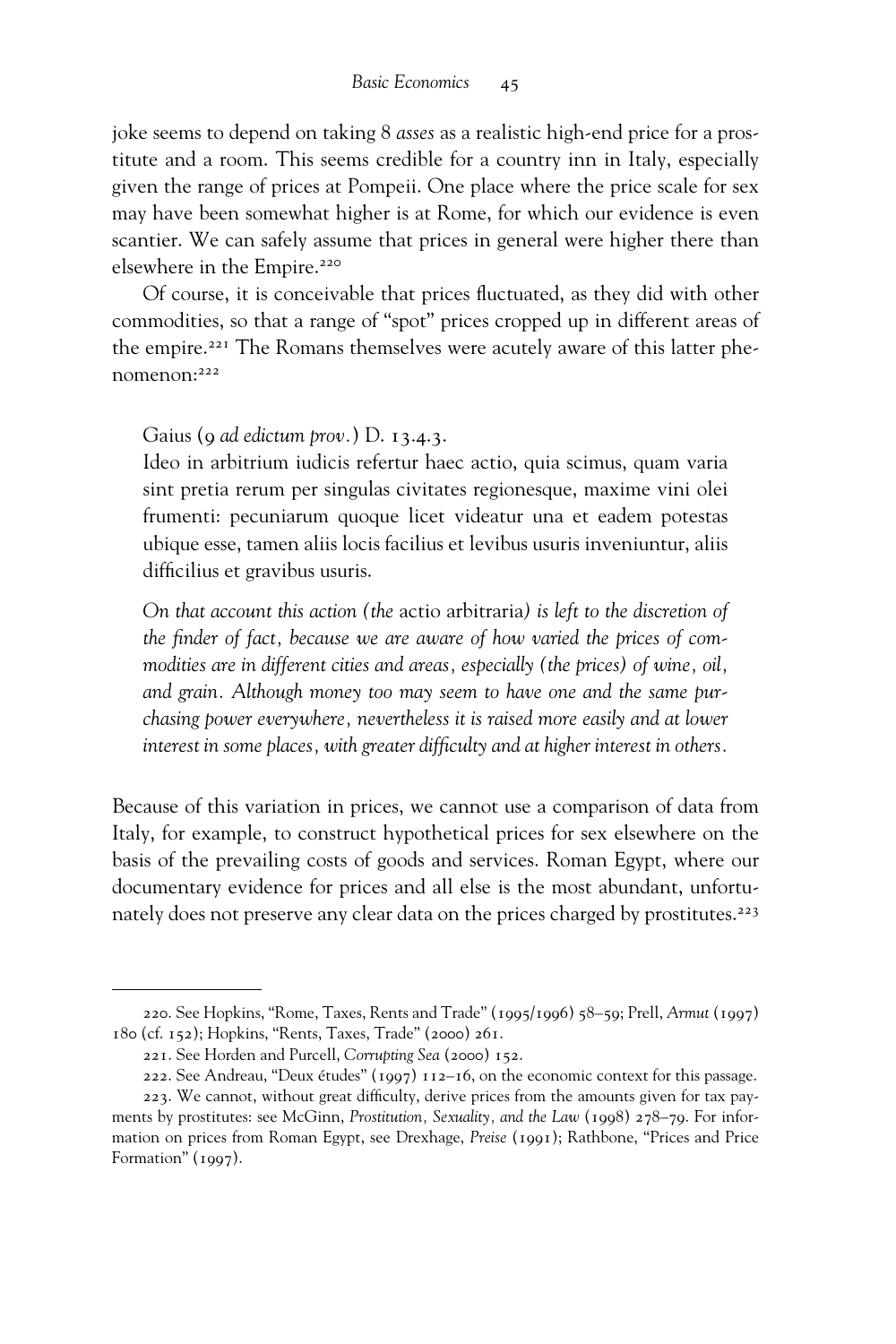A similar point holds for Roman Britain, where some price information, especially from Vindolanda ca. A.D. 100, is available.<sup>224</sup>

The argument could be made that the particular conditions of post-earthquake ( $A.D. 62–79$ ) Pompeii encouraged a flood of prostitutes that depressed prices in that city in that period, but this seems to press the evidence very hard indeed.225 In fact, it may be possible to use these prices to "rescue" some of the numbers given by the sources in Greek currency from suspicion of literary invention and vice versa. On the traditional exchange rate of 1 denarius to the tetradrachm, 3 obols are equal to 2 *asses.*<sup>226</sup> As noted above, the typical Greek price was precisely 3 obols. In this light, the figure of 2 obols or the like given in our sources, chiefly Plautus, does not seem utterly unrealistic.<sup>227</sup> To be plain, I am attempting to use two sets of uncertain data to shore each other up, but the result seems reasonable enough.

This evidence, taken with the ceiling of 1 denarius placed on the per diem Caligulan tax rate linked to the price of  $sex$ , $228$  suggests that most prostitutes in the Roman Empire charged less than 1 denarius, and many asked significantly less. We can speculate that prices above that amount (see, e.g., the last two items on the price list) were given for more than a single sexual act, that is, for a night spent with the prostitute.<sup>229</sup> This practice is attested in various cultures at different periods ranging from ancient Greece to modernday Nevada (where the management of brothels frowns upon and tends to restrict the practice because of its implicit opportunity costs).<sup>230</sup>

The factors that help determine the prices charged by prostitutes are for most cultures, in a word, understudied. Common sense suggests that a prosti-

228. See McGinn, *Prostitution, Sexuality, and the Law* (1998) chap. 7.

229. So Mart.  $12.65$ . I in my view suggests a potential identification of Phyllis as a prostitute, in contrast perhaps with her "actual" status (i.e., a "respectable" woman is cast in the role of a prostitute). See also Plaut. *Amph.* 288; Petron. 81.5. The evidence for contracts for the hire of prostitutes in a long-term capacity is not as strong as assumed by Herter, "Soziologie" (1960) 81.

230. See Magoulias, "Bathhouse" (1971) 246; Rossiaud, "Prostitution" (1976/1978) 20; Prus and Irini, *Hookers* (1980) 57; Otis, *Prostitution* (1985) 82; Reynolds, *Economics of Prostitution* (1986) 115; Leontsini, *Prostitution* (1989) 164–65; Schuster, *Frauenhaus* (1992) 69–70, 113–14; Sturdevant and Stoltzfus, *Let the Good Times Roll* (1992) 177, 192; Schuster, *Freien Frauen* (1995) 146–47; Loomis, *Wages* (1998) 173, 182.

<sup>224.</sup> See Drexhage, "Preise" (1997), who calculates the subsistence level in Roman Britain as c. 8 denarii per month.

<sup>225.</sup> For discussion of the problem of post-earthquake Pompeii, see chap. 6.

<sup>226.</sup> See McGinn, *Prostitution, Sexuality, and the Law* (1998) 278.

<sup>227.</sup> See the sources collected in Loomis, *Wages* (1998) 334–35. We might even add the title of a play by Plautus, "*Trinummus*" (= 3 obols?), to the list of sources. If the title does indeed represent a price for sex, it was probably not as high as HS 3, as proposed by Krenkel, "Prostitution" (1978) 54.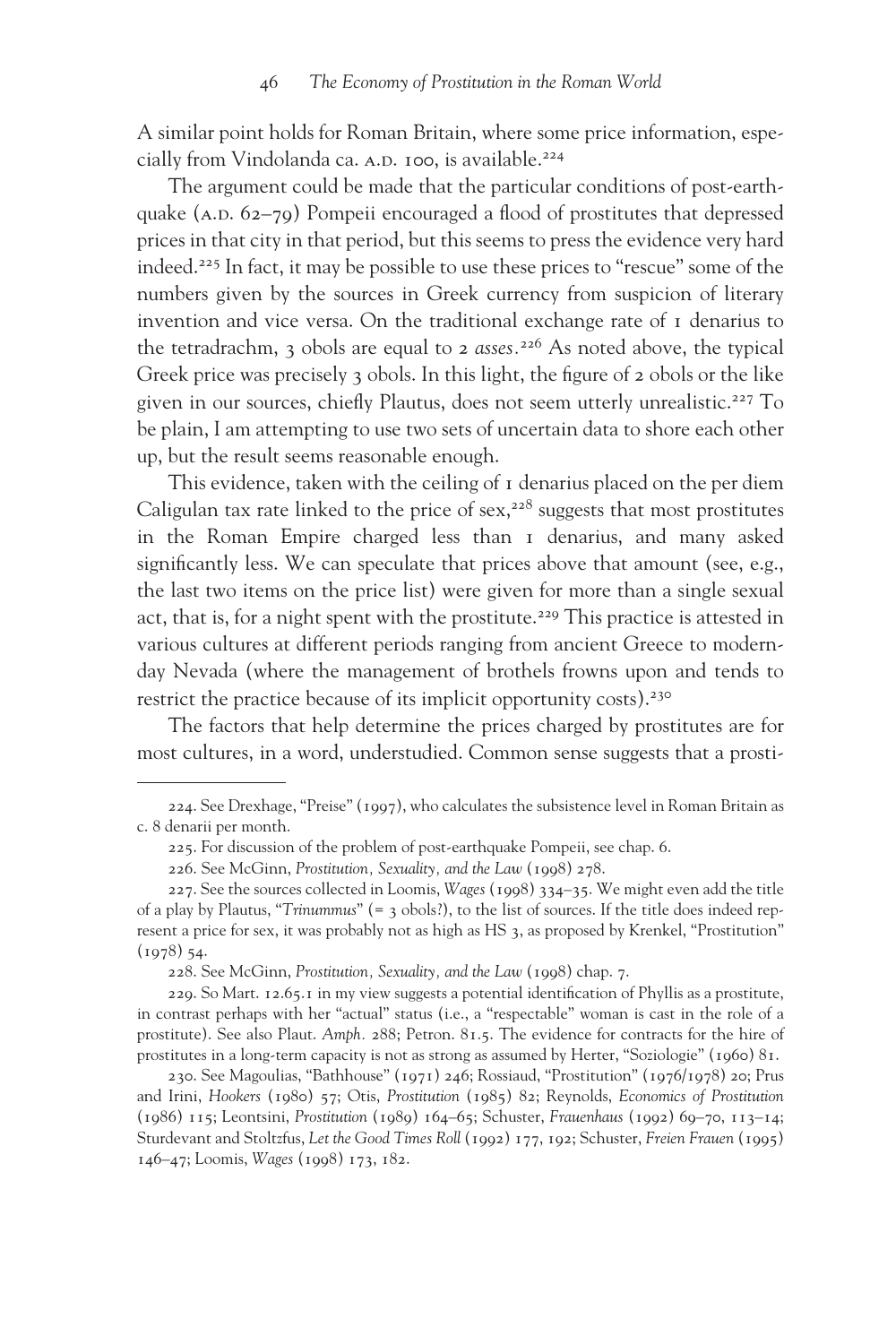tute's age, appearance, and skills all play a role here, but any statement more concrete than this is in the vast majority of cases sheer speculation. The point holds, no matter whether the pimp or brothel sets the price or the prostitute is allowed to negotiate with the customer.<sup>231</sup> Speculation, even informed speculation, about the role of market forces, subsistence levels, and similar economic factors may, in some areas of the modern world at least, be compelled to take second place to hypotheses suggesting a link between the price of drugs and the price of sex.<sup>232</sup> I am not suggesting here that the "world" of prostitution is utterly irrational, but that its rationality must be qualified as different from that pertaining to other areas of social and economic life, a point to be pursued further below.

The lower prices do seem very modest. Two *asses* is, after all, the price of a loaf of bread.<sup>233</sup> But in order to understand better the economic position of prostitutes and derive an idea of their economic value to their exploiters, their earnings-potential must be considered in a more realistic manner. This potential is determined both by the prices charged and by the number of sexual contacts per day. There is no direct evidence from antiquity on this last point, but comparative data at least suggest possibilities. One important principle to emerge is that more expensive prostitutes tend to see fewer customers while less expensive prostitutes see more.

- In the medieval German brothel, prostitutes were required to service a minimum of 3 clients each day on the 20 days a month that they worked.<sup>234</sup>
- In nineteenth-century Nevada, prostitutes of the "middle rank" saw one customer per night and working-class prostitutes saw 3 or 4. No estimate is given for a category of prostitutes below that level.<sup>235</sup>
- In late nineteenth/early twentieth-century New York, 30 customers per evening are recorded, as well as ranges of 2–4, 1–10 (and sometimes 20), and 100 per week.<sup>236</sup>
- In late nineteenth/early twentieth-century Russia, streetwalkers had

<sup>231.</sup> Hart, *Buying and Selling* (1998) 108–9, 118, 128, 165, examines some aspects of the latter phenomenon.

<sup>232.</sup> See Høigård and Finstad, *Backstreets* (1992) 42–43, for a discussion of the principle "one  $fuck = one fix."$ 

<sup>233.</sup> So remarks Duncan-Jones, *Economy*<sup>2</sup> (1982) 246. Cf. Duncan-Jones's # 1176e (at 209).

<sup>234.</sup> Schuster, *Freien Frauen* (1995) 152.

<sup>235.</sup> Goldman, *Gold Diggers* (1981) 76.

<sup>236.</sup> Gilfoyle, *City of Eros* (1992) 415, 459 n. 5; Hill, *Their Sisters' Keepers* (1993) 226–27.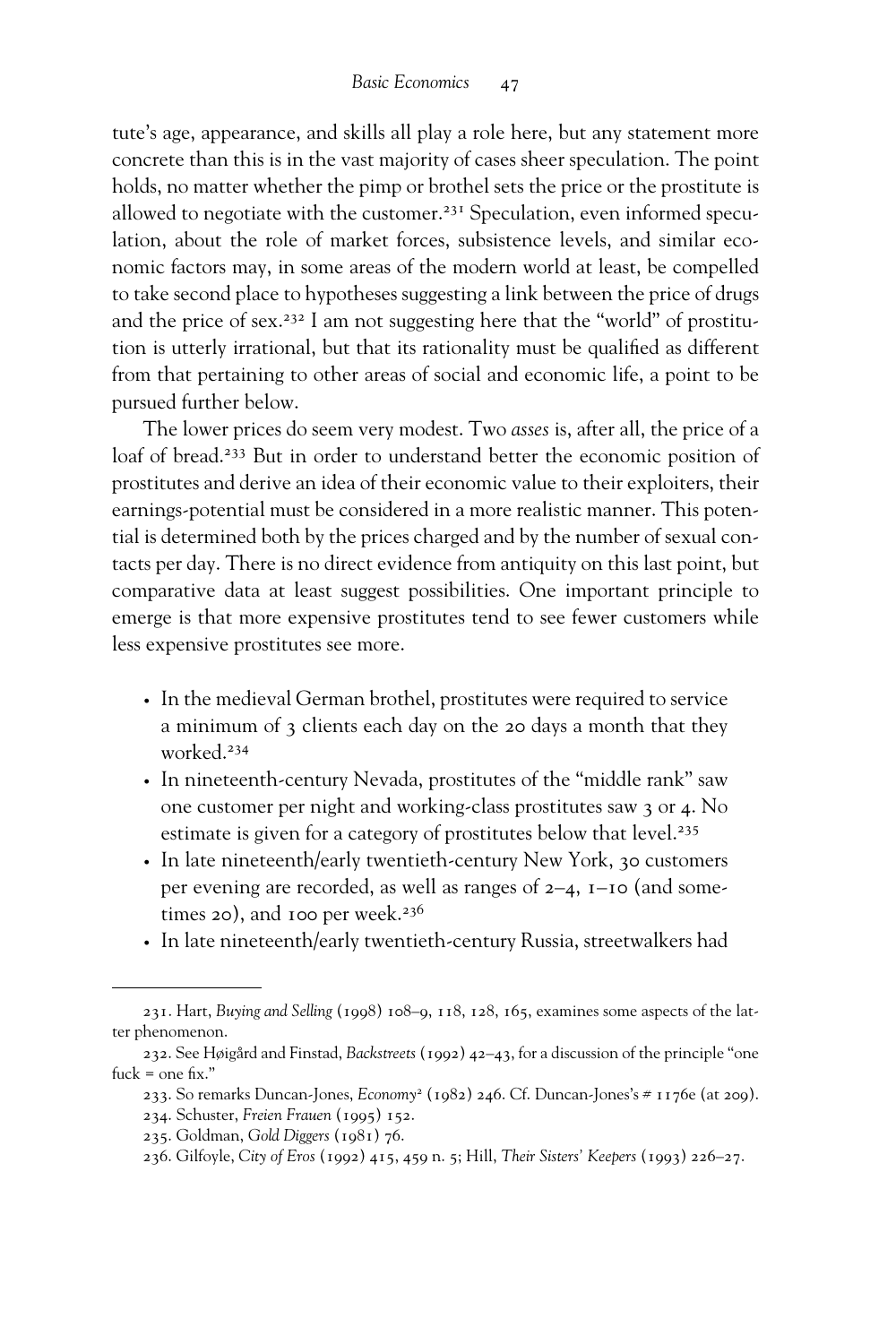difficulty finding more than two clients a night, while brothel prostitutes serviced 10–15 customers, or under certain circumstances, 30–40, 40–50, and even 60–70.237

- In late nineteenth/early twentieth-century America, high-priced prostitutes saw 4–5 customers a day and the lowest crib prostitutes saw as many as  $13-30$  customers.<sup>238</sup>
- In early twentieth-century Paris, a contemporary estimate yielded 7 or 8 clients each day for prostitutes working in regulated brothels, though this is now thought to be too low.239
- In early-twentieth-century Buenos Aires, a successful prostitute might have had 300 customers each week on average.<sup>240</sup>
- In 1924 Tokyo, prostitutes had on average 2.5 customers each day and that number declined to under 2 in the years that followed. Wartime "comfort women" might be compelled to service 30 men each day.241
- A 1948 Chinese survey of 500 prostitutes found they saw between 10 and 30 or even up to 60 customers each month, while reformers estimated they saw between 4 and 20 customers each night.<sup>242</sup>
- In 1970s "Middleburg," a fictional name for a U.S. city, the average number of clients was 6.2 per night for an average work week of 4.5 nights.243
- Twenty per night is given as a general estimate by a prostitute servicing American military personnel in Korea.244
- In late twentieth-century Calcutta, estimates range from 12–29 each week and  $3-4$  each day, not allowing for seasonal variations.<sup>245</sup>

<sup>237.</sup> Bernstein, *Sonia's Daughters* (1995) 149.

<sup>238.</sup> Rosen, *Sisterhood* (1982) 98, with references. This estimate receives rough confirmation elsewhere in Rosen's book. Included are anecdotes about the rapidity of sexual encounters for lower-priced prostitutes: Rosen, 92, 95–96 (one estimate is three minutes). There are also descriptions of the long lines outside the doors of crib prostitutes and the turnover in brothels housing Chinese and African-American prostitutes: Rosen, 94. Inhabitants of a one-dollar house (considered middle rank by Rosen, 86–87) are said to earn eighteen dollars per day: Rosen, 76.

<sup>239.</sup> Corbin, *Women for Hire* (1990) 81 (cf. 184: 2–4 for prostitutes in a *maison de rendezvous*).

<sup>240.</sup> Guy, *Sex* (1990) 110.

<sup>241.</sup> Garon, *Molding Japanese Minds* (1996) 96, 111.

<sup>242.</sup> Hershatter, *Dangerous Pleasures* (1997) 49.

<sup>243.</sup> Decker, *Prostitution* (1979) 14, 166.

<sup>244.</sup> Sturdevant and Stoltzfus, *Let the Good Times Roll* (1992) 228.

<sup>245.</sup> Sleightholme and Sinha, *Guilty Without Trial* (1996) 85.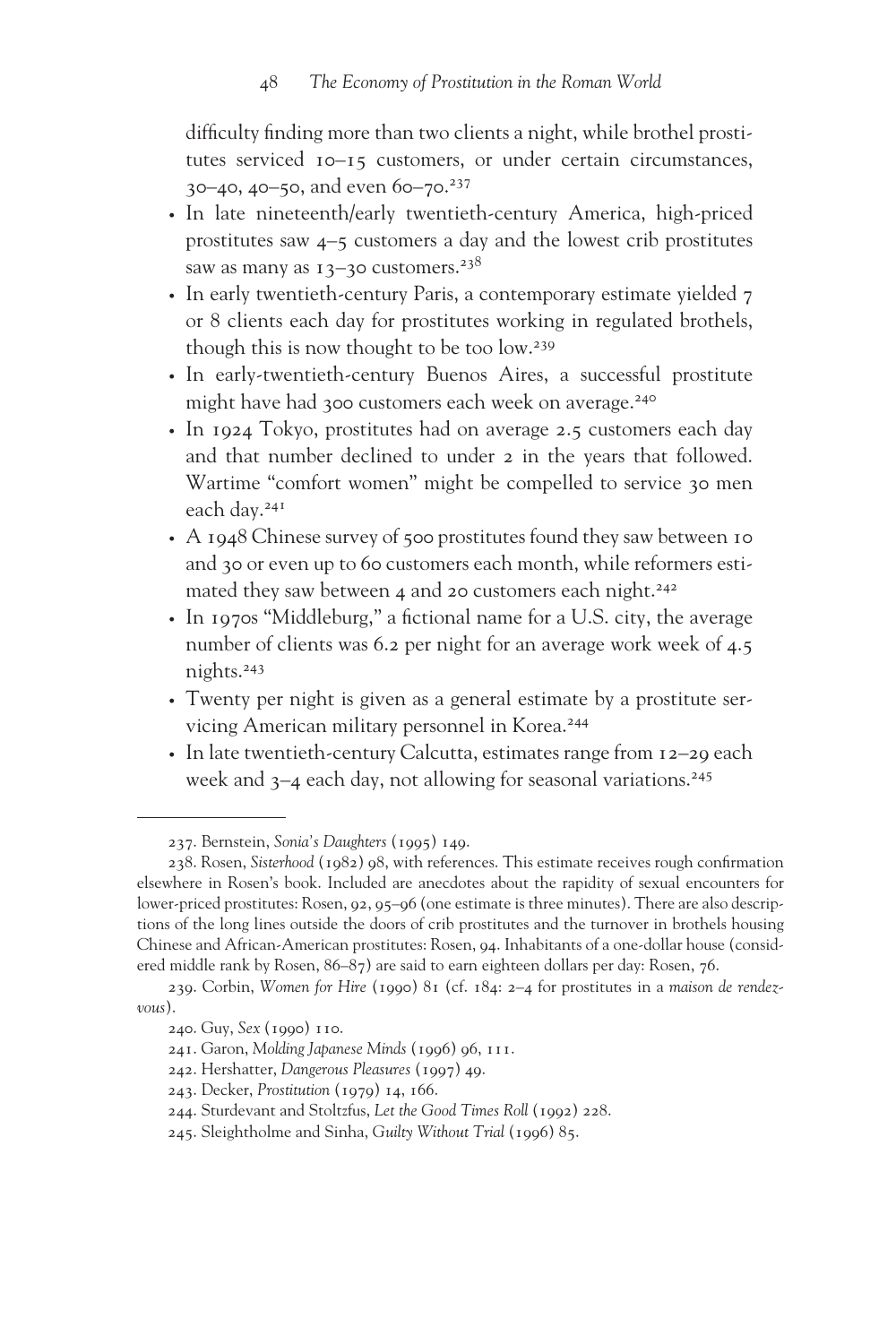- In late twentieth-century Amsterdam, Birmingham (England), and New York, estimates by prostitutes range from 3 (sometimes 5-6), to  $5-9$  to  $10-15$  each day.<sup>246</sup>
- In 1990s "Marito," a fictional name for a Spanish city, the average is 2 clients per day.247

Since not all of this information is equally reliable, and the conditions of employment—especially the degree of compulsion—must vary considerably, we cannot apply these figures in any straightforward sense to the Roman context. They can only suggest ranges of possible numbers of clients. If we apply these figures to our price data in a conservative fashion, using, say, 5 sexual encounters for prostitutes who charge 8 to 10 *asses* and 15 to 20 encounters for those who charge only 2, the earnings-potential is HS 10 to 12.5 per diem for high-priced prostitutes and HS 7.5 to 10 for lower-priced prostitutes.<sup>248</sup> These sums are, of course, intended to serve as no more than very rough suggestions; free prostitutes may have worked less, and slave prostitutes may have been made to work more, regardless of the potential consequences for health.<sup>249</sup> For many prostitutes, the higher daily averages may have been unsustainable over time for medical and ultimately economic reasons. We cannot determine if even slave prostitutes worked all day every day. While some modern evidence suggests that not many prostitutes do work that much, the question of days and hours worked is usually ignored in the reporting of average numbers of clients in the evidence just given. The calculations made for Roman prostitutes serve simply to provide a very rough idea of earnings-potential. The results illustrate the economic context of the evidence that Roman prostitution was a profitable business for the wealthy and (given the choices, as we shall see) an attractive if illusorily remunerative employment option for the free poor.<sup>250</sup>

In order to get an idea of what these earnings might have signified in terms of living standards, the figures should be compared with the HS  $_3$  (i.e.,  $_3$  ses-

<sup>246.</sup> Goodall, *Comfort of Sin* (1995) 36; Chapkis, *Live Sex Acts* (1997) 61, 90, 115.

<sup>247.</sup> Hart, *Buying and Selling* (1998) 33.

<sup>248.</sup> The conversion depends on the rate of 16 *asses* = 4 sesterces = 1 denarius. Note that the abbreviation HS = sesterces.

<sup>249.</sup> The health problems of modern prostitutes, especially those working in conditions of relatively great compulsion, are understudied. Some aspects of these problems are explored in McGinn, *Roman Prostitution* (forthcoming).

<sup>250.</sup> Cf. Clarke, *Looking at Lovemaking* (1998) 174, who bases his conclusion that prostitution was not a profitable business on the price range attested for Pompeii.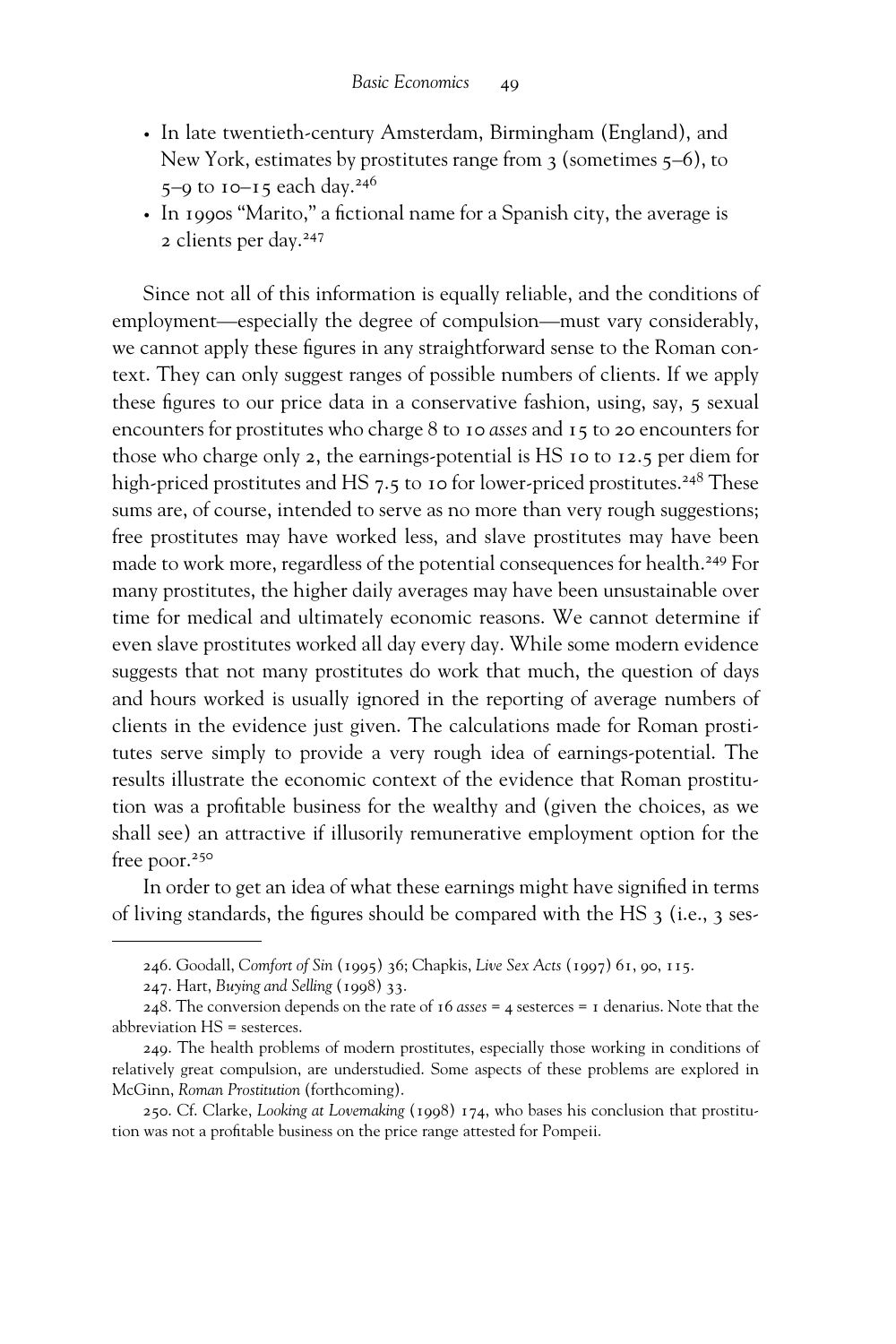terces) that Duncan-Jones suggests was the daily wage rate for male laborers in the city of Rome in the late Republic and with the HS 2 that was the daily rate for an agricultural worker and (perhaps one) team of oxen in the second century  $B.C.<sup>251</sup>$  We have some different, at times slightly higher figures from the early Empire, where the daily amount of  $\iota$  denarius (= HS  $\iota$ ) emerges, though not always without ambiguity, from Seneca,<sup>252</sup> Pompeian epigraphy,<sup>253</sup> and the New Testament.<sup>254</sup> Here we do well to consider the pay of some privileged workers as well, who were also among the more likely clients of prostitutes, the legionary soldiers of the early Principate, who were paid at the rate of HS 2.5 per diem, amounting to HS 900 each year, from which evidently was deducted HS 600-700 for fodder, food, and clothing.<sup>255</sup>

This left soldiers with an income of less than 1 HS *per diem* to spend at their discretion in the context of steady work, and some fixed costs covered. They also had extraordinary, if fairly regular, opportunities for supplementing that income, such as shaking down pimps and prostitutes while collecting the Caligulan tax. A fair comparison with the condition of prostitutes, however, demands that we take such "outside" sources of income into account. And the tables could be turned in that exploitation could cut both ways between prostitute and client. While prices may vary, one aim of the prostitute in many societies has simply been to separate as much money from the client as possible, another factor that renders precise comparison difficult.<sup>256</sup>

All the same, while the individual soldier lived well, his rate of pay, after deductions were made, would not have been sufficient to support a family.<sup>257</sup> Some soldiers were more privileged than others of course, with the Praetorians

<sup>251.</sup> The sources are Cic. *Rosc. Com.* 28–29 and Cato *Agr.* 22.3. Duncan-Jones, *Economy*<sup>2</sup> (1982) 54, estimates that the rural pay rate was not more than half the urban pay. On the Cicero passage, see also Axer, "Prezzi" (1979).

<sup>252.</sup> For the (evidently) monthly wage of five denarii plus five *modii* of grain given a slave, see Sen. *Ep.* 80.7. The value breaks down to about one denarius per day, according to Prell, *Armut* (1997) 173 (cf. 187), which may be a bit high as an estimate (see below in the notes). See the other literary evidence surveyed by Prell, 174.

<sup>253.</sup> Figures of five *asses* and one denarius (plus bread) are suggested by two Pompeian inscriptions (*CIL* 4.4000, 6877). See the other epigraphic evidence showing a daily range of HS one to six and one-half cited by Prell, *Armut* (1997) 173.

<sup>254.</sup> The daily pay of one denarius given the vineyard workers according to Matt. 20.2 is perhaps a reflection of the cost of this kind of specialized labor, if it is not an exaggeration meant to help convey the point of the parable.

<sup>255.</sup> See Tac. *Ann.* 1.17.4–6 with Phang, *Marriage of Roman Soldiers* (2001)182.

<sup>256.</sup> The point is made well by Butler, *Daughters of Joy* (1985) 56. See also the data examined in the section "Operation of Brothels."

<sup>257.</sup> So Phang, *Marriage of Roman Soldiers* (2001) 182–83.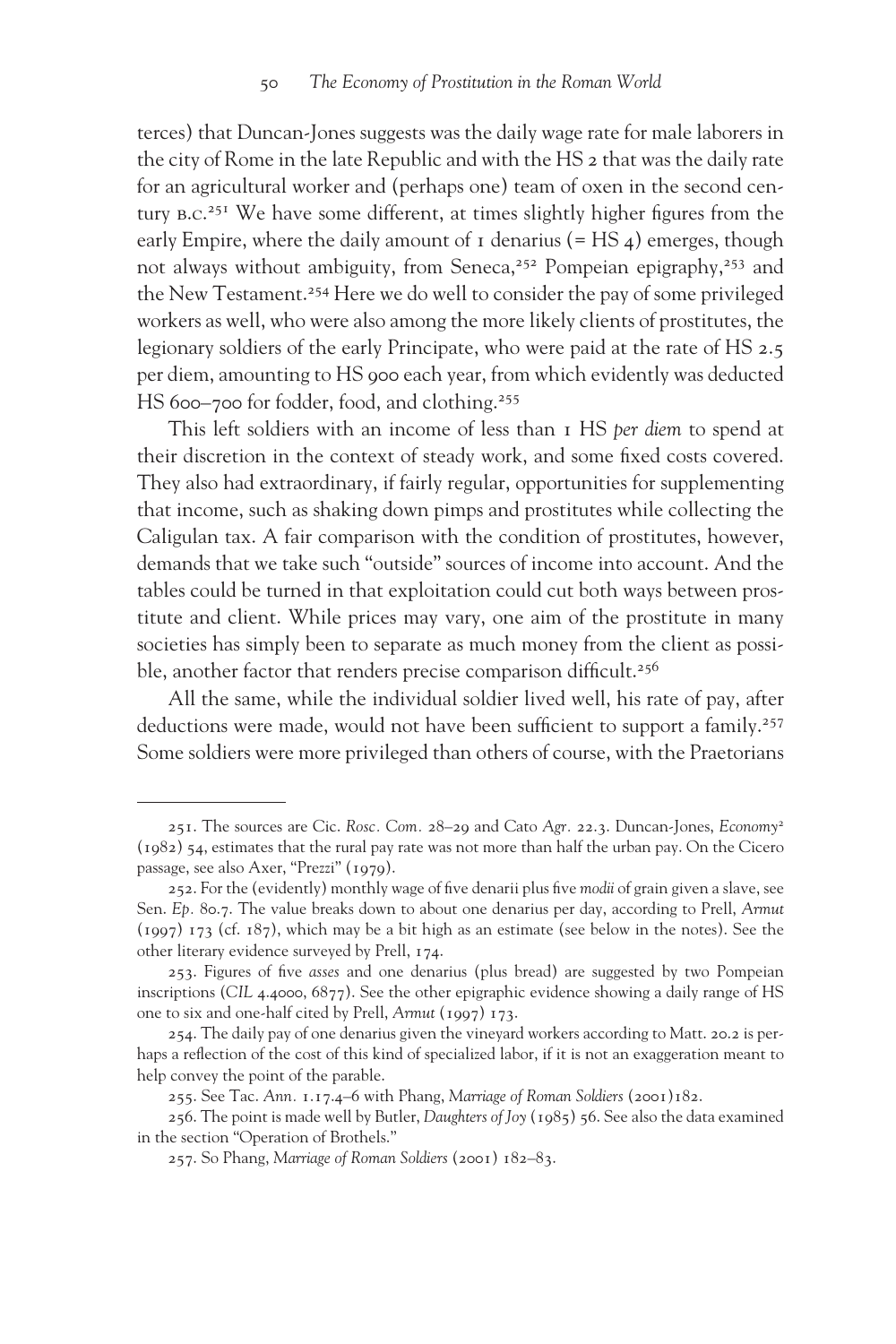(elite soldiers stationed in Rome and responsible for the security of the Emperor's person) receiving more and the auxiliaries perhaps less.<sup>258</sup>

Also of relevance are data for subsistence allowances: HS 10–20/month during the late Republic for grain distributions, HS 30–40/month for an urban slave in the first century A.D., and HS 10–20/month for children in various alimentary schemes.<sup>259</sup> Minimal urban rent costs have been suggested of HS 360 and  $500$ /year,<sup>260</sup> and thus from HS  $30-48$ /month. More recently, Raymond Goldsmith has estimated that total national expenditures per head were around HS 380 (at least in Italy), while the average of monetary or attributed income per recipient was near HS 1000, which, when discounted for dependents, yields a total income per person of HS  $380 (+/-15%)$ , i.e., a range from HS 320-440).<sup>261</sup> Bruce Frier uses juristic data on subsistence annuities to show that these fall in the range of HS 376–600. Frier points out that since these annuities benefited adults, it is logical that they exceeded average annual income, while the annual values for the alimentary programs benefiting children (HS 120–240) would have been lower.<sup>262</sup> The annual cost of subsistence rations has been calculated by Willem Jongman—evidently for adult males—at HS  $115$ <sup>263</sup> Some anecdotal evidence might be cited in this context, such as Seneca's assumption that 2 *asses* worth of food was a feast for many poor persons and slaves.<sup>264</sup>

Of particular interest here is the possibility that even low-priced prostitutes earned more than two or three times the wages of unskilled male urban laborers.<sup>265</sup> The subsistence data are introduced in order to suggest that many prostitutes, at least independent prostitutes, may have lived far better than

262. Frier, "Annuities" (1993) 229. Mrozek, *Lohnarbeit* (1989) 111–12, estimates that a comfortable level of subsistence costs was HS 2 at Pompeii, and 4 at Rome in the early Empire.

<sup>258.</sup> See Phang, *Marriage of Roman Soldiers* (2001) 183–85.

<sup>259.</sup> Alimentary schemes were foundations designed to provide an allowance to feed children. The information is set forth in Duncan-Jones, *Economy*<sup>2</sup> (1982), 208. Note the possibility of a much higher rate of support for Pliny's freedmen: HS 70/mo. (Duncan-Jones # 1169 [at 208]). For the rate  $\bar{1}$  *modius* = HS  $\bar{2}$ –4, see Duncan-Jones,  $\bar{1}$ 45–46.

<sup>260.</sup> See the discussion in Frier, "Rental Market" (1977) 34.

<sup>261.</sup> Goldsmith, "Estimate" (1984) 268–269, 272. Cf. Goldsmith, *Systems* (1989) esp. 35–36.

<sup>263.</sup> Jongman, *Economy* (1988) 195 n. 2.

<sup>264.</sup> Sen. *Ep.* 18.7–8. See the discussion in Prell, *Armut* (1997) 182–83, on basic living costs.

<sup>265.</sup> Of course, we have no information on wages for unskilled female laborers; given the limited opportunities for such work, wages may have been considerably lower (see in the section on "Recruitment"). Rosen, *Sisterhood* (1982) 83–84, points out that in turn-of-the-century America a woman working merely as a waitress in a milieu catering to prostitution might easily make three times the wages of a domestic worker. The standard wage for a shop girl or factory worker was under \$7/week, while prostitutes are said to have made \$30–\$50 in various cities and sometimes much more: Rosen, 147–48.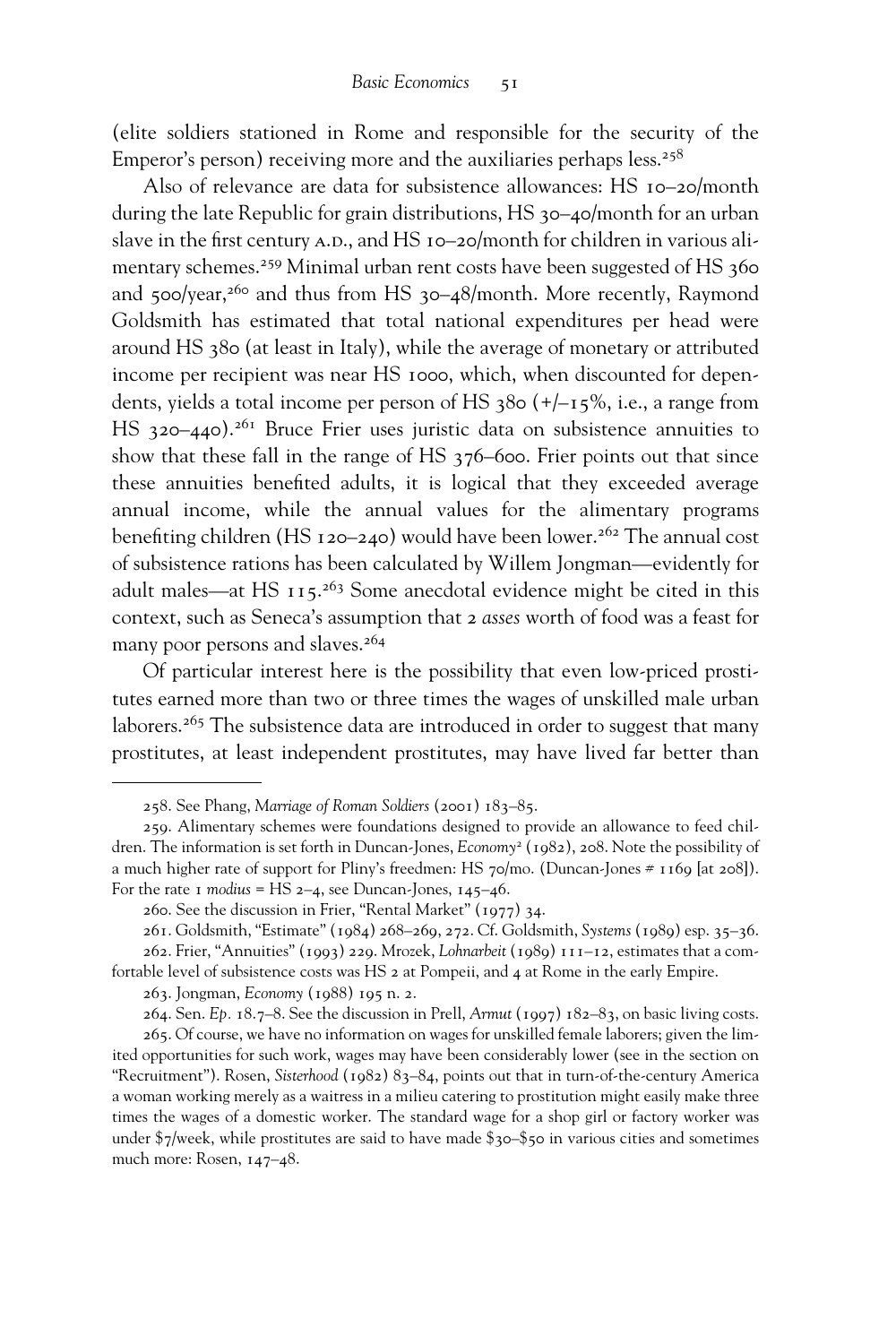these laborers. If a prostitute worked for a pimp, much of her earnings may have gone to him, or perhaps all of them in the case of many or most slave prostitutes.<sup>266</sup> In return, the prostitute received basic necessities: food, shelter, clothing.267 But such maintenance costs pale beside the possibilities for profits, even when the cost of purchasing slaves is taken into account.

If we shift our focus from the interest of the exploiters to that of the prostitutes themselves, however, a grimmer picture begins to emerge. Common sense suggests that low-priced prostitutes, as advantaged as they appear to have been relative to many types of workers, found it difficult to conserve an adequate amount of money as a bulwark against slow periods or what seems to have been an inevitable falloff in earnings with the passage of time.<sup>268</sup> In many cultures, even better-situated prostitutes find themselves laboring under what might be described as "the illusion of profitability." $2^{69}$  Prostitution does typically function as a cash-rich business with few—in strictly economic terms—start-up or marginal costs to the individual seller. It therefore offers the prospect of a great deal of instant income. To be sure, this income is often exaggerated for their own purposes by male observers—on whom for societies like Rome we must rely exclusively or almost so for our knowledge.<sup>270</sup> Even when realized, a prostitute's income is often diminished by a series of exploiters operating to the prostitute's detriment even in the best of circumstances, including exigent pimps and madams, greedy landlords, and a state that veers between complaisance and punitiveness.<sup>271</sup>

The means of such exploitation varies. Of course, a slave owner prostituting slaves receives in a legal, if not also practical sense, all they earn.272 But

<sup>266.</sup> Dion. Hal. 4.24.4 suggests that at least in some cases slave prostitutes profited from their labor. See also *Priap.* 40. Both sources speak of slave prostitutes earning their freedom. Late antique evidence shows that some independent (i.e., without pimps) prostitutes might prosper. See the *Lives* of prostitute-saints translated from the Syriac by Brock and Harvey, *Holy Women* (1987) 35, 54, 55; see also Proc. *Bell. Pers.* 2.13.4.

<sup>267.</sup> For food and shelter, see the remarks on brothel-management in the section "Operation of Brothels." For clothing, see Sen. *Contr.* 1.2.7.

<sup>268.</sup> So Ramirez Sabada "Prostitución" (1985) 233 sensibly argues.

<sup>269.</sup> See, for example, Rosen, *Sisterhood* (1982) 72; Reynolds, *Economics of Prostitution* (1986) 11–23 (esp. 20); Høigård and Finstad, *Backstreets* (1992) 44–50; Schuster, *Frauenhaus* (1992) 98; Sturdevant and Stoltzfus, *Let the Good Times Roll* (1992) 223, 314–15; Bernstein, *Sonia's Daughters* (1995) 4, 138.

<sup>270.</sup> This phenomenon is well-observed by Reinsberg, *Ehe* (1989) 112, 146, 153–54.

<sup>271.</sup> On landlords, see the section "Ownership of Brothels." On the state, see Harsin, *Policing Prostitution* (1985) 216; Best, *Controlling Vice* (1998) 27.

<sup>272.</sup> Compulsion might be better conceived as falling along a spectrum rather than imagined as a question of slavery or its absence in a legal sense. For example, the economic exploitation of Chinese prostitutes in the nineteenth-century United States was so total as to suggest a kind of servitude: Tong, *Unsubmissive Women* (1994) 13, 103–4.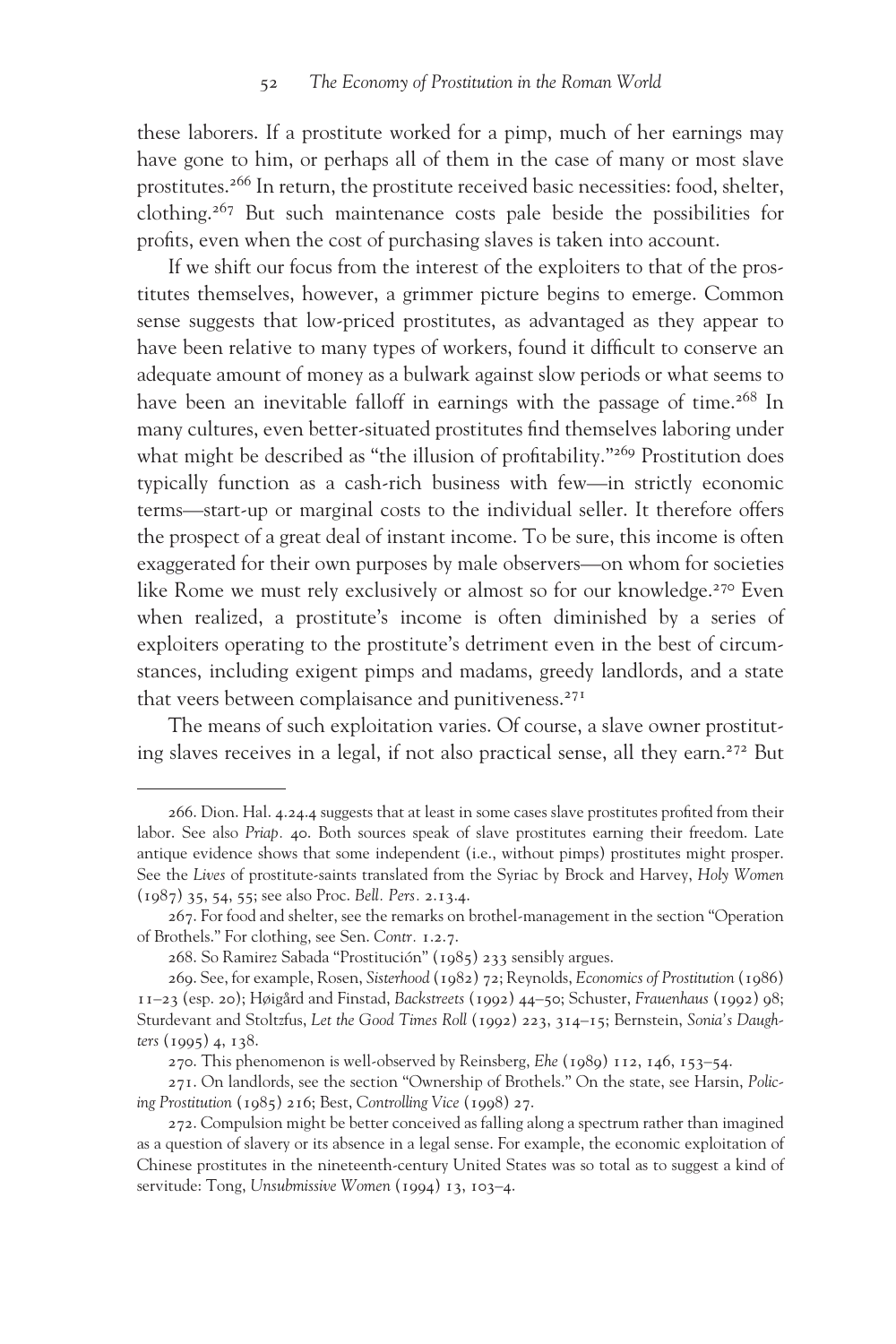even in the absence of slavery, a pimp or madam may demand a sizeable share of the prostitute's income: one-third or more is common.273 The pimp or madam may exercise an official or unofficial monopoly, charging her inflated prices for food, clothing, and personal items, sometimes even furniture, as well as exacting exorbitant amounts of rent.<sup>274</sup> They may also inflict fines for petty offenses.275 Often, pimps and madams force the prostitute into debt that would make a loan shark blush, so they can increase their control over the prostitute and maximize the level of exploitation.276 The use of debt to control the laborer is, of course, a tactic familiar to the ancient historian,<sup>277</sup> and one I would argue, despite a lack of evidence, that was applied to the Roman "free" prostitute.

Being a prostitute can be very expensive in other ways. Given that sexual attractiveness affects earnings, prostitutes often invest much money in expensive clothing, often sold to them at inflated prices, and seek the services of hairdressers and other beauticians.<sup>278</sup> The atmospherics of the bars and other locales where they ply their trade do not foster attention to long-range planning and are for various reasons costly places in which to work.279 The behavior of many prostitutes, judged strictly in economic and not moral terms, does not appear to allow for the accumulation of savings.<sup>280</sup> The various drains on resources imposed by their lifestyle, their mentality, and the competitive aspects of their profession mean that pimps themselves can find it impossible to succeed financially.<sup>281</sup> Profit margins shrink as the cash flows to the exploiter of last resort, often a landlord.<sup>282</sup>

It is not surprising therefore that in many cultures prostitution can serve as a metaphor for a voracious, almost limitless mode of consumption that merges

278. See Høigård and Finstad, *Backstreets* (1992) 49–50; Hill, *Their Sisters' Keepers* (1993) 89; Sleightholme and Sinha, *Guilty Without Trial* (1996) 95; Best, *Controlling Vice* (1998) 67.

279. Prus and Irini, *Hookers* (1980) 83, 176, 184, 251, 256.

<sup>273.</sup> See Prus and Irini, *Hookers* (1980) 33; Schuster, *Frauenhaus* (1992) 107, 110–11; Sleightholme and Sinha, *Guilty Without Trial* (1996) 19, 93, 95; Chapkis, *Live Sex Acts* (1997) 115, 117, 163.

<sup>274.</sup> Harsin, *Policing Prostitution* (1985) 38; Schuster, *Frauenhaus* (1992) 97; Hill, *Their Sisters' Keepers* (1993) 94.

<sup>275.</sup> Bernstein, *Sonia's Daughters* (1995) 156.

<sup>276.</sup> Bernstein, *Sonia's Daughters* (1995) 156–57; Schuster, *Freien Frauen* (1995) 139–41; Sleightholme and Sinha, *Guilty Without Trial* (1996) 95.

<sup>277.</sup> De Ste. Croix, *Class Struggle* (1981) 162–70, 238–40, has a good survey.

<sup>280.</sup> See the account by Bernstein, *Sonia's Daughters* (1995) 158–60, on the futile efforts made by the late nineteenth-century sanitary commission in Minsk to shelter prostitutes from financial exploitation.

<sup>281.</sup> See Decker, *Prostitution* (1979) 258; Heyl, *Madam* (1979) 72; Prus and Irini, *Hookers* (1980) 251; Reynolds, *Economics of Prostitution* (1986) 26–28.

<sup>282.</sup> Heyl, *Madam* (1979) 99–101.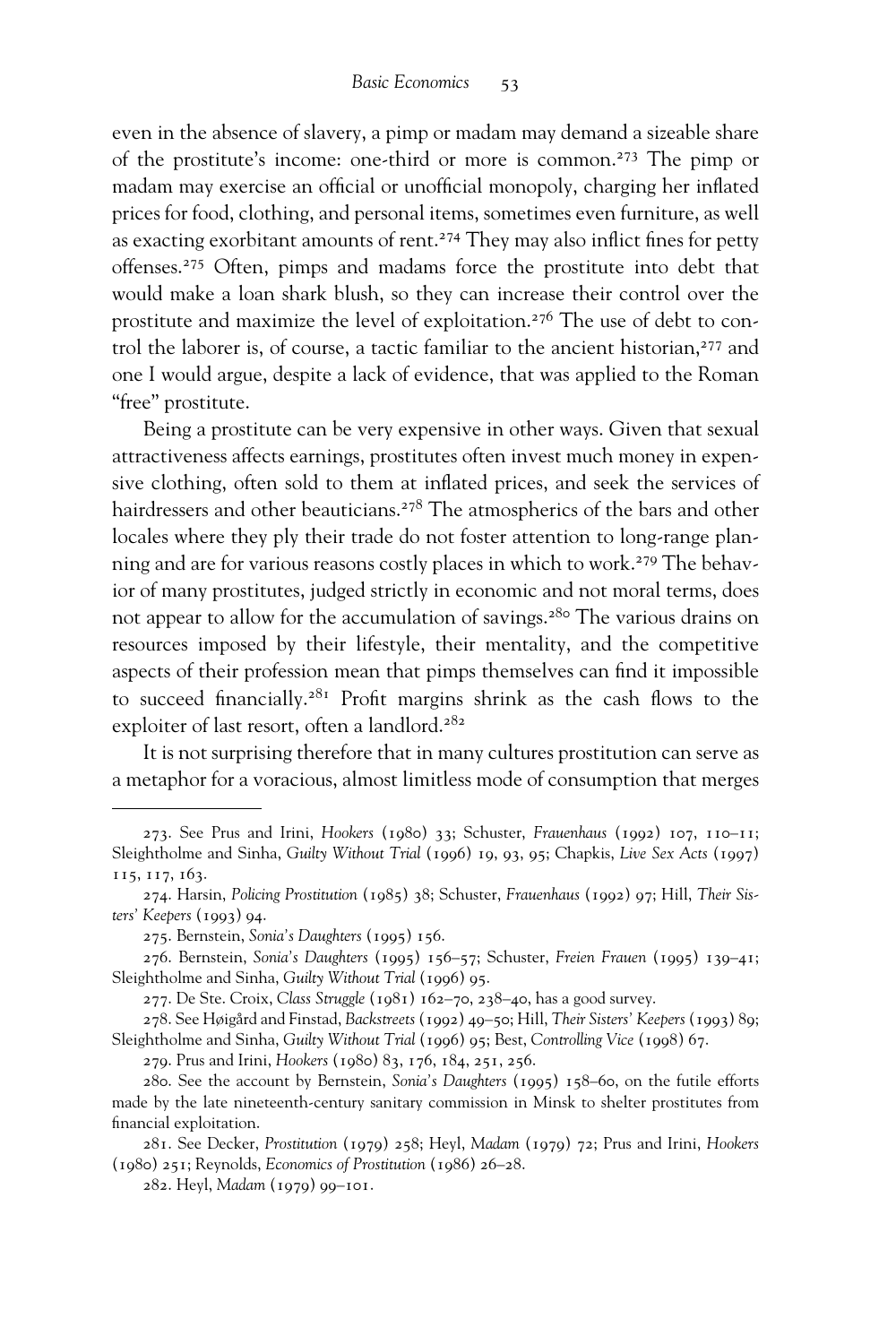the sexual and the material. $2^{83}$  The conclusion seems valid that prostitution does not profit most prostitutes, and that many women entering prostitution experience a decline in their economic status and standard of living.<sup>284</sup> Exceptions to this rule do not weaken it overall.<sup>285</sup>

My point is easier to argue in regard to late antiquity, since aside from some fourth-century evidence that may reflect the influence of the literary tradition, the sources are frank and full about the poverty of prostitutes in this period. This perhaps reflects in part the interest of Christians in poverty as a motive for resorting to prostitution in the first place.<sup>286</sup> Their inadequate earnings left prostitutes no way out of the profession, moreover.<sup>287</sup> So the (still-pagan) astrologer Firmicus Maternus can refer to their "wretched earnings" (*miserus quaestus*).288

To look at these prices from the perspective of potential clients, their overall low level suggests that venal sex was accessible to many low-status males. The less-expensive prostitutes charging two *asses* took one-sixth of the daily wage from late-Republican male laborers. For legionary soldiers, the percentage of pay taken was apparently a bit higher, more than one-half of daily discretionary income. But when we factor in the amounts they had to pay for fodder, food, and clothing, this begins to look like much less. If we compare the cost of a visit to a brothel in fifteenth-century Nuremberg, which Peter

<sup>283.</sup> See the comments of Davidson, *Courtesans and Fishcakes* (1997) 209–10.

<sup>284.</sup> For the Byzantine Empire, see Leontsini, *Prostitution* (1989) 169; for nineteenth-century Paris, see Harsin, *Policing Prostitution* (1985) 204; for the nineteenth-century United States, see Hobson, *Uneasy Virtue* (1990) 108; for twentieth-century Norway, see Høigård and Finstad, *Backstreets* (1992) 117–19; for medieval Germany, see Schuster, *Frauenhaus* (1992) 96; for medieval England, see Karras, *Common Women* (1996) 80, 97; for twentieth-century Calcutta, see Sleightholme and Sinha, *Guilty Without Trial* (1996) 93–94. Cf. Hill, *Their Sisters' Keepers* (1993) 86–91, who strains for a somewhat rosier scenario than a reasonable interpretation of the facts she cites warrants. Cf. 103, when she cites the tax assessment records of "at least" twenty-four prostitutes in nineteenth-century New York in order to argue that they might easily have acquired assets over time. This cannot be a representative sample of the city's prostitute population at that time. See also the opinion of Stansell, *City of Women* (1987) 181, 186, and Decker, *Prostitution*  $(1979)$  179 and 301 (cf. 202 and 240), about the relative profitability of prostitution for working women, which strikes me as naive, as does the recent analysis by Edlund and Korn, "Theory of Prostitution" (2002) which seems sophisticated in theory, but uninformed as to reality.

<sup>285.</sup> See, for example, the prostitute who made a testamentary bequest to Sulla: Plut. *Sulla* 2.4.

<sup>286.</sup> See Neri, *Marginali* (1998) 202–208, 223, who is more inclined than I am to trust the late-antique evidence about well-off prostitutes. Such evidence drops off after the fourth century.

<sup>287.</sup> Neri, *Marginali* (1998) 203.

<sup>288.</sup> Firm. Mat. *Math.* 6.31.79.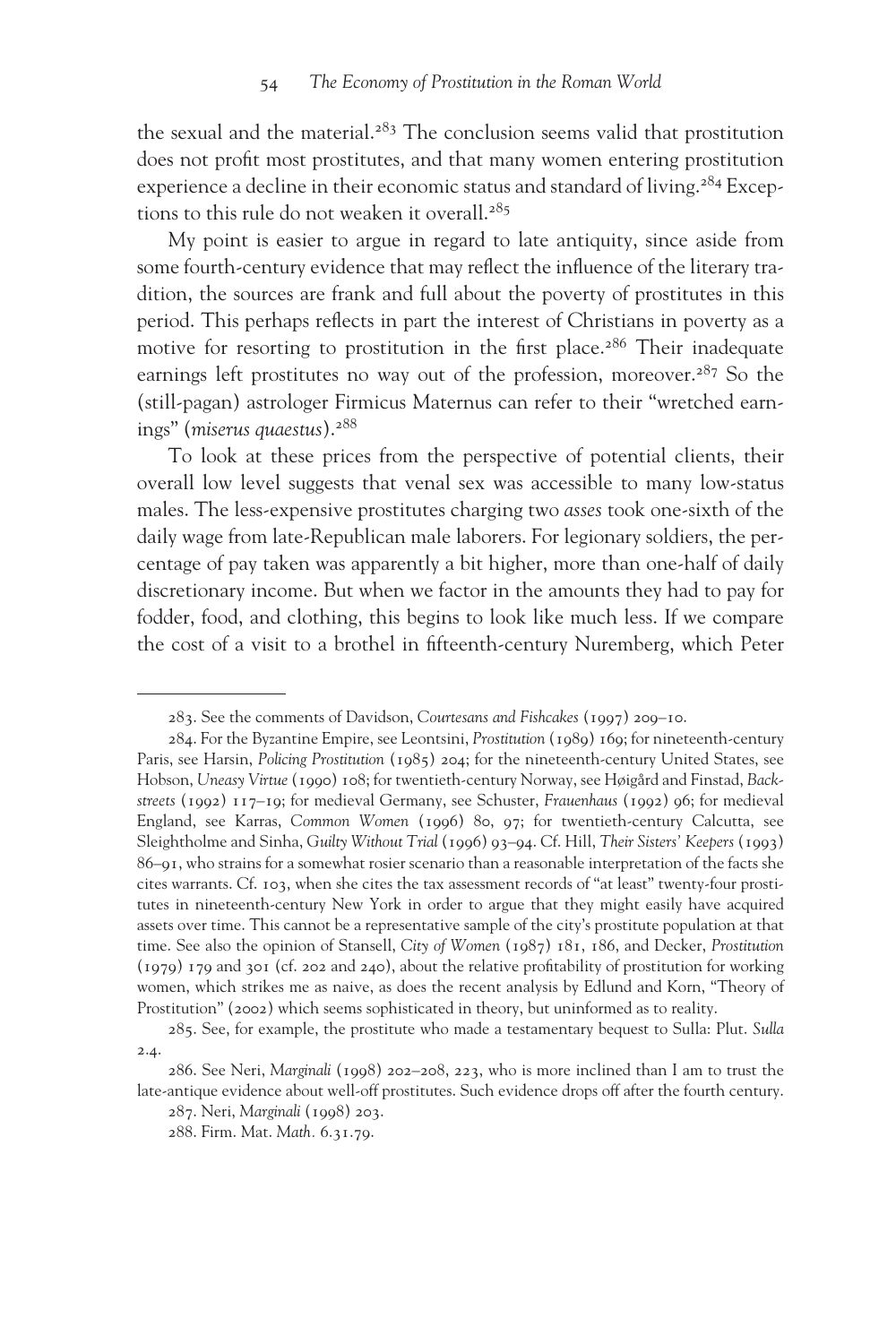Schuster estimates was equal on average to three hours of work for an apprentice, to that of a visit at Rome in the late Republic and early Empire, we see that prostitution was relatively inexpensive for the Roman male.<sup>289</sup>

#### **RECRUITMENT**

The task of acquiring slave prostitutes fell to the pimp—who might be acting in the guise of a *caupo* (innkeeper), for example—in other words, the person responsible for running the brothel. The means of acquisition do not seem to have differed greatly from those employed for acquiring slaves in general.<sup>290</sup> Women and children who were captured in war were often enslaved and prostituted<sup>291</sup> and persons who were already slaves might be traded across frontiers.<sup>292</sup> Those kidnapped by robbers and pirates are often said to have endured a similar fate: the literal truth of the sources may sometimes be doubted,<sup>293</sup> but they hint at a widespread trade, for which other evidence is available.<sup>294</sup> Clement of Alexandria appears to make a distinction between wholesalers and retailers. Wholesalers, he notes, transport prostitutes as if they were grain or wine, while retailers acquire them as if they were bread or sauce.<sup>295</sup> In his remarks, Clement also unites prostitution with the trade in exposed chil-

<sup>289.</sup> Schuster, *Frauenhaus* (1992) 113.

<sup>290.</sup> The relative importance of each of the means given here is controversial: see Horden and Purcell, *Corrupting Sea* (2000) 389. For a recent discussion, arguing for the importance of the mix of sources for slaves, see Harris, "Demography" (1999) esp. 64–72. For criticism of this view and emphasis on the importance of slave offspring for the slave supply, see Scheidel, "Quantifying the Sources" (1997).

<sup>291.</sup> For the practice in general, the clearest evidence is Dio Chrys. 7.133. Sen. *Const.* 6.5 suggests the truth of this argument. Lact. *Div. Inst.* 4.21.4 *CSEL* 19.1.368 cites the fate of the captives in the Jewish War. Dioclet. et Maxim. C. 8.50(51).7 (a. 291) tells of a captive woman ransomed by a third party and then prostituted (more on this text below).

<sup>292.</sup> A very profitable trade involving the importation of slave prostitutes from the Red Sea into Egypt is suggested by *I. Portes* 67 (-*OGIS* 2.674-*IGR* 1.1183: Coptos a.d. 90). See McGinn, *Prostitution, Sexuality, and the Law* (1998) 281–82.

<sup>293.</sup> The sources in general seem to derive from comedy, rhetoric, and romance: Plaut. *Curc.* 644–52; *Persa* 134–36; *Rudens* 39–41, 1105; Sen. *Contr.* 1.2; Apul. *Met.* 7.9–10; *Hist. Ap. Tyr.* 33 Though these sources might exaggerate the phenomenon of pirates procuring slaves (an argument that makes better sense for the imperial period), it still took place, especially in certain locales and time periods. See, for example, Shaw, "Bandit" (1993) 325. It does seem more based in fiction than in real life during the imperial period, though piracy was far from eradicated: Braund, "Piracy"; de Souza, *Piracy* (1999) 60–65, 214.

<sup>294.</sup> See *IG* 14.2000, the sarcophagus, from Rome, perhaps second or third century, belonging to one M. Sempronius Neikrokrates, a self-described "merchant of beautiful women."

<sup>295.</sup> Clem. Al. *Paed.* 3.3.22 *SC* 158.52.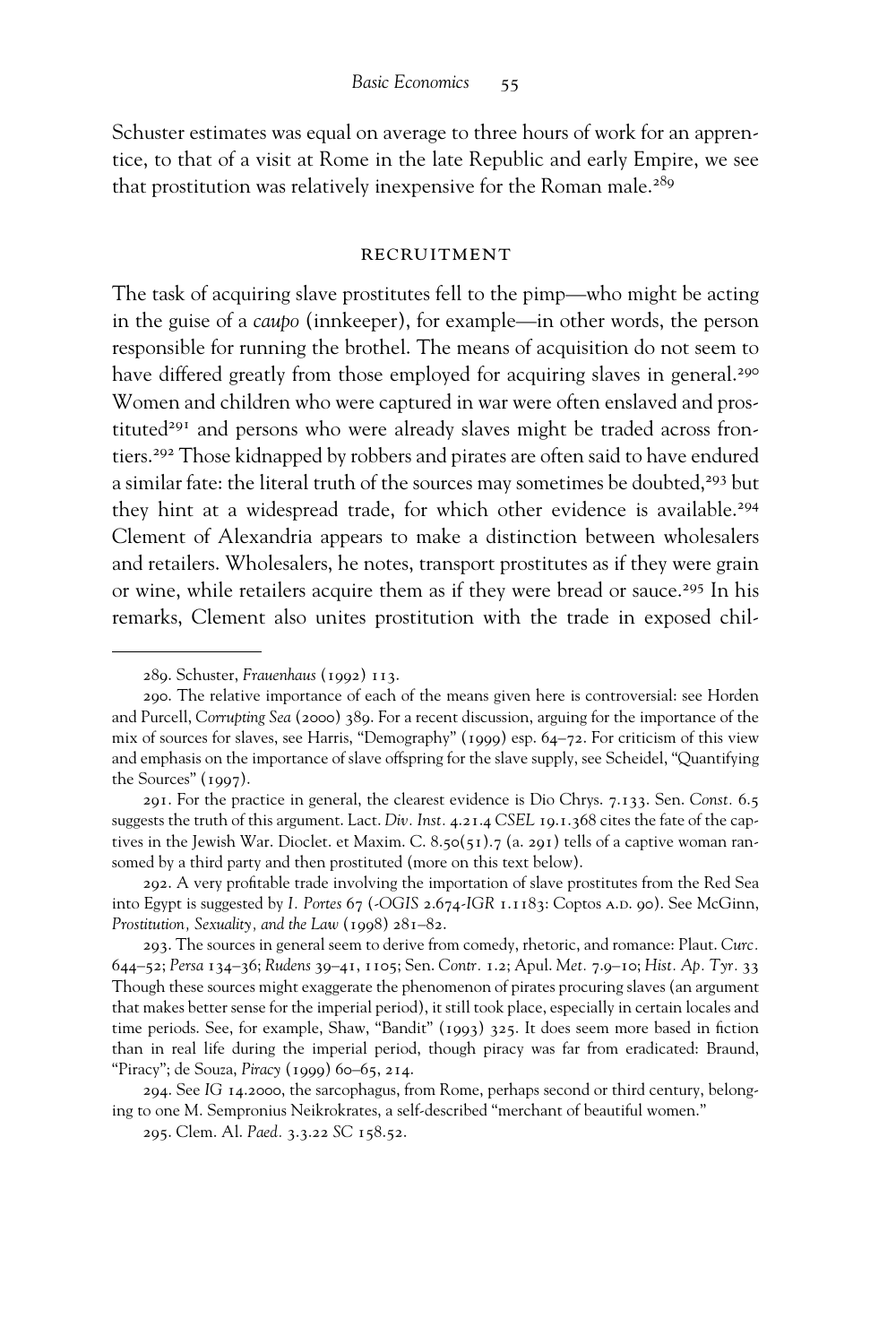dren.296 A letter of Augustine indicates that kidnapping children for the purpose of enslavement was quite common in his day.297

At any rate, the pirate, pimp, and slave dealer were linked in the popular imagination, to judge from a text of Seneca the Elder.<sup>298</sup> While it is reasonable to suppose that some free immigrants to Rome practiced prostitution, most foreign prostitutes were probably slaves, or at any rate had been brought to Rome as slaves to be prostituted.<sup>299</sup>

The practice of raising abandoned children to be prostitutes, a favorite theme of Comedy, attracted the unsympathetic attention of Christian moralists.300 There is also some evidence indicating parents sold (to pimps), or prostituted, their children, actions usually said to be motivated by poverty. There is no evidence that the prostitution of children by parents, especially by *patres familias,* that is, those wielding paternal power (*patria potestas*), was illegal during the classical period. In fact, legislation enacted by Christian emperors in the early fifth century allowing daughters and slave women exploited by their fathers or owners to escape from prostitution suggests that prostituting one's children, above all those in one's *patria potestas,* was every bit as legal as prostituting one's slaves.301

The sale of free citizen children by their parents was almost certainly illegal during the classical period.302 This does not mean, of course, that it was not done. Quintilian,<sup>303</sup> who says that a common theme of the rhetorical exercises known as *controversiae* concerns a person "who has sold his child to a pimp" ("qui filium lenoni vendidit"), may provoke skepticism. Yet his assertion receives support from other sources, which also suggest that parents themselves at times prostituted their own children.

<sup>296.</sup> For all that the distinction Clement seems to draw may not precisely reflect reality, to judge from other evidence from Egypt: see Drexhage, "Bemerkungen" (1991). If so, the second group may be understood to be prostitutes' clients, and not retailers.

<sup>297.</sup> Augustin. *Ep.* 10\* *CSEL* 88.46–51. On stealing—and buying—free children in late antiquity, see Nathan, *Family* (2000) 136–39.

<sup>298.</sup> Sen. *Contr.* 1.2.9.

<sup>299.</sup> See Evans, *War* (1991) 140–41; Noy, *Foreigners* (2000) 122–23.

<sup>300.</sup> See McGinn, *Roman Prostitution* (forthcoming).

<sup>301.</sup> Theod., Valent. CTh. 15.8.2 (a. 428) (= C. 1.4.12 = C. 11.41.6).

<sup>302.</sup> Here I take the view of Brunt, *Manpower* (1987) 131 n. 4, against that of Boswell, *Kindness* (1988) 65–75, 110, 171. See Mayer-Maly, "Notverkaufsrecht" (1958) 120–22; Kaser, *Privatrecht*  $1^2$  (1971): 342; Memmer, "Findelkinder" (1991) 43. There does not seem to be much evidence for the sale of children by parents, to judge from Harris, "Slave-Trade" (1980) 124. The practice of prostituting one's own children, however, does not seem to have been outlawed until late antiquity: see Theod., Valent. CTh. 15.8.2 (= C. 1.4.12 = C. 11.41.6) (a. 428) Leo C. 1.4.14  $(a. 457-467)$  (= [?] C. 11.41.7).

<sup>303.</sup> Quint. *IO* 7.1.55.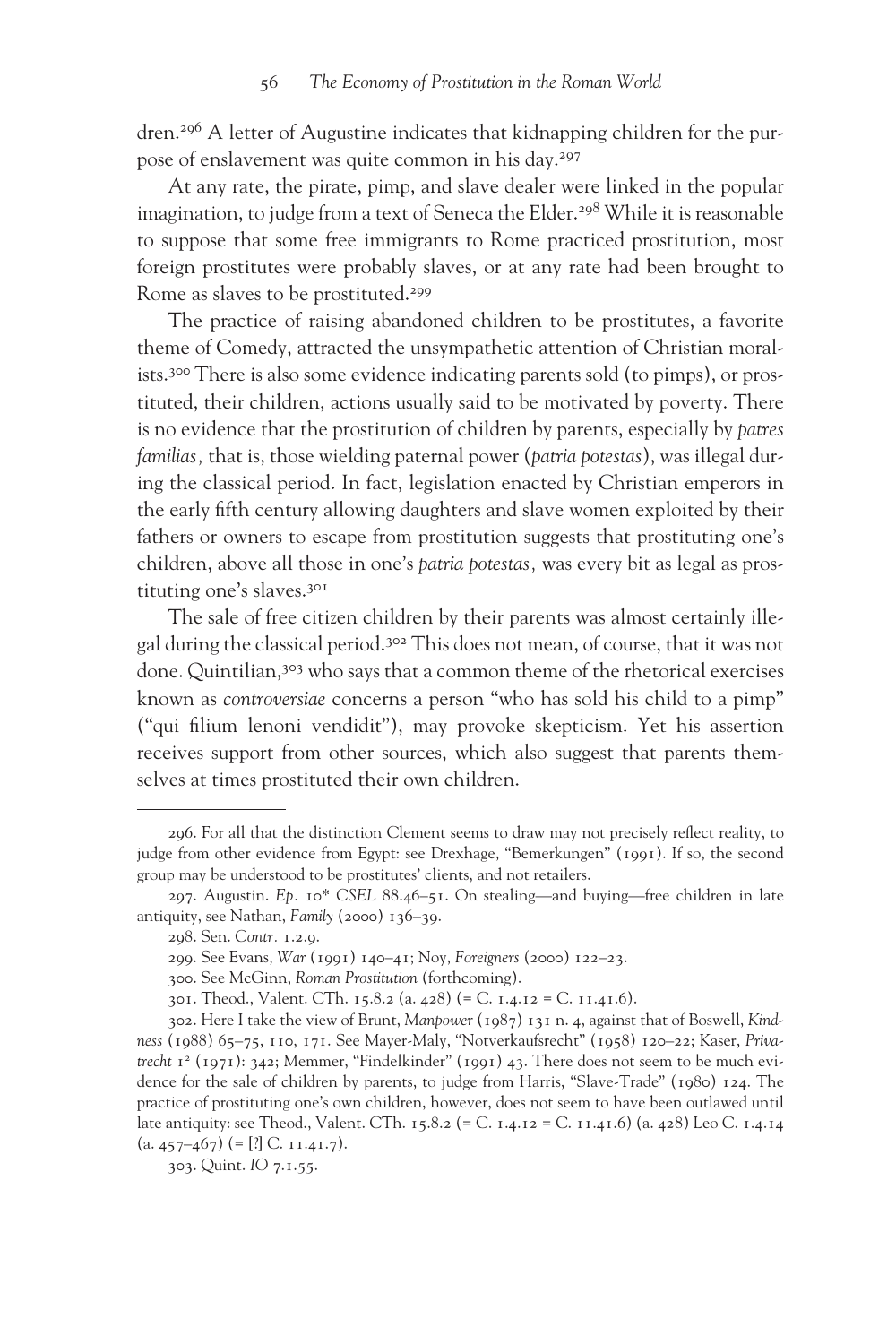Seneca names,<sup>304</sup> among the shameful bargains made to stay alive, that of "personally handing over one's children for the purpose of fornication" ("liberos ad stuprum manu sua tradere"). This may imply direct prostitution, rather than the sale of children to a pimp. Musonius knows a father who sold his handsome son "into a life of shame."<sup>305</sup> Justin Martyr castigates those who prostitute children and wives and who castrate children for (commercial) sexual purposes.<sup>306</sup> A late fourth-century papyrus from Hermopolis includes the record of a trial for the murder of a prostitute.<sup>307</sup> The mother of the dead woman claims financial compensation from the murderer, who has robbed her of her sole means of subsistence.308 She explains, "it was for this reason that I gave my daughter to the pimp, so as to have a means of support." The mother wins her case and receives a tenth of the man's property.<sup>309</sup>

More difficult to evaluate is the practice of husbands prostituting their wives. The adultery law of Augustus renders this practice, which it identifies as criminal pimping, *lenocinium,* illegal. I argue elsewhere that the fairly plentiful sources that describe husbands prostituting their wives are grounded more in anxiety than in reality, and they were often shaped by literary convention or motivated by personal hostility.310 This hardly means such was behavior was nonexistent, of course, especially for the lower orders about whose doings the upper-class sources tend to silence.

One might under Roman law sell oneself into slavery with attendant prostitution.311 Although direct evidence is lacking, given the apparent readiness of pimps to acquire children and the—absolutely unquantifiable—role that breeding played in slave acquisition in general, it is likely that many slave

<sup>304.</sup> Sen. *Ep.* 101.14–15. Note the rhetorically charged allegations at Zos. 2.38 over the consequences of Constantine's tax program.

<sup>305.</sup> Muson. 83H. See also Augustin. *Ep.* 24\* *CSEL* 88.126–27.

<sup>306.</sup> Iust. *Apol.* 1.27 Munier 70–72.

<sup>307.</sup> *BGU* 3.1024.6–8. On this text, see Bagnall, *Egypt* (1993) 196–98, who persuasively defends its reliability against critics; see, for example, Beaucamp, *Statut* 2 (1992): 56. Montserrat, *Sex and Society* (1996) 108, argues that the mother did not sell her daughter to the pimp given that she continued to derive an income from her daughter's earnings. Law and logic are on his side, but it seems possible that the very illegality of the transaction fostered an informal arrangement of payments over time, as though her daughter's prostitution provided a kind of annuity.

<sup>308.</sup> *BGU* 3.1024.7.

<sup>309.</sup> *BGU* 3.1024.8.

<sup>310.</sup> McGinn, *Prostitution, Sexuality, and the Law* (1998) 171–94. For a late-antique complaint, see Val. Cem. *Hom.* 20.8 *PL* 52.754.

<sup>311.</sup> Dio Chrys. 15.23 alleges that the practice of selling oneself was common. A person had to be older than twenty: Marci. D. 1.5.5.1.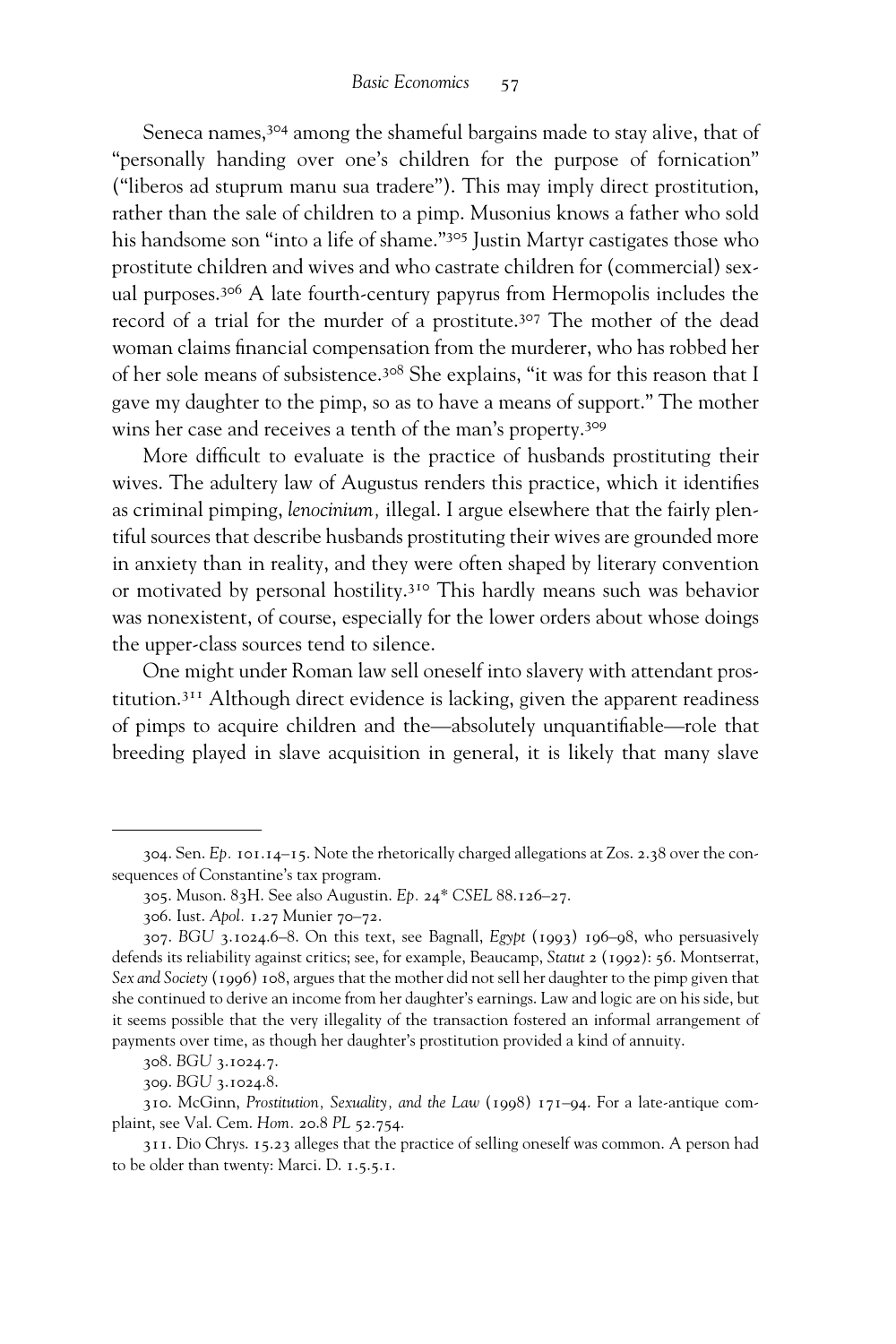prostitutes were *vernae.*<sup>312</sup> In other words, the sources of slave prostitutes, like those of slaves in general, were mixed.313

We are not well-informed about the prices charged for—as opposed to by—slave prostitutes. The evidence of Plautus is suspect, and not only because he tends to give Greek monetary units.314 Prices given in two other sources seem too high to be judged typical if they are reliable at all. The emperor Elagabalus is alleged to have bought a *meretrix notissima et pulcherrima* ("a very prominent and beautiful prostitute") for 100,000 sesterces;315 the episode introduces a chapter devoted to his extravagance. The same amount is the successful bid offered by a pimp for the slave Tarsia during the (fictional) auction scene in the *Historia Apollonii Regis Tyrii.*<sup>316</sup> Such a price was extravagant and highly unusual, but perhaps not utterly impossible.317

Much lower prices were the norm, in any case. Martial records a bid of 600 sesterces for a *puella* "of reputation none too exalted . . . such as sit in mid-Subura" ("famae non nimium bonae . . . /quales in media sedent Subura").318 The bid is withdrawn after the auctioneer, in a vain attempt to up the bidding, tries to convince the crowd that she is *pura* ("chaste") by grabbing her and kissing her several times. This price is very low for a slave,<sup>319</sup> but hardly incredible.320 Perhaps the most important piece of information to be derived from this poem is that a slave's status as a prostitute might exert a strong

318. Mart. 6.66.

319. We are told this at Mart. 6.66.4: "parvo cum pretio diu liceret." The joke turns in part on the understanding that this is a low bid but not outrageously so. A comparison with the other prices listed in Duncan-Jones, *Economy*<sup>2</sup> (1982) app. 10, confirms the impression that this price is at the lower end of the scale (see n. 320, however, for a similar price). Despite some extravagant exceptions, Martial tends to present female slaves as of little worth: Garrido-Hory, "Femmes"  $(1999)$  304.

320. This price corresponds to the other lowest "price" for a slave recorded in Rome and Italy, namely, the HS 600 for which a *puella* is pledged at Herculaneum: *Tab. Herc.* 65 = Duncan-Jones, *Economy*<sup>2</sup> (1982) app. 10,  $\#$  14 (Martial's evidence is listed as  $\#$  27).

<sup>312.</sup> By "verna" I mean slave by birth. On the difficulty of understanding this word in the context of Pompeian prostitute-graffiti, see app. 3.

<sup>313.</sup> I note in passing the consignment of women, particularly Christians, to brothels as a form of punishment. The practice is well-attested, but it is impossible to judge its economic significance: see chap. 8.

<sup>314.</sup> For a brave attempt to justify this evidence, see Delcourt, "Prix" (1948).

<sup>315.</sup> *HA Elag.* 31.1.

<sup>316.</sup> *Hist. Ap. Tyr.* 33.

<sup>317.</sup> Duncan-Jones, *Economy*<sup>2</sup> (1982) 253–54, remarks that the amount offered for Tarsia is "comparable to the sums paid at Rome under the early Principate for slaves of the highest accomplishments" (note omitted). Still, the price per trick would have to be very high to recoup such an investment.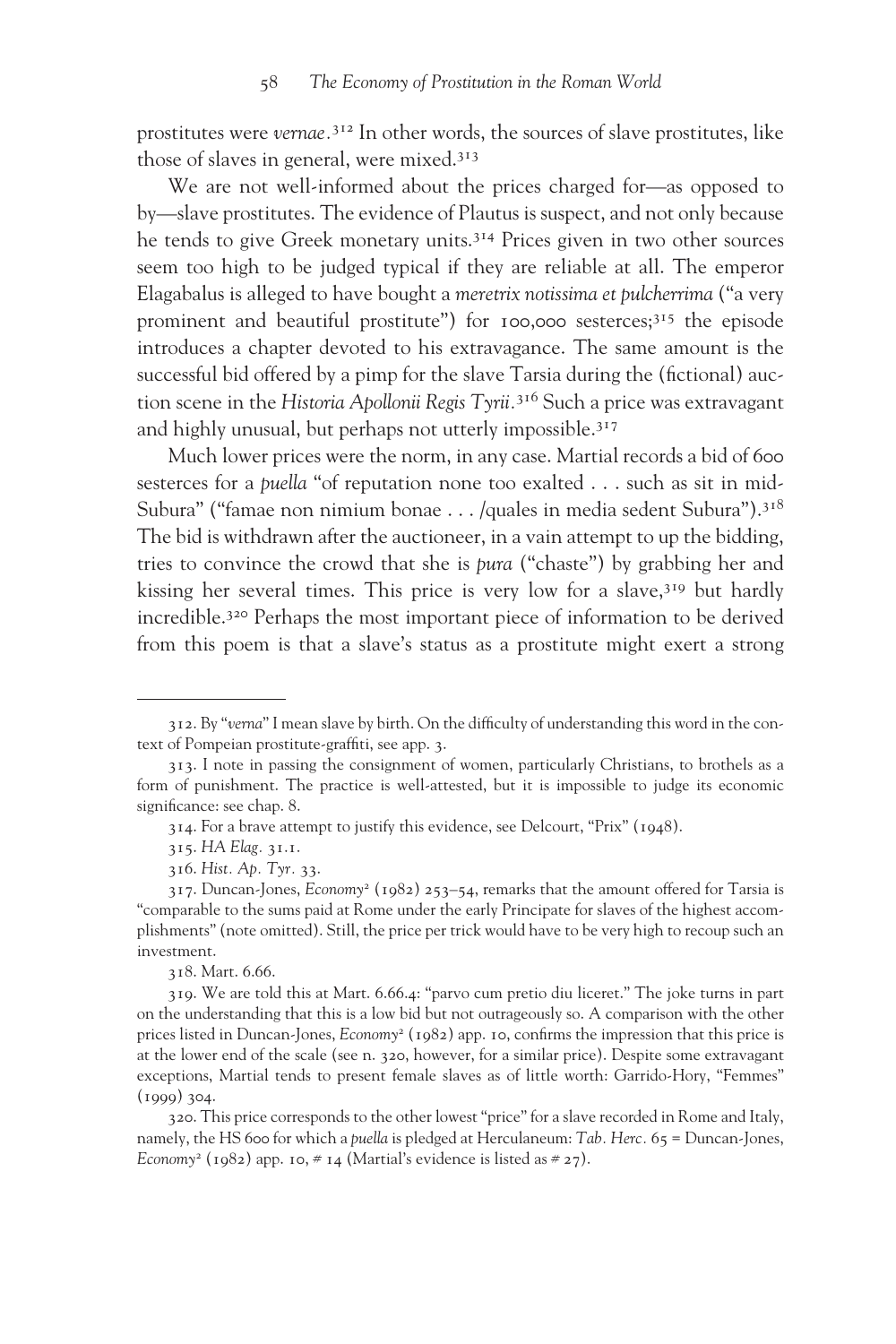downward pressure on her price.321 This suggests that slave prostitutes could be purchased for a relatively low amount, whether the reason was economic (i.e., there was a good supply) or social/moral (the low public regard for prostitutes), or a mixture of both.322 One contributing factor may have been that women and children slaves seem to have been generally cheaper to purchase than adult male slaves.323 For what it is worth, Byzantine data suggest that it was not expensive for a pimp to set up shop.<sup>324</sup>

When the ancient evidence registers the status of a prostitute, more often than not she is a slave.<sup>325</sup> The easiest explanation is that most were, in fact, slaves. Another explanation is that our sources tend to take a relatively higher interest in slaves as opposed to the free poor.<sup>326</sup> Or it might suggest that prostitution as practiced by the Romans was so fundamentally stamped by slavery, that the idea of this was present even where prostitutes were actually of free status, and was encouraged by the fact that so many of course were slaves.<sup>327</sup> These explanations do not of necessity exclude each other, and, all three are in fact more or less persuasive. The link between slavery and prostitution is confirmed further by the fact that a good many prostitutes were almost certainly freedwomen, who had been prostituted as slaves and continued to engage in the profession after being freed.<sup>328</sup> One cannot, to be sure, ade-

326. See Scheidel, "Silent Women 1" (1995); "Silent Women 2" (1996). Note in this connection the skepticism of Evans, *War* (1991) 139–40, over the idea that the vast majority of prostitutes were slaves or freedwomen.

328. So argues Treggiari, "Ladies" (1970/1) 197, citing the case of Livy's Faecenia Hispala (39.9.5). Her assertion that prostitutes were most often slaves or freedwomen is persuasive, with the evidence stronger for the Empire. See Treggiari, *Freedmen* (1969) 142, where she cites the

<sup>321.</sup> On the possible diminution of the value of a slave put to prostitution, see McGinn, *Prostitution, Sexuality, and the Law* (1998) chap. 7; see also 321.

<sup>322.</sup> See the suggestion that the sexual vulnerability attendant on being the slave of a pirate would have lowered the value of a slave woman: Sen. *Contr.* 1.2.4.

<sup>323.</sup> For children, Boswell, *Kindness* (1988), seems right to rely on the evidence of Plautus. For women, see Scheidel, "Reflections" (1996); Scheidel takes data from Diocletian's Price Edict to show that female teenagers were an exception to this rule, since their reproductive capacity (and sexual attractiveness?) was on the rise.

<sup>324.</sup> See Leontsini, *Prostitution* (1989) 79.

<sup>325.</sup> For collections of sources, see Herter, "Dirne" (1957) 1171; "Soziologie" (1960) 78. Slavery was not evenly distributed across the Empire: Bradley, *Slaves and Masters* (1984) 17. But it is difficult to relate this fact to the practice of prostitution. In ancient Athens, the evidence suggests a close association between slavery and prostitution, especially brothel-prostitution: see Schaps, "Athenian Woman" (1998) 168, 175; Cohen, "Economic Analysis" (forthcoming). On the other hand, the fact that prostitutes as well as pimps paid the Caligulan tax suggests that some, perhaps a significant number, of the former were independent: McGinn, *Prostitution*, *Sexuality*, *and the Law* (1998), chap. 7.

<sup>327.</sup> See Flemming, "*Quae Corpore*" (1999) 40–41, 51, 56–61.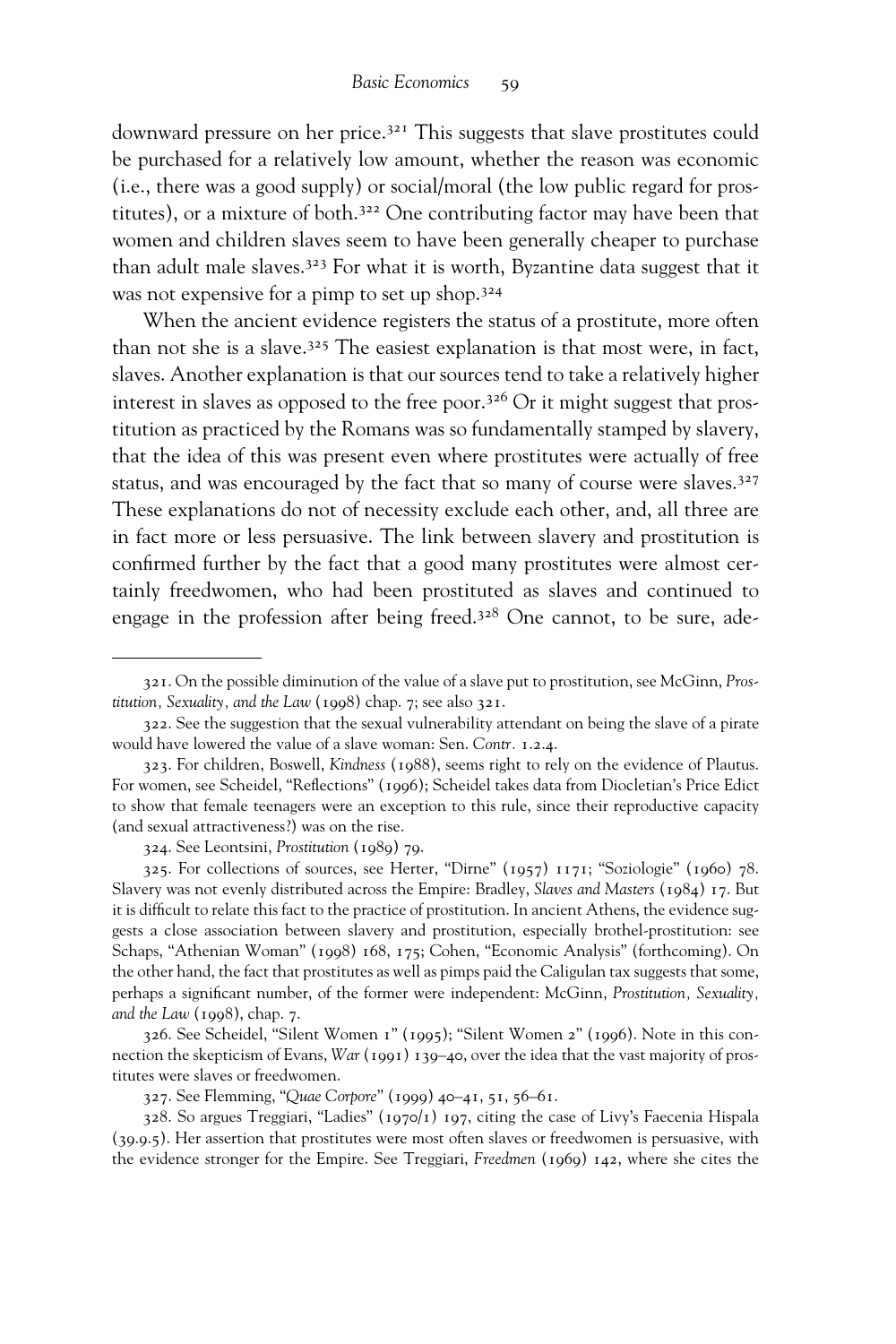quately emphasize the poor evidentiary base on which this argument, no doubt correct, about freedwomen prostitutes rests.329 Freedom for the slave prostitute did not necessarily mean freedom from prostitution, a cold fact that makes the connection between slavery and venal sex even closer.<sup>330</sup> The evidence for possible prostitutes in Pompeii, given in appendix 3, suggests most were slaves, ex-slaves, or lived in social conditions that were close to slavery.<sup>331</sup> The same, no doubt, holds true for prostitutes living elsewhere.

It seems unlikely that one could legally compel women who were not slaves or in paternal power to prostitute themselves. But if this was the rule in practice, it was almost certainly ignored if it was not in fact unenforceable.332 Diocletian and Maximian react forcefully when a well-born woman captured by the enemy is prostituted by the woman who redeems her and her father complains to them.333 Not everyone could have been so lucky, even if we are correct to assume that justice triumphed here. Whether compulsion, lifestyle, or lack of realistic alternatives played a role, the original motivation to enter prostitution for freeborn women who had not been prostituted while in paternal power and freedwomen who had not been prostituted while slaves would have been different than that for slave prostitutes, only in an objective sense.

All the same, we should not exaggerate even this distinction. Roman women who were not slaves were often as vulnerable to the importunities of procurers as women in other societies without slavery. The methods of recruitment into prostitution that were uncovered by Justinian's investigative commission in the sixth century, which included promising poor women and children clothing and shoes, were not at all likely a recent development.334 What

poetry of Horace, who "makes the *libertina* the mistress and harlot *par excellence.*" On the social significance of this fact, see below in the text.

<sup>329.</sup> Fabre, *Libertus* (1981) 354, in his massive study of freedpersons, can cite apart from the fictions of comedy, lyric, and other works of literature, only two "historical" freedwomen prostitutes whose names we know, Faecenia Hispala and Volumnia Cytheris; and he is tentative as to the latter's status as a prostitute.

<sup>330.</sup> See Liv. 39.9.5; *Priap.* 40.

<sup>331.</sup> See also see Treggiari, "Lower Class Women" (1976) 73 with n. 36.

<sup>332.</sup> See Treggiari, *Freedmen* (1969) 142; "Ladies" (1970/1) 197, for a similar argument. Call. D. 38.1.38 pr. prohibits acts of commercial sex from counting as *operae.* For a brief discussion of this text, see McGinn, *Prostitution, Sexuality, and the Law* (1998) 330–31.

<sup>333.</sup> Dioclet., Maxim. C. 8.50(51).7 (a. 291). The father is freed from the responsibility of reimbursing the woman for the ransom and his daughter is ordered to be returned to him. On this text, see Beaucamp, *Statut* 1(1990): 19 n. 22; Cursi, *Struttura* (1996) 207 n. 36; Neri, *Marginali* (1998) 233.

<sup>334.</sup> Iustinianus Nov. 14 (a. 535).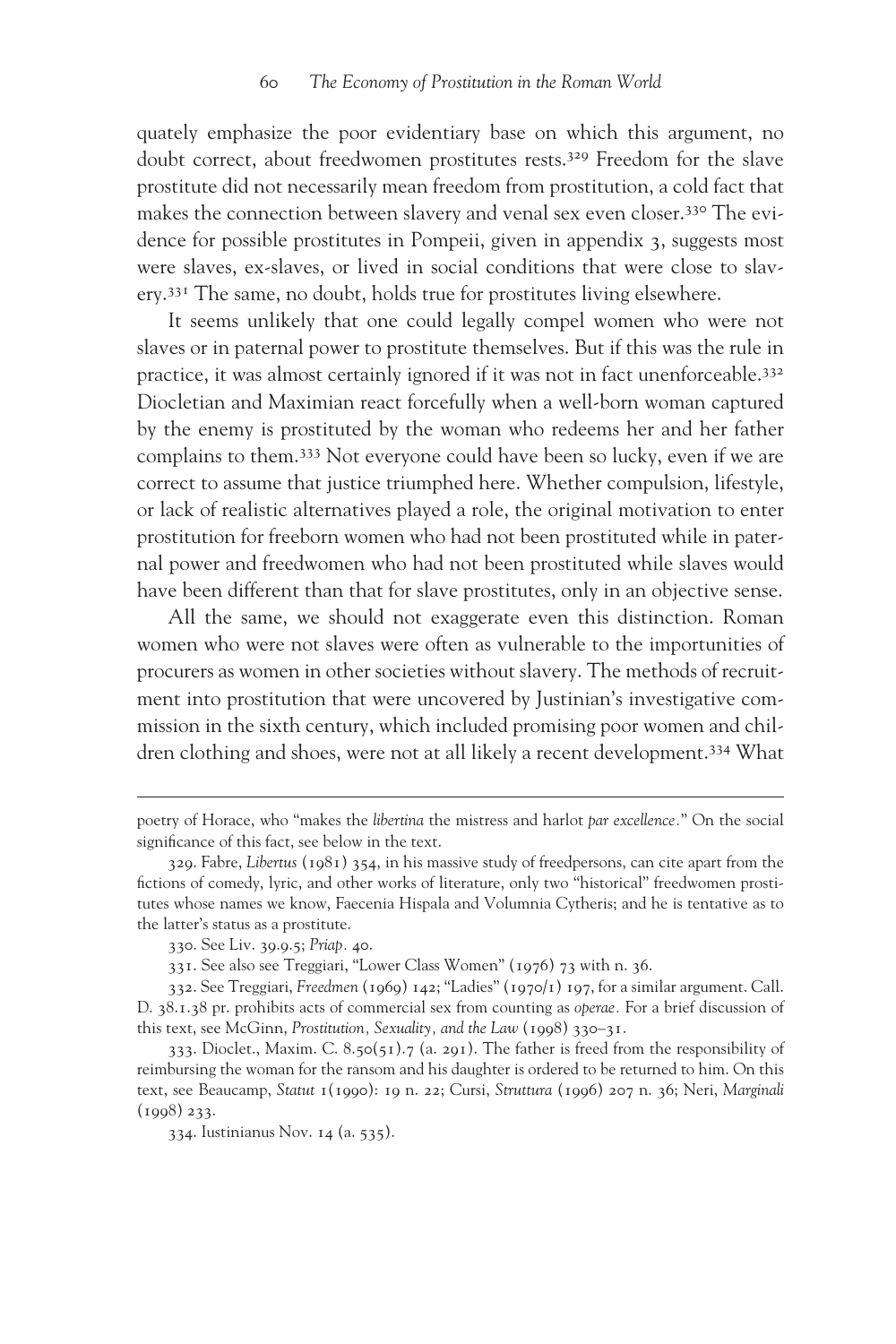is new is the official concern with this phenomenon. I must regrettably leave aside here the important contemporary debate among feminists as to whether prostitution is inherently exploitative.335 It was almost certainly so at Rome. Slave prostitutes, insofar as they counted as economic assets, might even have received better treatment in some cases than free prostitutes.<sup>336</sup>

Where explicit compulsion of one form or another was not in play, a primary motivation for women to enter prostitution was economic, that is, the desperation of poverty.337 The evidence suggests that the supply of labor overall for the Romans was generous, while work conditions were unpredictable at best and unemployment was widespread.338 Wages tended to support the worker at a subsistence level, but not the worker's family as well.339 Modern studies of prostitution suggest that poverty, resulting from or combined with low wages, limited opportunities for work, disastrous events in the family economy, and a desire for relatively rapid and easy social mobility, has played a decisive role in influencing women's choices to enter prostitution.<sup>340</sup>

The steadily growing literature on lower-class women's occupations in Roman society seems to confirm the impression that their employment prospects were narrow.341 Our focus, as ever, is on women, but it is worth invoking Epictetus's parable of the freedman who, compelled by want to pros-

<sup>335.</sup> For literature, see below in the section on "Prostitution and the Roman Economy."

<sup>336.</sup> This principle, however, may not have applied to slave children who were prostitutes, since slave children overall were so heavily exploited in terms of the labor they performed. See Bradley, "Social Aspects" (1986) 49–51; Bradley, *Discovering the Roman Family* (1991) 103–24.

<sup>337.</sup> The ancient evidence is abundant. See, for example, Plaut. *Asin.* 530–31, *Cist.* 40–41; Ter. *Andria* 70–79 (cf. 796–800), *Heauton* 443–47, *Phormio* 415–17; Sen. *Ep.* 101.15; Artemid. 1.56, 58; Lucian. *Dialog. Mer.* 6; Ulp. D. 23.2.43.5; Firm. Mat. *Math.* 3.6.22; *BGU* 3.1024.6–8; Theod., Valent. CTh. 15.8.2 (= C. 1.4.12 = C. 11.41.6) (a. 428); Proc. *Aed.* 1.9.1–10; Iustinian. Nov. 14 (a. 535). For Christian sources, which tend to be more insistent on this point, see, for example, Lact. *Inst.* 5.8.7 *CSEL* 19.1.422; . More evidence in Krause, *Witwen* 3 (1995):190 n. 67, 191 n. 78, 192 nn. 81–82. For discussion of the poverty motive for Byzantine prostitutes, see Leontsini, *Prostitution* (1989) 163.

<sup>338.</sup> See Mrozek, *Lohnarbeit* (1989) 94–95, 119, 161; Evans, *War (1991)* 144; Prell, *Armut*  $(1997) 163 - 69.$ 

<sup>339.</sup> See Mrozek, *Lohnarbeit* (1989) 162.

<sup>340.</sup> See Walkowitz, *Prostitution* (1980) 15–21; Rosen, *Sisterhood* (1982) 31, 115, 137–68; Corbin, *Women for Hire* (1990) 209; Guy, *Sex* (1990) 24, 40; Gilfoyle, *City of Eros* (1992) 59; Gibson, *Prostitution and the State*<sup>2</sup> (1999) 104.

<sup>341.</sup> Susan Treggiari's numerous contributions to this subject supersede previous work and remain essential: "Domestic Staff" (1973); "Jobs in the Household" (1975); "Volusii" (1975); "Jobs for Women" (1976); "Lower Class Women" (1979); "Questions " (1979); "Urban Labour"  $(1980)$ .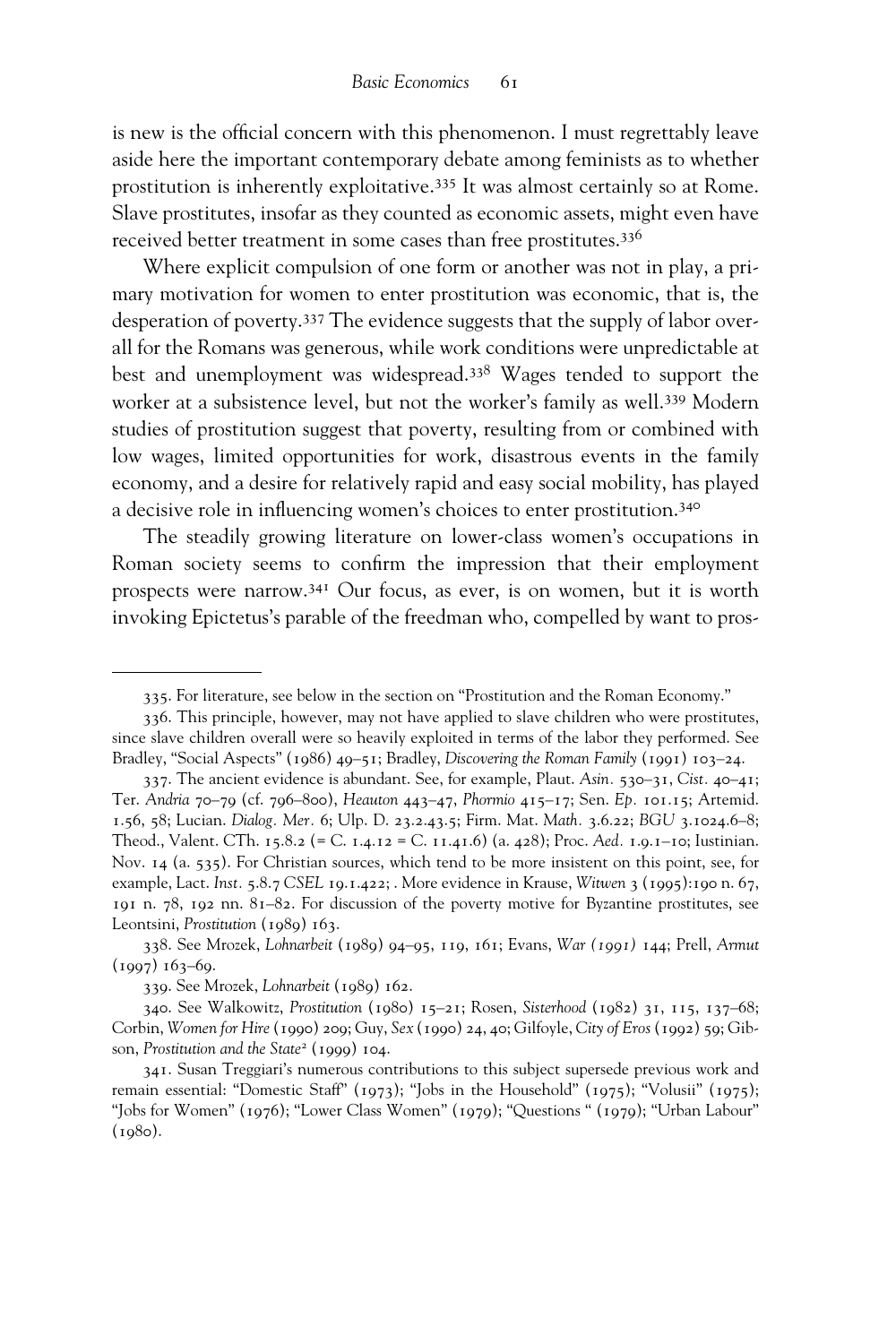titute himself, found himself less free than he was when still a slave.342 This story speaks volumes about the lack of real choice experienced by—I would argue—the overwhelming majority of Rome's prostitutes, male or female.

The situation regarding the domestic staffs of the great houses is instructive. Because of their size and corresponding distribution of highly specialized work assignments, these establishments offered a variety of jobs for both men and women.343 Nevertheless, the roles allotted females were relatively few in number and narrow in scope.344 Women were not employed in great numbers by male owners,345 and, even among female owners, positions for women were not as many or as varied as those held by male servants.346

It may be supposed that many female slaves in the great *familiae* held no separate position of their own but simply functioned as the partners (*contubernales*) of male slaves or freedmen who did have a position.347 In any case, the relative lack of women slaves found in large households has been noted.348 The conclusion seems justified that employment opportunities for women in the great houses were extremely limited. They tended to be confined to strictly domestic tasks such as making clothes, which as we shall see, tended to define women's work experiences generally.<sup>349</sup> In the countryside, jobs were filled

345. See Treggiari, "Domestic Staff" (1973) 243–50, "Volusii" (1975) 92; Bradley, *Slaves and Masters* (1984) 73–75.

 $346.$  Treggiari, "Domestic Staff" ( $1973$ )  $248$ , "Jobs in the Household" ( $1975$ )  $58.$  Female servants served as hairdressers, masseuses, escorts/attendants, dressers, medical orderlies (all typically, if not exclusively, for the women of the household), wet nurses, midwives, spinners, weavers (production of clothing was in fact the principal occupation), and (probably, though unattested) humble domestics. The owner's gender affected the distribution of staff by sex, as one might expect.

347. Brunt, *Manpower* (1987) 144, points out that the lack of positions for women on domestic staffs reduced the number of these relationships. On the marriage partners of female servants, see Treggiari, "Domestic Staff" (1973) 249.

348. See Treggiari, "Questions" (1979) 189–90 (cf. "Volusii" [1975] 400–401); Sigismund Nielsen, "Ditis Examen Domus?" (1991) esp. 230–32; Herrmann-Otto, *Ex Ancilla Natus* (1994) 346–47; Smadja, "Affranchissement" (1999) 360–61, noting some correction of earlier work. It is significant that female positions did not display the same complex hierarchy that male jobs did: Treggiari, "Questions," 191.

349. So Brunt, *Manpower* (1987) 143–44, esp. 144 n. 1 drawing his conclusion on the basis of an examination of M. Maxey's evidence; Treggiari, "Domestic Staff" (1973) 245, "Questions" (1979) 190. See also Günther, *Frauenarbeit* (1987) 136; Eichenauer, *Arbeitswelt* (1988) 126;

<sup>342.</sup> Epict. 4.1.35.

<sup>343.</sup> It was considered shameful and mean to have the same slave perform more than one role: Cic. *Pisonem* 67.

<sup>344.</sup> Flory, "Family" (1978) 87–88. The gender imbalance may have been even more dramatic in the *familia Caesaris,* the imperial household, where women played no role in administration: see Herrmann-Otto, *Ex Ancilla Natus* (1994) 117–18, 346.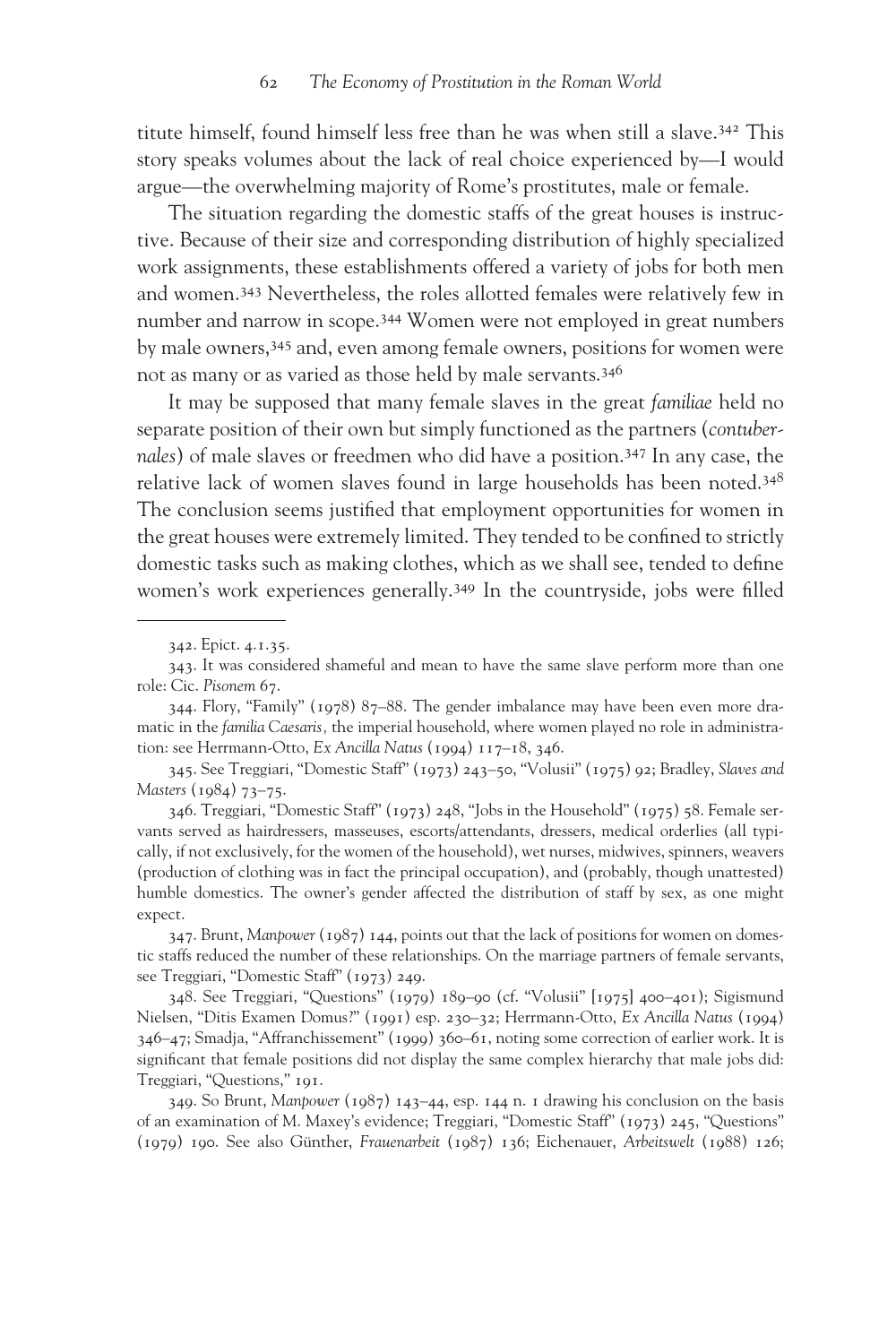overwhelmingly by males.350 We can assume that female job holders are to an extent underrepresented in the evidence, because they held positions that the Romans felt were not worth recording or too shameful to report.<sup>351</sup> But their underrepresentation might also be taken as evidence of depressed employment chances *tout court.*

Prospects seem to have been even more limited in the free labor market, or, at any rate that not tied to the great households.<sup>352</sup> The available evidence suggests job offerings were very meager, particularly when jobs that were obviously domestic are excluded,353 and those jobs available to women of a higher social level or in a favored position.354 In Le Gall's *CIL* survey,355 there is a total of about fifteen to twenty professions, most of which are attested only once or twice in the inscriptions. Treggiari adds a dozen more items to this list,<sup>356</sup> and

Evans, *War* (1991) 115; Rodríguez Neila, "Trabajo" (1999) 13; Smadja, "Affranchissement" (1999) 362. For the definition and identification of domestic job titles, see Treggiari, "Jobs for Women" (1976) and the next note. For the ideological aspects of domestic wool-working, see Maurin "Labor" (1983); Lyapustin, "Women" (1985); Eichenauer, esp. 301 (it was shameful for elite women to work, but idleness for them was suspect); Larsson Lovén, "*Lanam Fecit*" (1998).

<sup>350.</sup> See Krause, *Witwen* 2 (1994) 127, who, citing Artemid. 1.31, declares that, unlike most households, which included both males and females, farm households only included men, just as brothels only included women (see chap. 8). See also Bradley, *Slaves and Masters* (1984) 75, and below in the text.

<sup>351.</sup> See Günther, *Frauenarbeit* (1987) 21, 42; Herrmann-Otto, *Ex Ancilla Natus* (1994) 346; Dixon *Reading Roman Women* (2001) 114–15, 120–24, 130–32.

<sup>352.</sup> Out of eighty-five types of jobs attested at Pompeii, only about a half-dozen are unambiguously female: for the total, see Hopkins, "Growth" (1972) 72. For a general survey of the limited employment opportunities available to women, see Krause, *Witwen* 2 (1994) 123–73; Krause, *Witwen* 3 (1995) 178–93.

<sup>353.</sup> Job designations for slave women and freedwomen in a household include the *ornatrix, obstetrix, lanipenda, quasillaria, nutrix, unctrix, sarcinatrix, cantrix, medica,* and others: see Treggiari, "Jobs for Women" (1976), "Questions" (1980). Cf. Le Gall, "Métiers" (1969) 124, whose list is incomplete; the evidence for *sarcinatrix, cantrix,* and *medica* as domestic positions is not fully taken into account. Treggiari shows that the last two positions, together with *obstetrix,* could be freelance ones. The position of *tonstrix* should perhaps be included among the domestics, as Le Gall, 125 n. 6 suggests, given the epigraphic instances from Rome. Bradley, *Slaves and Masters* (1984) 72, argues that many women of low status worked as wet nurses. See also Bradley, *Discovering the Roman Family* (1991) 13–36.

<sup>354.</sup> These would include the position of *vilica,* and the isolated attestations of *actrix, negotiatrix,* and *conductrix* (not a real job), and possibly *medica* as well: see Le Gall, "Métiers" (1969) 126–29.

<sup>355.</sup> Le Gall, "Métiers" (1969). In addition to the jobs excluded in the previous two notes I would omit *popa* from Le Gall's list. The word seems to refer exclusively to males: *OLD,* s.v. "*popa." Popinaria* is the correct female equivalent: *CIL* 14.3709.

<sup>356.</sup> Treggiari, "Lower Class Women" (1979) 80 n. 1. See the list she provides at "Urban Labour" (1980) 61–64.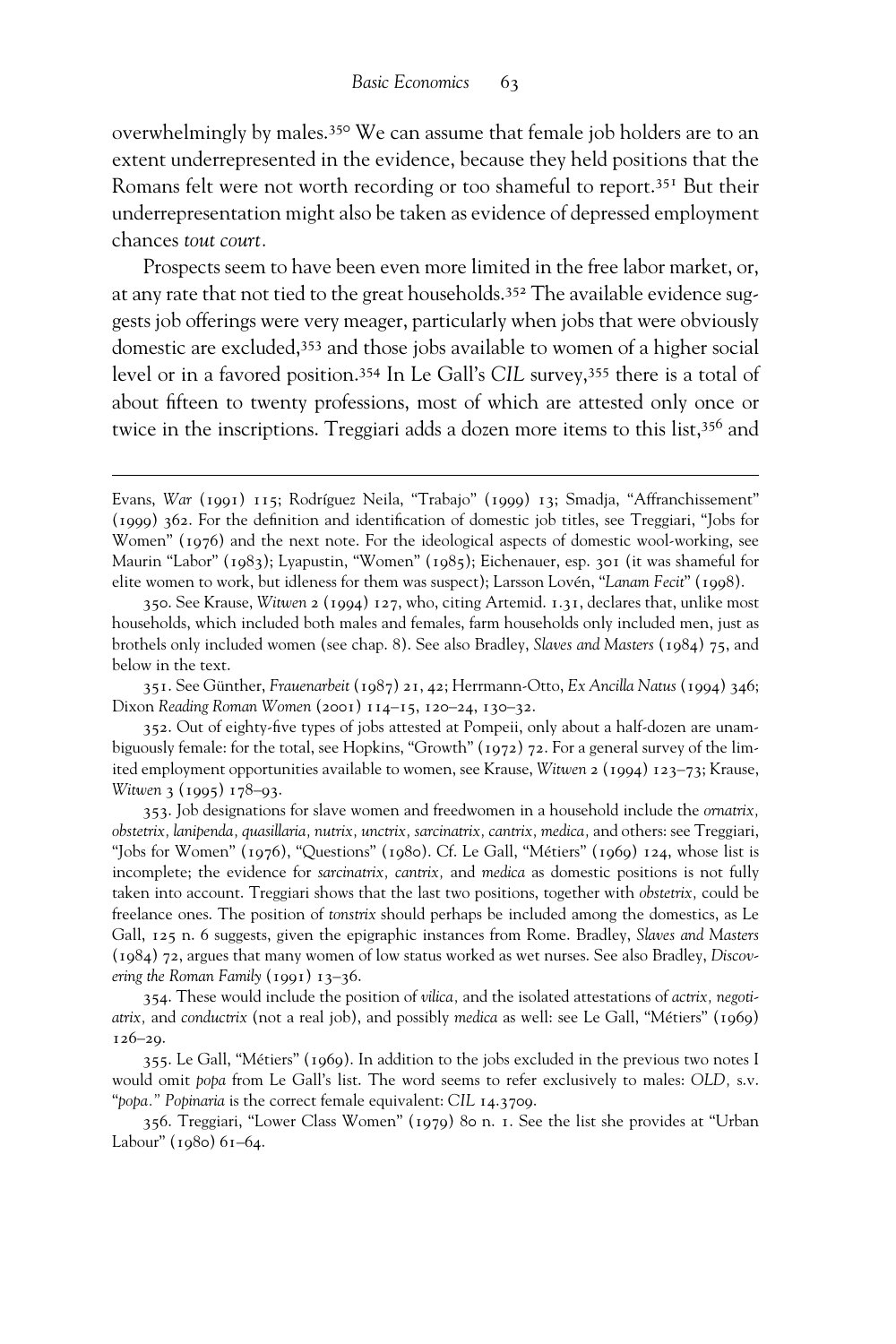estimates the total to be about thirty-five.<sup>357</sup> Once again, a certain level of underreporting must be assumed.<sup>358</sup> But the overall comparison with the number of jobs available to men is still striking.359

No doubt many women and children participated in the economy as marginal producers, who were summoned when conditions permitted or demanded.<sup>360</sup> In many traditional societies, we can detect the phenomenon of "substitution," in which women function as a labor reserve for their husbands or male members of their families.361 Flexibility and adaptability are essential, though most women perhaps have to work at something on a regular basis. A similar point should be made for casual or part-time prostitutes in Roman society. This was the kind of choice likely to be invisible to, or misunderstood by, the elite observer.<sup>362</sup> Evidence for casual and part-time prostitutes is abundant for other cultures, while all but nonexistent for Rome.<sup>363</sup> Part of the problem is that it is difficult to establish the status of many women, whether they appear in the sources as historical or fictional figures, as prostitutes in the first place.<sup>364</sup> Another problem is the difficulty of drawing a line between part-time and full-time prostitution, a problem we cannot simply attribute to the elite

364. I examine this difficulty in *Roman Prostitution* (forthcoming).

<sup>357.</sup> Treggiari, "Lower Class Women" (1979) 78. The best attested nondomestic female professions are jewelry making, clothing production, retail sales, and various service industries (especially prostitution): Treggiari, 66–68. Eichenauer, *Arbeitswelt* (1988) 56–59, drawing upon epigraphic, literary, and legal sources, is able to raise the total to a much more comforting, though highly doubtful, 103. A few of the difficulties with her list may be canvassed briefly. Some of the job titles Eichenauer cites are not given in the sources. Others are unlikely to be real titles at all, such as *puella.* It would be useful to have a matching list of male titles for comparison. One hopes this is possible without having to list, for example, all of the ranks in the Roman army.

<sup>358.</sup> For what it is worth, 31 percent of the persons named in the index of *gentilicia* in Zimmer, *Berufsdarstellungen* (1982), are female.

<sup>359.</sup> See Eichenauer, *Arbeitswelt* (1988) 146.

<sup>360.</sup> See Horden and Purcell, *Corrupting Sea* (2000) 268–69. Here they cite Columella's advice (12.3.6) that women and children should be set to wool working when the weather made work outside impossible. See also Frasca, *Mestieri* (1994), 89.

<sup>361.</sup> See Signorelli, "Legittimazione" (1999) 8–11.

<sup>362.</sup> For this point, see Horden and Purcell, *Corrupting Sea* (2000) 266.

<sup>363.</sup> See Evans, "Prostitution" (1976) 112; Decker, *Prostitution* (1979) 4–5, 13; Harsin, *Policing Prostitution* (1985) 15; Tong, *Unsubmissive Women* (1994) 19; Bernstein, *Sonia's Daughters* (1995) 119; Karras, *Common Women* (1996) 53–54, 60, 71; Sleightholme and Sinha, *Guilty Without Trial* (1996) 11; Sullivan, *Politics of Sex* (1997) 27; Hart, *Buying and Selling* (1998) 33. I agree with Flemming, "*Quae Corpore*" (1999) 42, that the story in Sext. Emp. *Pyrrh.* 3.201, about Egyptian girls earning a dowry through prostitution, while dubious in itself, does suggest the possibility that some women sold sex for a short period of time. For more on part-time and casual prostitution, see above in this chapter in the section "The Milieu of Prostitution."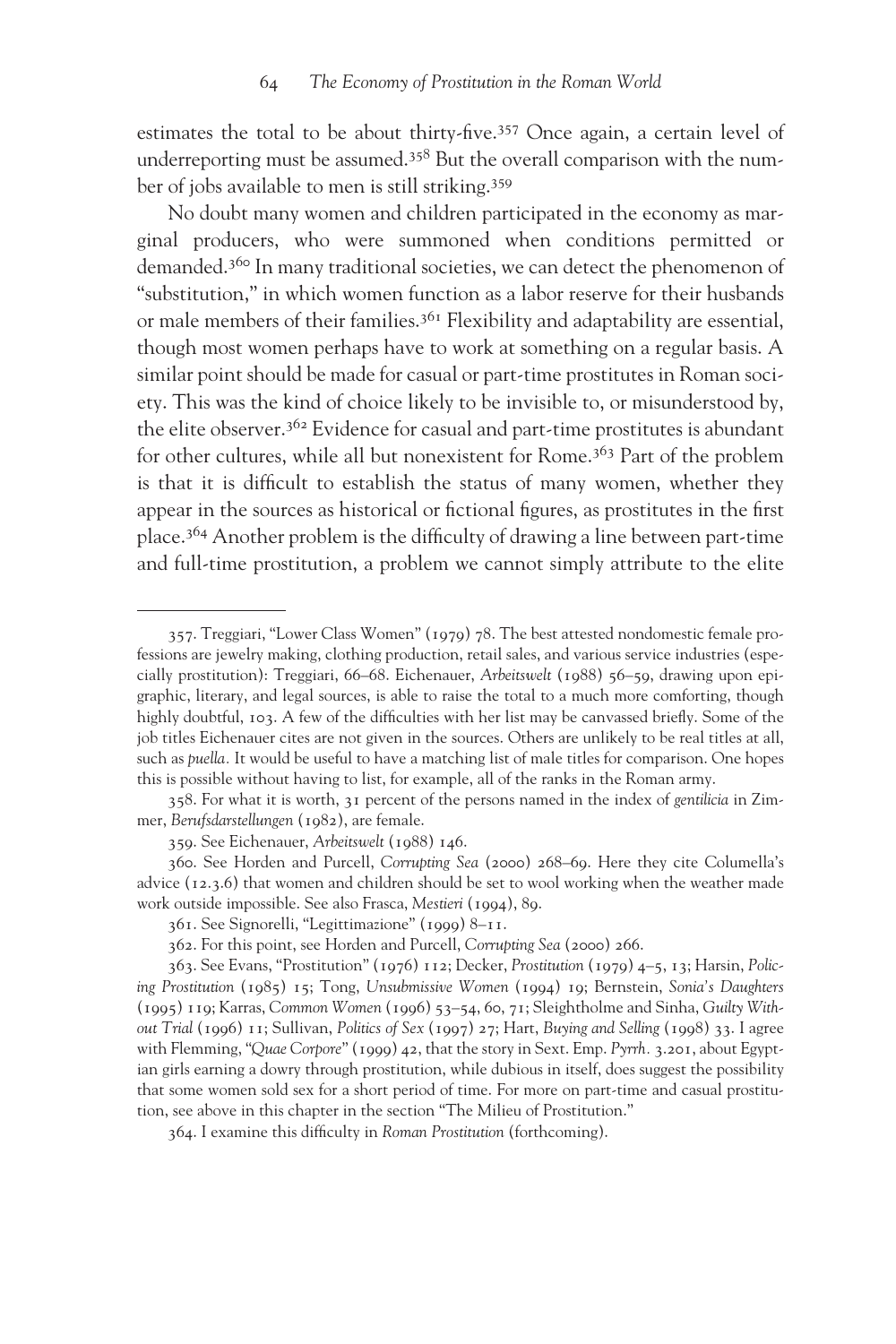male bias found in the sources discussed above. In modern society, many prostitutes do not work all day every day and yet would not therefore qualify as casual workers.365 Two possible examples may be cited from Pompeii to illustrate the poverty of our evidence and the challenges this poverty presents. One is the mill-girl (if she was, in fact, a mill-girl) Glyco, the price of whose services is given as two *asses.*<sup>366</sup> The other is the weaver Amaryllis, who is said to offer fellatio (if this is not pure insult).<sup>367</sup> In neither case can we be certain that the woman was both a (part-time) prostitute and worked in another profession as well.

Evidence for women leaving the profession is very rare. There is no room here to explore the contours of the comic/elegiac procuress, who is typically presented as a former prostitute.<sup>368</sup> That portrait is too expressive of elite male prejudice to be of much help to us in attempting to sketch the lived experience of such women. We can be certain that some prostitutes eventually came to act as procuresses, while no doubt others married and left the profession.<sup>369</sup> Still others perhaps entered and left the profession from time to time.<sup>370</sup> It is important to know something about when and under what circumstances the majority of women left the profession. Was prostitution a short-lived part of the life cycle for many lower-class women or did they have no way out? The answer would tell us a great deal about the degree of exploitation that characterized Roman prostitution. But the sources are deeply disinterested in this problem. We can only say that the association of slavery with prostitution does not encourage optimism on this score.

To return to women workers in general, of particular interest are those cases in which a woman was married to a man in the same trade.371 It is likely

<sup>365.</sup> See Prus and Irini, *Hookers* (1980) 8.

<sup>366.</sup> *CIL* 4.3999, 4001 ("grinder-girl").

<sup>367.</sup> *CIL* 4.1510; cf. 1507. For the suggestion of part-time prostitution, see Evans, *War* (1991) 144. It is quite possible Amaryllis prostituted herself, though she might simply have been the recipient of a slur. See Dixon *Reading Roman Women* (2001) 128, 151.

<sup>368.</sup> A good treatment of the *lena* from literature is in Myers, "Poet and Procuress" (1996).

<sup>369.</sup> On marriage with prostitutes, see McGinn, "Marriage Legislation and Social Practice" (2002). Artemid. 5.67 has a case of a long-term relationship that evidently did not involve marriage (and which was deemed not at all auspicious). Marriage by itself, of course, did not guarantee retirement. For a rare ancient recognition of marriage as a way out of the profession, see Iustinianus Nov. 14 pr. (a. 535).

<sup>370.</sup> For a sense of this phenomenon in nineteenth-century New York, see Gilfoyle, *City of Eros* (1992) 167–68.

<sup>371.</sup> See *CIL* 5.7023; 6.9211. See also Treggiari, "Lower Class Women" (1979) 67–72, 76, 79.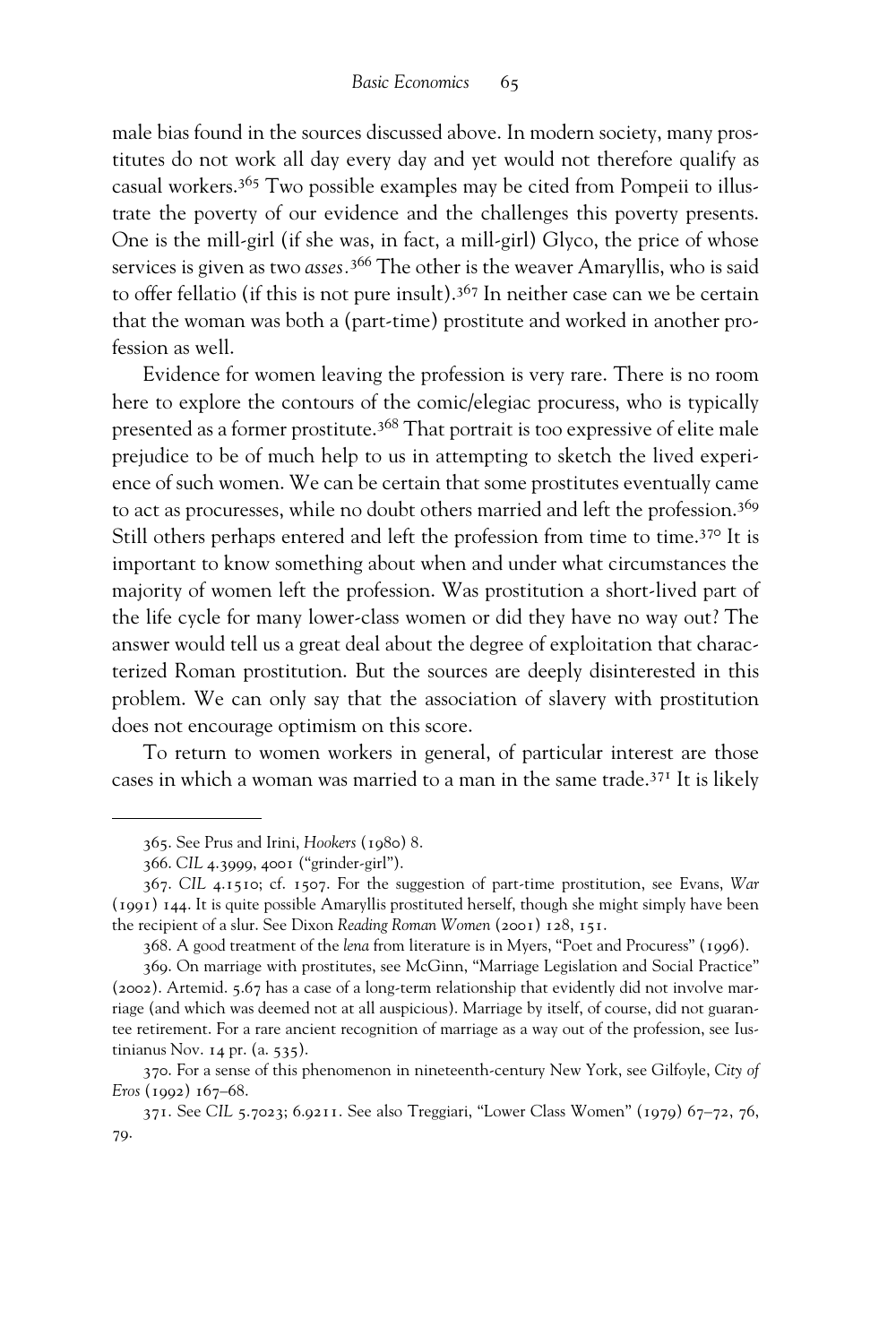that for many lower-class women participation in a profession was conditioned by the existence of a family business, especially one conducted by a husband, and which represented in many cases an extension of "domestic" labor.372 Social status mattered greatly here. Behavior, that is, women's participation in business on the level of society visible to us, may have reflected to a certain extent the practice of the upper classes, for whom profit-making ventures were viewed, often at least ideally, as an extension of the domestic economy.373 A woman's status might determine whether her "work," for example, in making clothes for the household, was viewed as virtuous or degrading.374

While it was far from impossible for women to work outside the home in Roman antiquity, it was risky, since some of the fundamental reasons limiting women's participation in the workforce were cultural and not economic.<sup>375</sup> The job titles that survive often do not allow us knowledge of the scope of a woman's role. For example, we cannot be certain that a worker in gold leaf (*brattiaria*) actually worked on the gold leaf or simply sold what her husband produced.376

As in the case of prostitutes, most of the working women attested in the sources were slaves or freedwomen. All the same, to understand the overall position of women in the labor market, we must view practically all of them as operating in conditions of dependency.377 This cultural ideology was not just dominant but overwhelmingly so. Yet to judge from comparative evidence, it was perhaps flexible enough to permit accommodation when circumstances,

 $372.$  Evans, *War*  $(1991)$   $119-20$ ,  $121$ ,  $124-25$ ,  $136$ , has a useful survey of a series of fields, including the crafts industry, retail, and medicine. See also Treggiari, "Urban Labour" (1980) 55–56; Eichenauer, *Arbeitswelt* (1988) 21, 126, 295, 297; Bradley, *Discovering the Roman Family* (1991) 108–9, 115 (with an interesting evocation of honor/shame); Bradley, *Slavery and Society* (1994) 59; Frasca, *Mestieri* (1994) 89–91; Rodríguez Neila, "Trabajo" (1999) 112–13 (treating evidence from Roman Spain); Günther, "Matrona" (2000) 354; Traina, "Mestieri" (2000) 118; Dixon, *Reading Roman Women* (2001) 115, 122, 132. A useful comparative perspective is afforded by Mitterauer, *Familienforschung* (1990) 305–7. See also Hobson, *Uneasy Virtue* (1990) 57, 65.

<sup>373.</sup> See Treggiari, *Roman Marriage* (1991) 378.

<sup>374.</sup> Günther, "Matrona" (2000) 354–55.

<sup>375.</sup> See van Minnen, "Trade" (1998) who adduces exactly three examples of apprenticeship contracts for freeborn females from Egypt (but three more than previously known). In all cases, there was provision for supervision by a woman, reaffirming the general principle asserted here.

<sup>376.</sup> Eichenauer, *Arbeitswelt* (1988) 296. See also Savunen, *Women* (1997) 117; Gourevitch and Raepsaet-Charlier, *Femme* (2001) 186.

<sup>377.</sup> So Eichenauer, *Arbeitswelt* (1988) 298–99. The point extends in some measure to the labor market overall, which is marked both ideologically and in practical terms by notions of dependency: Prell, *Armut* (1997) 147–50, 161, 168.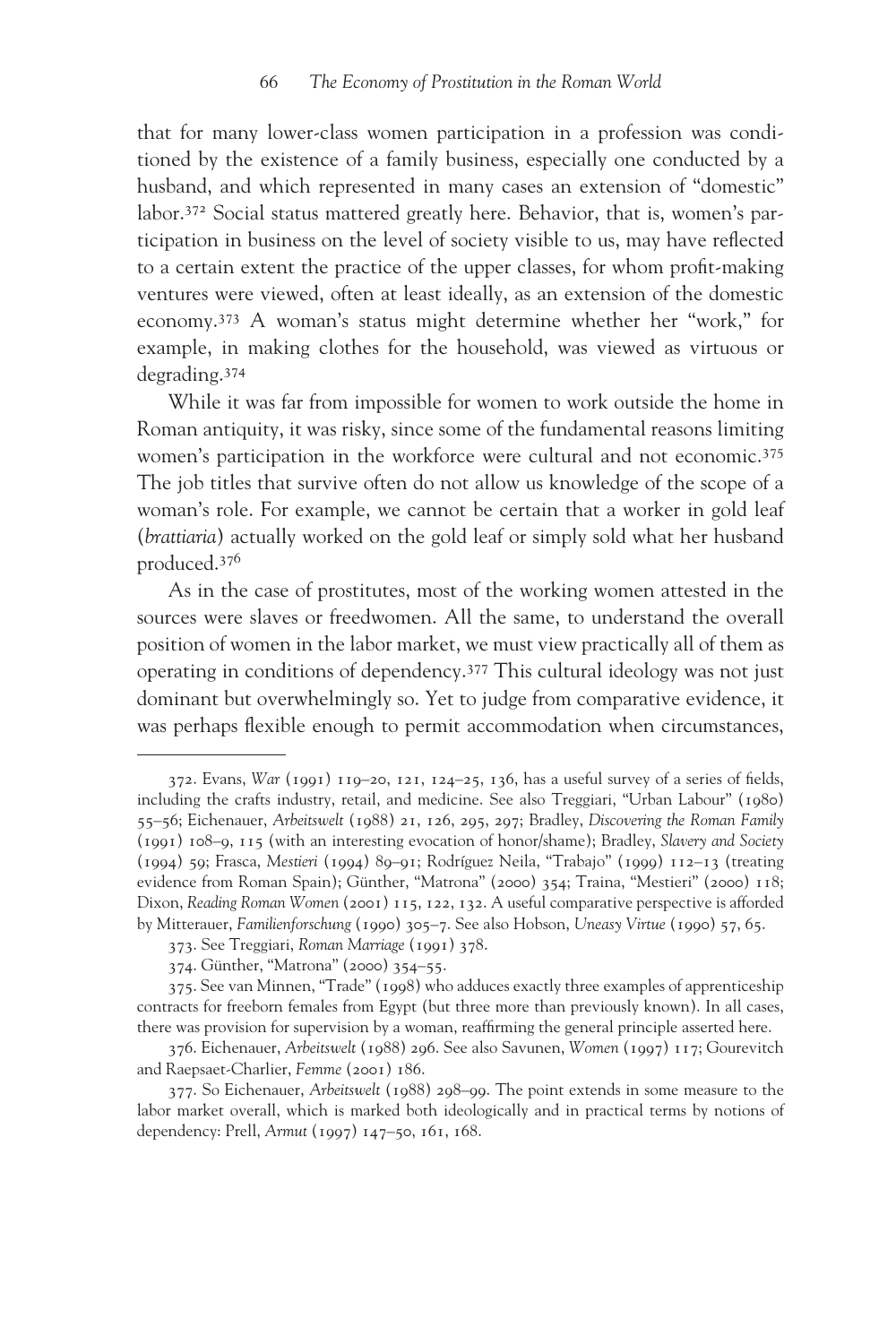above all the necessity of making a living, dictated a change.<sup>378</sup> Thus some of the women attested, for example, in the commercial sector of Pompeii seem to have worked relatively independently.<sup>379</sup> The ancient sources in general tend to advertise virtue rather than acknowledge necessity, except when it came to prostitution.

For those women without a husband or, at any rate, a husband engaged in a suitable trade, opportunities were more limited,<sup>380</sup> though there is some tantalizing evidence of small-scale female production and/or distribution networks.<sup>381</sup> Moralizing views that supported a gender-based division of labor, approved moral behavior, and a proper lifestyle for women accentuated the job squeeze. $382$  One great exception to the general trend appears to have been acting, where stars at least were richly rewarded and, as slaves, cost a great deal.383

Objections may be raised to my use of the evidence. The list of jobs developed by modern scholars is obviously incomplete. We can hardly assume that the epigraphic and literary record adequately represents even the middling to upper-middling social stratum, let alone what lay beneath.384 Such criticism is valid and yields a useful caution. Yet Treggiari's totals of "some 160" different male job titles for Rome itself and 225 just in the Latin inscriptions for the Roman West provide a valuable perspective.<sup>385</sup> Viewed in this light, Treggiari's estimate of about 35 women's professions suggests employment opportunities for lower-class women were meager indeed. Nevertheless many were compelled to find some way of making a living. $3^{86}$ 

<sup>378.</sup> The fascinating study by Giovannini, "Dialectics" (1985) shows how the ideal that women should work exclusively in the home counterintuitively allowed for their extensive participation as workers in a clothing factory opened in Garre, Sicily, in 1966. Further contextualization and generalization are found in Giovannini, "Female Chastity Codes" (1987); Horden and Purcell, *Corrupting Sea* (2000) 500.

<sup>379.</sup> See the cautious optimism on this score in Savunen, *Women* (1997) 117.

<sup>380.</sup> Some of those involved in luxury-oriented occupations, such as making gold leaf or spinning gold (see *CIL* 6.9211; 9213), may have been exceptional: they may have owned property and perhaps possessed a marketable skill. For more on the argument made in the text, see Honoré, *Sex Law* (1978) 114.

<sup>381.</sup> Clark, *Women* (1993) 94, 104. All the same, the economic profile of these women was lowered by both social and legal factors: see Gardner, "Women in Business Life" (1999).

<sup>382.</sup> See the comments of Scheidel, "Silent Women 1" (1995): 206.

<sup>383.</sup> Leppin, *Histrionen* (1992) 84–90.

<sup>384.</sup> Social stratification existed even among peasants: see De Ligt, "Demand, Supply, Distribution 1" (1990) 49.

<sup>385.</sup> Treggiari, "Urban Labour" (1980) 56. I count 162 examples in her appendix.

<sup>386.</sup> For a caution against simply assuming a difference in attitudes about women's work dependent on class, see Scheidel, "Silent Women 1" (1995) 206–7.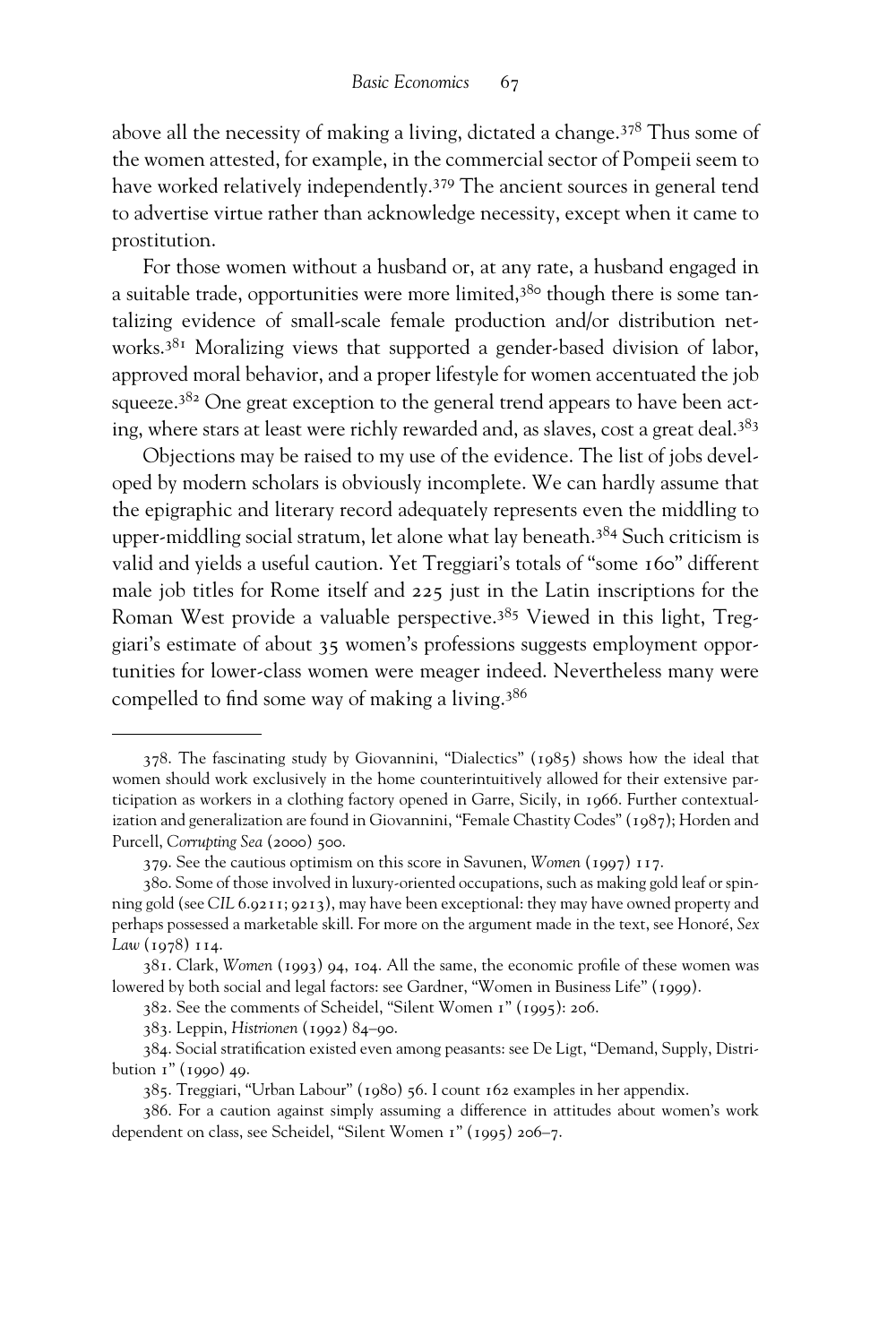A final objection is that the small number of possible jobs conceals large numbers of women working in them. There is no doubt that women are underrepresented in the epigraphic evidence, above all in such positions as vendors, because of animus and/or the subsumption of female activity into that of male family members. To put it another way, women's role as wife trumped their role as worker.<sup>387</sup> It is difficult to believe, for example, that the four examples of female food sellers or the twelve of female retailers overall from the city of Rome cited by Rosmarie Günther exhaust these categories.388 The evidence, whether literary, epigraphic, legal, or artistic, tends to idealize women workers, denigrate them, or omit them altogether.<sup>389</sup>

A partial response to this objection is that, as noted, many of the professions attributed to women are only occasionally attested. The majority of female laborers perhaps worked in agriculture, and their labor went almost as unrecorded as that of their male counterparts.<sup>390</sup> Beyond agriculture, there is no evidence that large numbers of women were employed outside the household. That women, slave or free, were valued economically less than men is suggested by the gender-differentiated valuation of slaves under Diocletian's Price Edict.391

The story is a familiar one then, though perhaps more extreme than in some other cultures.<sup>392</sup> Women had access to fewer jobs, and these were less prestigious and (we may perhaps assume) less well-paid.393 So it is no surprise to find the ancient sources citing economic need as a motive for resort to prostitution. Lack of employment opportunities for women, however, is not a sufficient explanation for the decision to become a prostitute, since many poor

<sup>387.</sup> See the comments of Joshel, *Work* (1992) 142; Günther, "Matrona" (2000) 354; Dixon, *Reading Roman Women* (2001) 115, 122, 132.

<sup>388.</sup> Günther, *Frauenarbeit* (1987) 129–30. See also Eichenauer, *Arbeitswelt* (1988) 83–89.

<sup>389.</sup> See the comments of Scheidel, "Silent Women 1" (1995) 206.

<sup>390.</sup> See Sigismund Nielsen, "Ditis Examen Domus?" (1991) 224. Sigismund Nielsen, relying on the evidence of Columella, suggests that female workers were vastly outnumbered by males in the countryside; more comprehensive is Scheidel, "Silent Women 1" (1995) esp. 208, and "Silent Women 2" (1996) with references to his earlier work on this subject. On seasonal and structural underemployment in Roman agriculture overall, see Erdkamp, "Agriculture" (1999).

<sup>391.</sup> Scheidel, "Reflections" (1996): only at or just before puberty did the valuations achieve parity, explained by the fact that women were in, or about to enter, their childbearing years.

<sup>392.</sup> See, for example, Gilfoyle, *City of Eros* (1992) 344–45 nn. 9–14.

<sup>393.</sup> On prestige see the comparison drawn between *medicus* and *medica* by Günther, *Frauenarbeit* (1987) 118. More generally, see Maurin, "*Labor Matronalis*" (1983) 147; Eichenauer, *Arbeitswelt* (1988) 301. For cross-cultural comparisons, essential reading is Mitterauer, *Familienforschung* (1990) 303, 310–12. The point may be derived simply from the failure to record women's jobs on tombstones: see Flory, "Family" (1978) 80.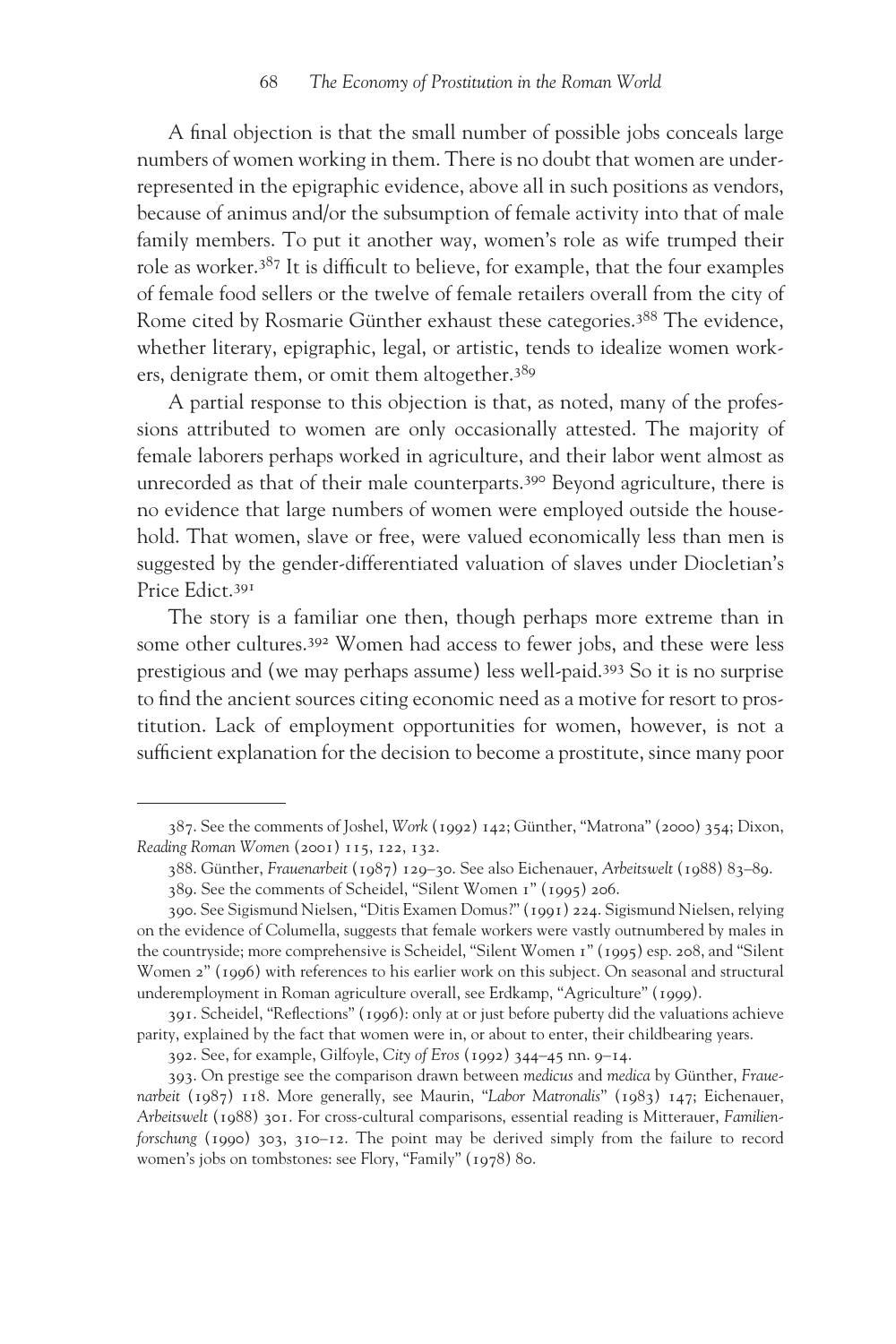women did not become prostitutes. Poverty, in other words, did not "cause" prostitution.

"Immorality" is adduced, both by ancient and modern commentators,394 in order to explain a woman's decision to become a prostitute.395 Often the language used to explain this decision includes words like "lust" or "nymphomania." Recent research encourages great skepticism about the value of this kind of explanation.396 Indeed, other factors emerge as more important. We do not know anything about the wages paid to women workers at Rome, but even if they resembled those paid to men (a generous assumption, in my view),397 the earnings-potential of a prostitute was greater, or at least would have seemed greater for low-status women in straightened circumstances.398 Prostitution is not caused by poverty in any simple sense but is part of a culture that is shaped by poverty.399

Charity, public or private, was unlikely to provide a respite for many. Under any definition, the numbers of poor in Roman society were likely to have been vast.<sup>400</sup> Their ranks would have swelled from time to time through

396. Rosen, *Sisterhood* (1982) 137–68 (especially 166–68). "Depravity" is useless as an analytic category: see above. In fact, early sexual initiation and exposure to incest played an important role: Walkowitz, *Prostitution* (1980) 17–21; Rosen, 144–45, 161–65.

398. Prostitution may also have seemed easier to some women in comparison to other obvious possibilities for earning money. For ancient evidence of dislike of the hard work of spinning, weaving, and so forth, as a motivating factor in entering prostitution, see Herter, "Soziologie" (1960) 78; for a modern parallel, see Rosen, *Sisterhood* (1982) 156–61. This is not to say that Roman prostitutes escaped textile work, though the evidence is not decisive (see, e.g., Petron. 132). For spinning prostitutes in other cultures, see Schuster, *Frauenhaus* (1992) 11; Davidson, *Courtesans and Fishcakes* (1998) 87–88.

399. Rosen, *Sisterhood* (1982) 147. See also Gibson, *Prostitution and the State*<sup>2</sup> (1999) 101, 104–9. 400. Bruhns, "Armut" (1981) 31; Prell, *Armut* (1996) 66.

<sup>394.</sup> For the ancients (especially patristic authors), see Herter, "Soziologie" (1960) 78; Montserrat, *Sex and Society* (1997) 109; Flemming, "*Quae Corpore*" (1999) 41, cites evidence of Firmicus Maternus describing women driven by lust to prostitute themselves: *Math.* 3.6.22, 6.31.91, 7.25.9; cf. 8.4.10. This differs from Christianizing explanations in that the "lust" is generated by a birth constellation, compelling such women to act and implicitly relieving them of fault. (Firmicus does explicitly recognize necessity as a motivation at 3.6.22.) See Augustine's denunciation of this belief at *Enarr. in Ps.* 140.9 *CCSL* 40.2032. The first Firmican text also speaks of *necessitas vitae* as a motive for prostitution. For the moderns, see below in nn. 396–99.

<sup>395.</sup> Personal and political enemies were accused of being prostitutes, as were their wives and children, and of prostituting their wives and children. Examples are too numerous to relate; see, for example, the gossip about Verres's son: Plut. *Cic.* 7.5.

<sup>397.</sup> See n. 337 for ancient sources that recognized that economic pressures forced some women into prostitution. The important role played by low wages (for women's professions besides prostitution) in motivating women to enter prostitution is demonstrated in a modern context by Rosen, *Sisterhood* (1982) 147–61. (See literature above in n. 340.)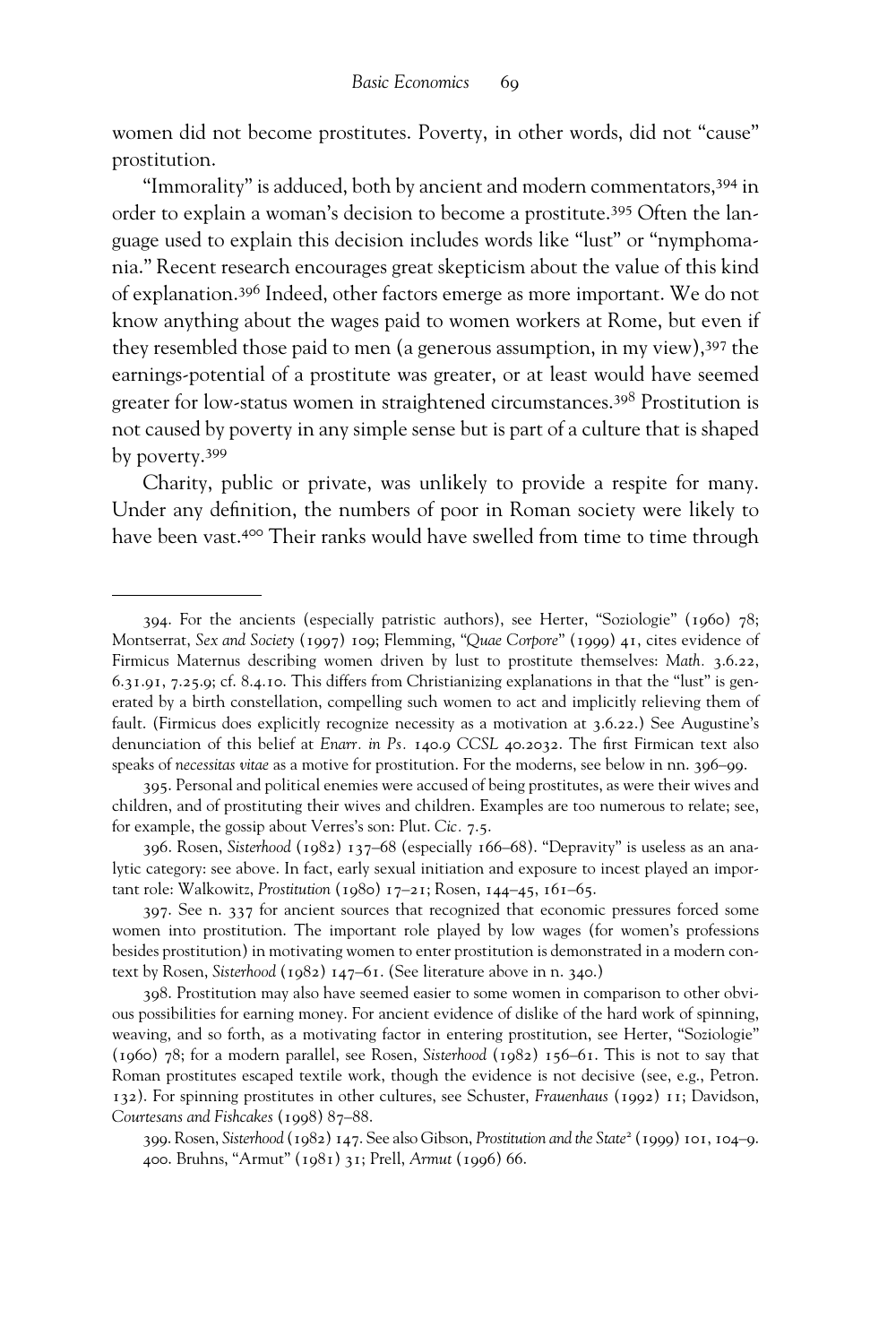seasonal work stoppages, crop failures, and sudden spikes in prices.401 Even a well-organized and well-funded system of social welfare might have found such challenges daunting. As it was, however, the Romans did not even conceive of the poor as a special social category.<sup>402</sup> Benefits from both public and private sources did not accrue on the basis of need but rather in pursuit of political aims and/or out of an existing social relationship, such as patron and client.403 Public largesse in particular was structured along status lines, so that privileged recipients were typically adult citizen males.404 What this means is that during the classical period the poor did not receive charity because they were poor, but rather because they were members of a privileged group of "poor." This only changed with the spread of the Christian ethic of relief for the poor and the structural changes in society that accompanied the advent of late antiquity.405 In the classical period there was nothing resembling a "social safety net" in the modern sense for the vast numbers of poor.<sup>406</sup>

Another important factor in becoming a prostitute, when compulsion was not explicit, was a major disruption of the family economy, whether this was provoked by the death of one or both parents or the loss of a husband through death, desertion, or divorce.<sup>407</sup> Comparative data suggest that women without men, above all, unmarried girls and widows, were especially vulnerable.<sup>408</sup> Direct evidence from antiquity is lacking, but it is likely that the loss of husbands and fathers in foreign and civil wars, or simply their prolonged absence from home, reduced many women to prostitution.<sup>409</sup> The most important point is perhaps that most women, with or without the support of an adult male, simply had to work to eke out a living.<sup>410</sup> Many children found them-

<sup>401.</sup> Prell, *Armut* (1996) 65.

<sup>402.</sup> Bruhns, "Armut" (1981) 37, 42; Prell, *Armut* (1996) 64; Brown, *Poverty* (2002) 3–5.

<sup>403.</sup> Bruhns, "Armut" (1981) 34–38, 42; Brown, *Poverty* (2002) 3–5.

<sup>404.</sup> See Bruhns, "Armut" (1981) 35; Purcell, "Rome and Italy" (2000) 434.

<sup>405.</sup> Bruhns, "Armut" (1981) 43–49; Brown, *Poverty* (2002) 6, 74.

<sup>406.</sup> See Prell, *Armut* (1997) 144.

<sup>407.</sup> Modern studies emphasize the relatively high number of prostitutes who are half or full orphans, or who have lost their husbands and may have children to support: Walkowitz, *Prostitution* (1980) 20; Rosen, *Sisterhood* (1982) 143, 149. See, for example, Lucian. *Dialog. Mer.* 6; Lib. *Or.* 45.9; and Krause, *Witwen* 3 (1995) esp. 190–93.

<sup>408.</sup> See, for example, on thirteenth-century Paris, Farmer, "Down and Out and Female" (1998) 353–55.

<sup>409.</sup> The economic changes and dislocations in Italy following upon the Hannibalic War and the subsequent rise of a free and poor urban populace perhaps contributed to a widespread growth of prostitution in Rome and in other cities in Italy: see Evans, *War* (1991) esp. 101–65. Generally, demographic probabilities made a high number of widows and orphans very likely: Krause, *Witwen*  $1 (1994)$  esp.  $7-85$ .

<sup>410.</sup> See Scheidel, "Silent Women 1" (1995) 207–8.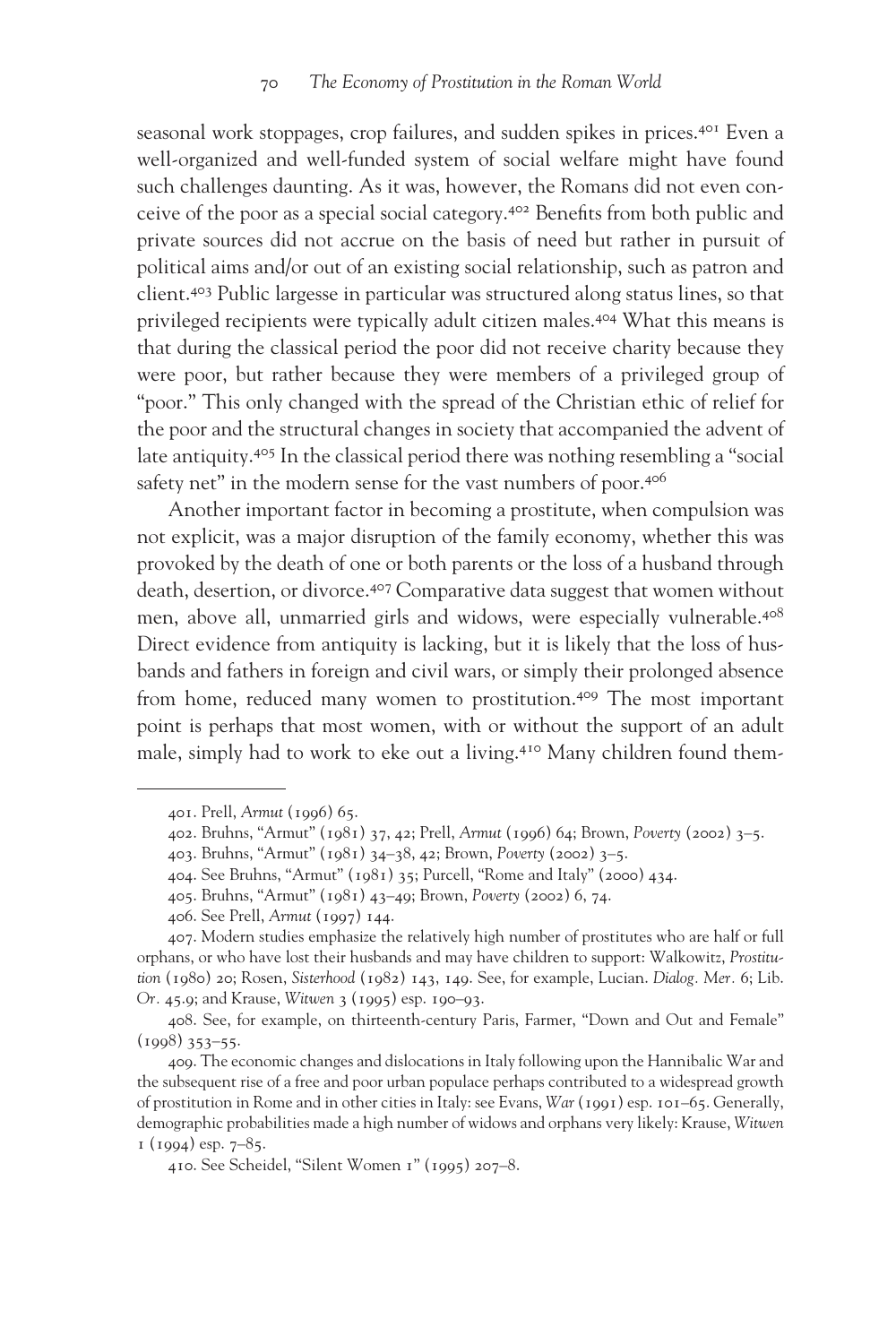selves in a similar position, which rendered them likewise vulnerable to sexual exploitation.411 Dependency does not always take obvious forms.412 All of these elements contributed to an economy that encouraged freeborn women and freedwomen to enter prostitution.

#### prostitution and the roman economy

The economic importance of prostitution at Rome seems guaranteed by a number of factors. Its widespread diffusion, as well as its complex and varied structure, suggest a brisk, prosperous trade, and one that might well attract, as we have seen, upper-class investors. Such investment took place despite the social opprobrium associated with it, which the investors seem largely, if not entirely, to have escaped. It, in turn, assured a good supply of slave prostitutes, supplemented by lower-class free women who were propelled most of all by economic and familial considerations and attracted by the prospect of a relatively generous remuneration, a prospect that I argue was largely illusory.

I do not mean to imply here that upper-class investors were the only ones to profit from prostitution. Despite the generally exploitative character of the business, individual pimps and even some prostitutes were able to improve their economic positions dramatically. In fact, some rare exceptions appeared at the fringes of the upper classes.413 The consistent refusal of the Romans to allow these individuals to gain admittance to the upper rungs of the social scale, despite their new economic status, does not diminish its significance.

At the same time, the overall economic importance of prostitution and the apparent success enjoyed by some of its practitioners should not blind us to the fact that its location on the Roman socioeconomic scale was very low. The trappings and atmosphere of Roman brothels,<sup>414</sup> which were inextricably associated with lower-class housing, the low prices charged by many prosti-

<sup>411.</sup> Petermandl, "Kinderarbeit" (1997) esp. 124–26, 128. The emphasis in the ancient sources is decisively on the exploitation of male children, at least in classical antiquity. (I find Petermandl's conclusion a tad optimistic.) For the Byzantines, see Leontsini, *Prostitution* (1989) 85–86; Dauphin, "Bordels" (1998) 188–89.

<sup>412.</sup> Horden and Purcell, *Corrupting Sea* (2000) 275. See also Prell, *Armut* (1996) 147–50; Günther, "Matrona" (2000) 366.

<sup>413.</sup> This is indicated not only by the large economic potential that prostitution had for some of its practitioners but by many of the legislative enactments concerning prostitutes and pimps: see McGinn, *Prostitution, Sexuality, and the Law* (1998) chap. 2. For example, both were denied a role in municipal government. The lives of such women as Volumnia Cytheris and Chelidon suggest that it was possible for some prostitutes to exist at the fringes of upper-class society.

<sup>414.</sup> This is so despite the fact that an attempt was sometimes made to mimic an upper-class ambience: see chaps. 4, 7, 8, and 10.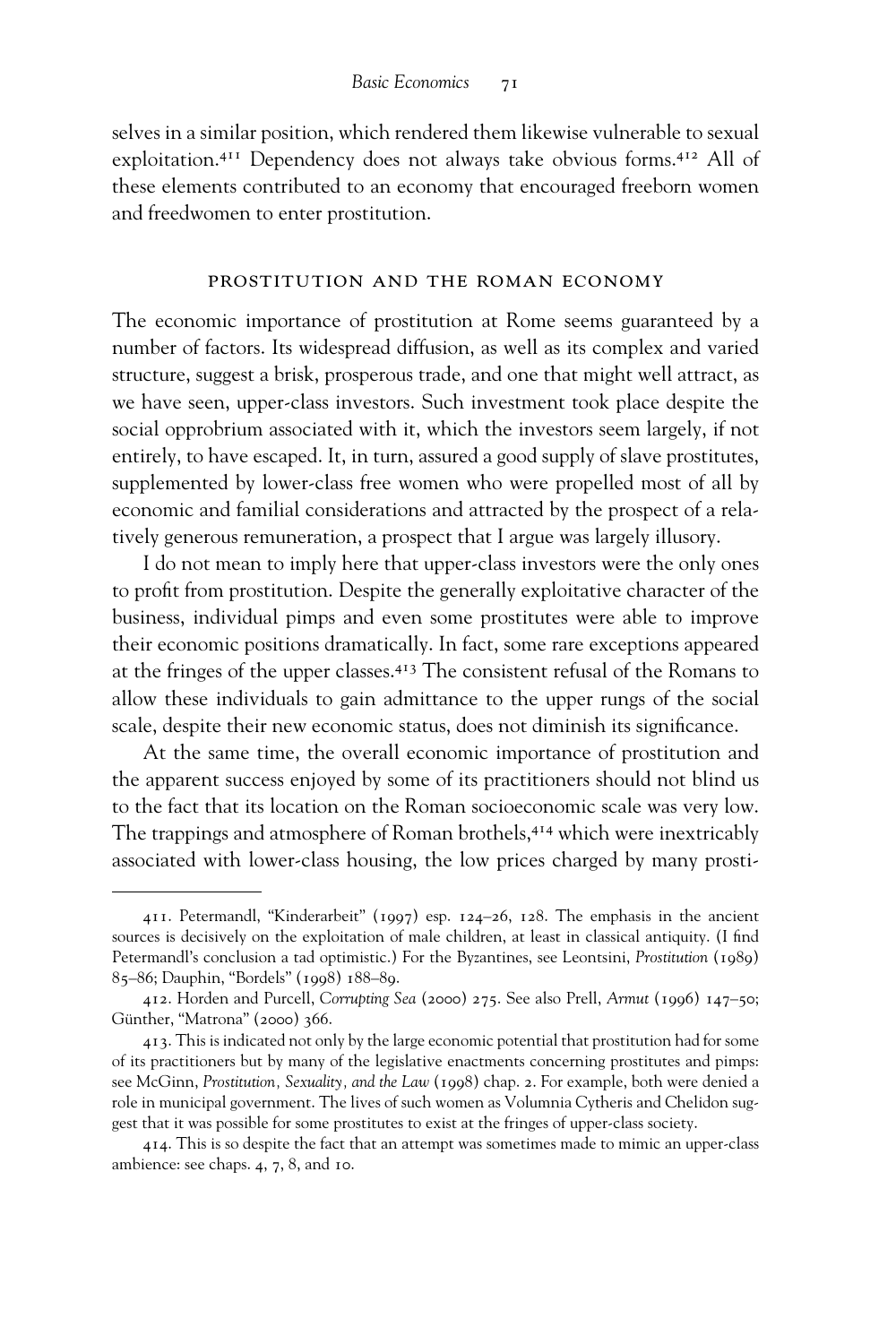tutes, and, above all, the information we have about the clients of brothels, who were usually of lower-class if not servile status, speak to this point.<sup>415</sup> All of this helps explain the odium attached to visiting brothels for members of the upper classes.416

The somewhat surprising lack of evidence for upper-class brothels is partly explained by the elite's negative attitude toward venues for prostitution and partly by the sexual availability of slaves in *familiae* (slave households) owned by the upper classes.417 Even more fundamental was the elite Roman male's low estimate of prostitutes themselves. Despite some slight indications to the contrary, prostitution was by and large a lower-class phenomenon at Rome. This seems to have been chiefly because the Romans preferred it that way.

As with most other aspects of the Roman economy, it is impossible to quantify the presence of prostitution.418 Comparative evidence drawn from societies where prostitution is also common may help illuminate the order of magnitude of venal sex in ancient Rome, but only in a very approximate sense.419 One is limited to making the following generalizations, which must by and large remain impressionistic.

Prostitution was, on any estimate, widespread.<sup>420</sup> Its popularity as an elite investment vehicle seems to have been in part a function of the fact that relatively little investment, beyond the cost of urban real estate, even given the

418. For a discussion of the difficulties in understanding the Roman economy, see Garnsey and Saller, *Roman Empire* (1987) 43–103.

419. Even in modern societies, the data do not allow us to do more than make guesses: see, for example, Sleightholme and Sinha, *Guilty Without Trial* (1996) 10, 146; Hershatter, *Dangerous Pleasures* (1997) 264. Prostitution is estimated to comprise between 0.25 and 1.5 percent of the GDP in contemporary Indonesia, Malaysia, the Philippines, and Thailand: Edlund and Korn, "Theory of Prostitution" (2002) 182.

420. For a sense of the broad extent of prostitution in a modern setting with little regulation, see Sturdevant and Stoltzfus, *Let the Good Times Roll* (1992) 173: "[I]n Seoul women were available on almost every block—in a bathhouse, massage room, restaurant, or in the ubiquitous tea houses all over the city." Compare this statement with the following about nineteenth-century New York City, "prostitutes were readily found in saloons, theaters, dance halls, tenements, and even restaurants": Gilfoyle, *City of Eros* (1992) 164 (see also 197–223, 224, 394 n. 2, 399 n. 41).

<sup>415.</sup> Most of the evidence consists of epigraphic data from Pompeii: See Della Corte, *Case*<sup>3</sup> (1965) 170; Franklin, "Games and a *Lupanar*" (1986); Clarke, *Looking at Lovemaking* (1998) 196–99. For prostitutes, see the list of names in app. 3. Treggiari, "Volusii" (1975) 401 n. 37, suggests that the slave clients of brothels "lived in households with an unnatural balance of the sexes."

<sup>416.</sup> See chap. 3.

<sup>417.</sup> On the sexual exploitation of slaves, see the evidence given in McGinn, *Prostitution, Sexuality and the Law* (1998) chap. 8. Slave ownership was not confined to the elite (see Bradley, *Slavery and Society* [1994] 10–12), though it was hardly universal. While we can imagine that members of the sub-elite sexually exploited slaves as well, the practice would not have been as widespread—or possible—as it was among the upper classes.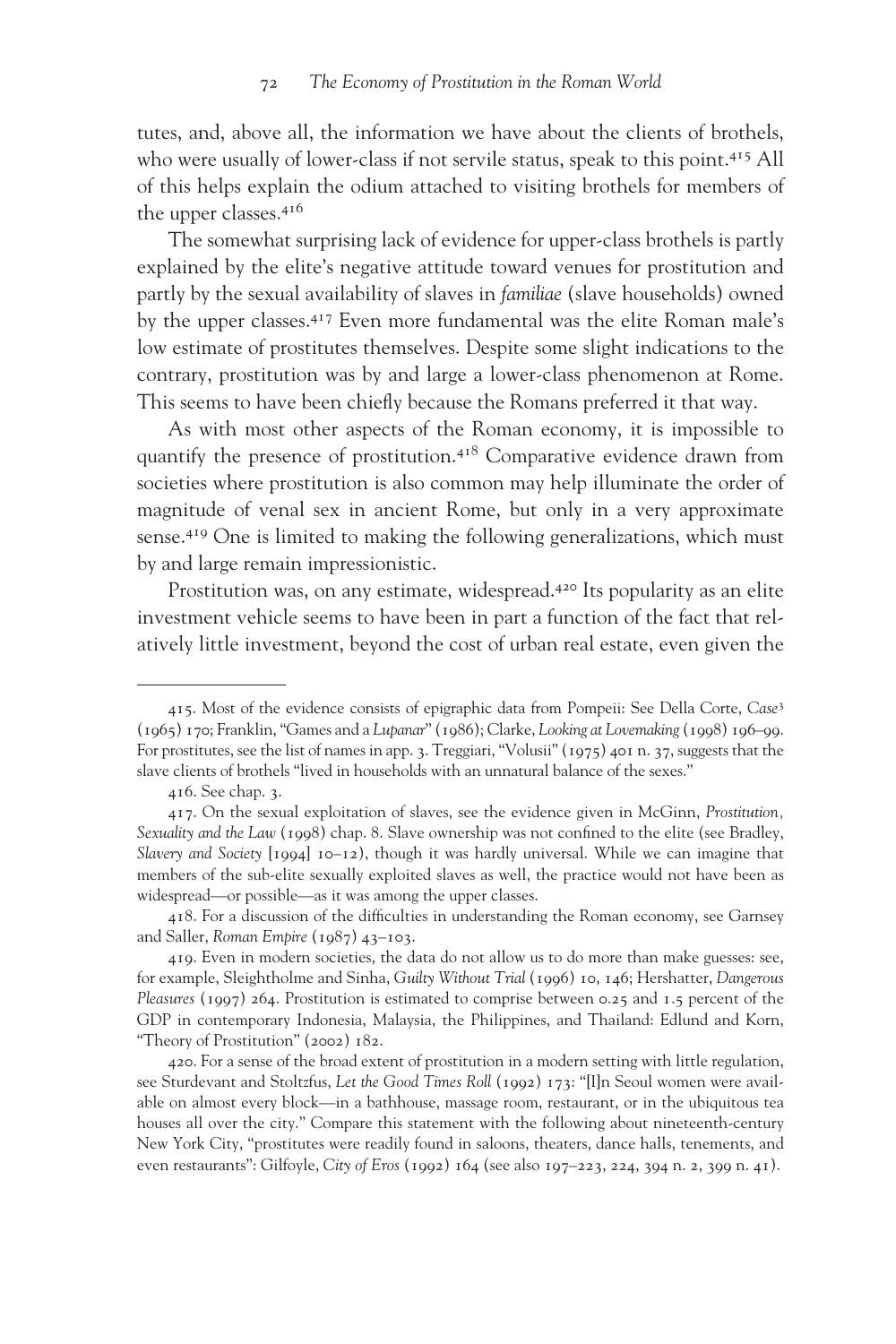need to purchase slaves, might lead to sizeable profits.<sup>421</sup> Partly for these reasons, it was commonplace and accessible to customers and did not show any obvious signs of being tucked away in remote areas of the Roman city. Its association with various venues and forms of public entertainment guaranteed this accessibility. A Roman might encounter prostitutes in bars, hotels, outside circuses and amphitheaters, and at festivals and fairs.

For the male customer, venal sex was both widely available and relatively inexpensive. This fact, taken with the evident profitability of prostitution, presents something of a paradox that might be explained in the following way. The two factors of availability and low cost perhaps interacted with each other; for example, vigorous competition depressed prices to an extent. At the same time, the heightened exploitation of individual prostitutes generated more opportunities for clients and, ultimately, more cash for upper-class investors. The truth of this paradox seems borne out by the experience of the Nevada brothels, where prostitutes who are free to set their own prices and retain a goodly share of their earnings find it easier to maximize profits by charging less and attracting more customers.422

In Roman society, this win-win scenario for the two main types of exploiter, the Roman brothel owner and the client, did not spell prosperity for most prostitutes. Slave owners and aggressive pimps probably compelled the vast majority of slave and free prostitutes to work and to work a great deal for little reward. For those few women who were not otherwise coerced into entering the profession, economic constraints, above all the depressed job market for women, might have made prostitution seem more remunerative than was actually the case. The supply of women must have been at all times full.

Female prostitution at Rome involved relationships characterized by sheer dependency. Slave owners prostituted their slaves, fathers their daughters, and husbands their wives. In a sense, prostitution functioned as a just another form of exploitation of women's labor, one of a series of unprestigious jobs in which slaves worked for their masters, daughters their fathers, and wives their husbands. In this way, prostitution reflected women's participation in the economy as a whole, with selling sex only one in a series of quasi-domestic responsibilities that were foisted upon women.<sup>423</sup>

<sup>421.</sup> This fact undermines the assertion that, if only repressive laws were repealed, profiteering from prostitution by landowners would abate or even cease altogether: for this argument, see Ericsson, "Charges against Prostitution" (1980) 352.

<sup>422.</sup> See Symanski, "Prostitution in Nevada" (1974) 361.

<sup>423.</sup> See the comparison of the lifestyles of respectable women and prostitutes from the municipal brothel in medieval Germany drawn by Schuster, (*Freien Frauen* [1995] 14).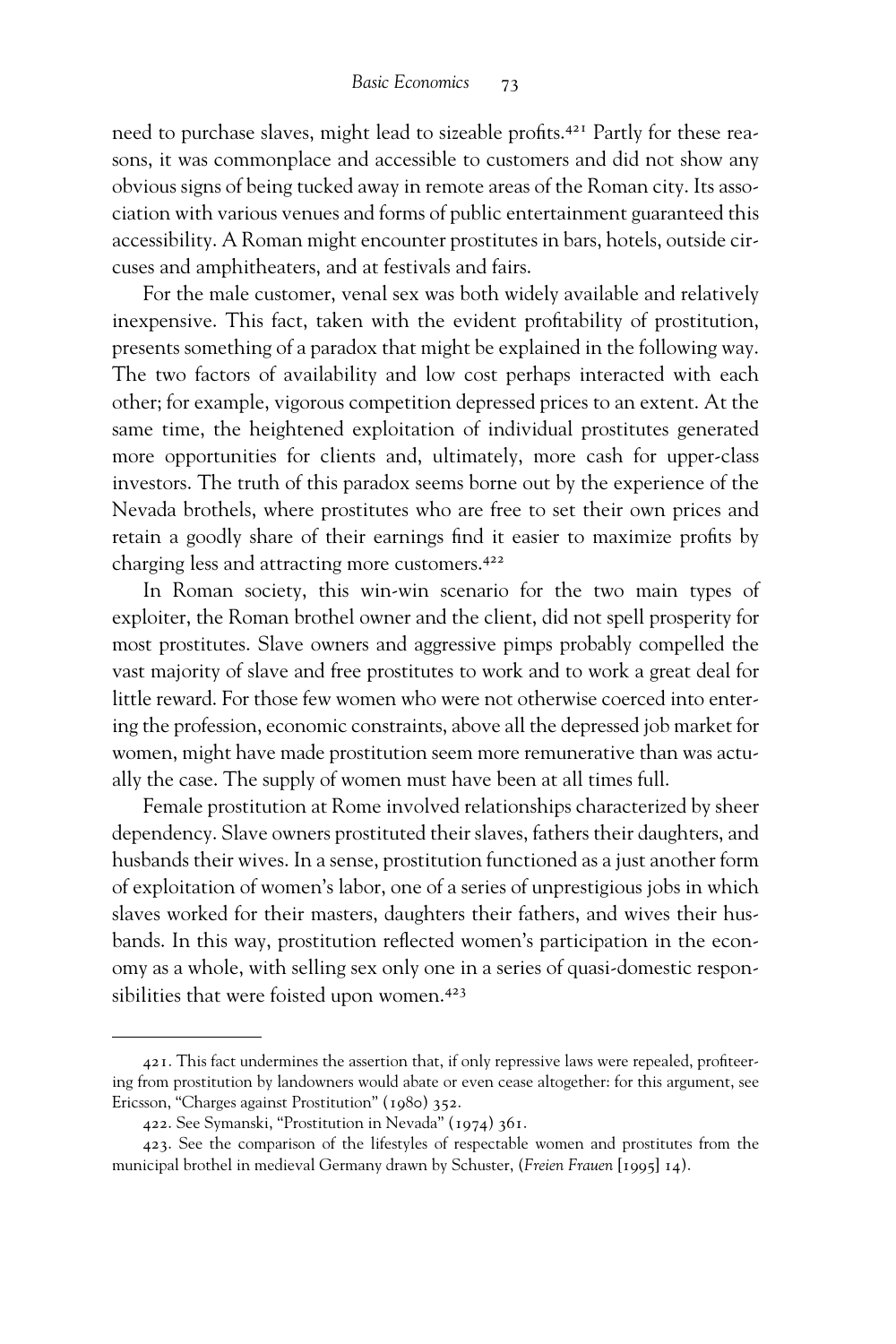One sign that this is not the whole story is the criminalization of husbandly *lenocinium* (pimping) under Augustus. Another is the animus directed at pimps in general. Prostituting one's slaves or daughters was not, in fact, the moral equivalent of making them work wool or run a shop. It is precisely this moral calculus that distinguishes the prostitution of women from other forms of economic exploitation of women's labor. All are embedded nonetheless in the relations of dependency just described. These factors of morality and gender hierarchy are what distinguished "women's work" in Roman culture. This means that professions in which women played a role were not "economic" in the modern ideal of rational, profit-maximizing enterprises, but were deeply influenced by considerations of status and social as well as moral constraint. Prostitution, in that it was oriented toward maximum exploitation and therefore maximum profits, does appear more "economic" in the modern sense at first glance, but only if one absolutely refuses to view it from the perspective of the woman herself, whose choice of a profession was very likely to have been forced upon her. For the Romans, the prostitute was a "good" rather than a "worker."424 For this reason alone, it is not accurate to speak of Roman prostitutes as "sex workers."

The link between Roman slavery and prostitution is so central and so peculiar that it raises the question of whether the Roman experience has much to teach students of venal sex in other cultures and at other times. The first point to make is slavery was simply the most obvious of a series of institutions involving power and dependency in which ideally masters ruled over slaves, fathers over daughters, and husbands over wives. The balance of power was far from equivalent in each case, and few would argue, in the wake of important work by Richard Saller and Susan Treggiari, that sons and wives were treated like slaves, certainly on the social level of the upper classes from which the vast bulk of our sources derive.<sup>425</sup> In the sub-elite world in which prostitution flourished, however, these differences may have diminished considerably.

When thinking about the economics of venal sex at Rome, it is important to consider gender, which leads to my second point. What slavery, paternal power, and husbandly authority do is to take a given, the inequality in Roman society between men and women, and allow for its articulation in a number of rather nuanced ways. So it is agreed that the status of slave women, daughters-

<sup>424.</sup> This strengthens the statement on exploitation made by Flemming "*Quae Corpore*"  $(1999)$  57.

<sup>425.</sup> Treggiari, *Roman Marriage* (1991); Saller, *Patriarchy* (1994).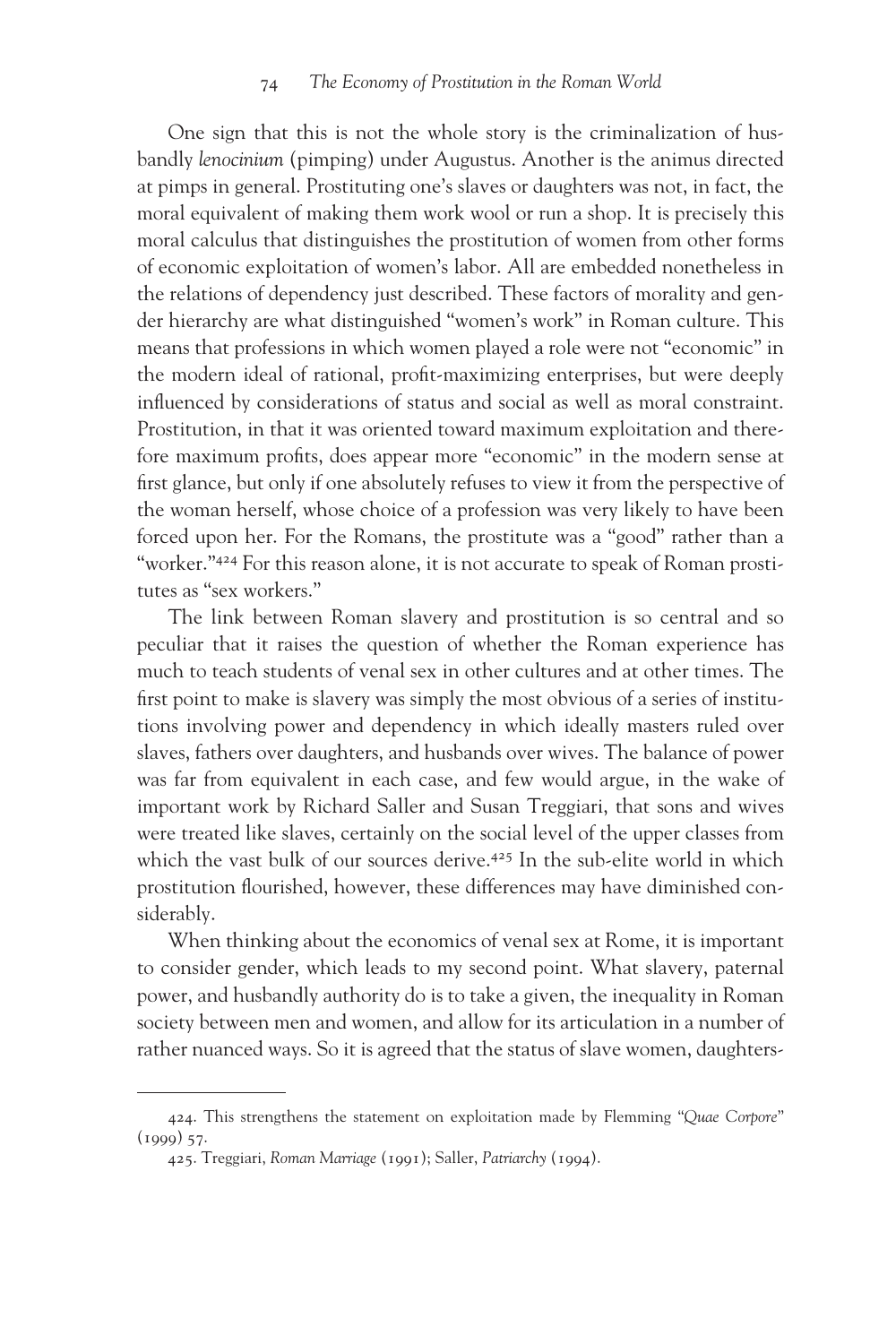in-power, and wives is not at all the same, unless of course they are prostituted by their owners, *patres familias,* or husbands. In other words, in Roman society slavery facilitated patriarchy but was not an essential, indispensable component of patriarchy. As for the link between prostitution and slavery, this seems to be especially apt, as an element of patriarchy, for female slaves. When authors such as Martial and Juvenal develop the themes of sexual exploitation (Martial) and sexual degeneracy (Juvenal) they rely on this connection as a datum, so that, to generalize the distinction, Martial assumes female slaves are eminently exploitable as slaves and/or prostitutes while Juvenal criticizes the behavior of high-status women precisely as servile and/or whorish.426 It is well to raise the caution that male prostitution may well have a different relationship to slavery than female. This is one reason why it merits separate and further study.

The last point to make is that the experience of the antebellum American South suggests that we cannot automatically link slavery and a flourishing economy of prostitution.<sup>427</sup> Even where slave owners could have profited from prostituting slaves, such as in the brothels of Nashville, they refrained from doing so. Their motives remain obscure, and race, as well as economics, may well have played a role in this decision.<sup>428</sup> It is beyond doubt that these slave owners found other means of exploiting their slaves both sexually and economically. What is of central importance for us is that slavery as a legal institution is not inevitably tied to prostitution across cultures.

Paradoxically, this fact allows us both to recognize the Roman experience as particular and, at the same time, to draw lessons for other societies crucial to the sociological, historiographical, and ultimately moral debate between liberal and radical feminists over the nature of prostitution.<sup>429</sup> The central issue at stake is this: is prostitution inherently degrading to prostitutes—the radical position—or does it deserve recognition as a legitimate means of making a living, as liberals argue?

The debate will continue regardless of what we conclude about Rome. It is

<sup>426.</sup> See the analysis of Garrido-Hory, "Femmes" (1999).

<sup>427.</sup> So the classic econometric study of American slavery, Fogel and Engerman, *Time on the Cross* (1989) 131–35. This point is conceded by Flemming, "*Quae Corpore*" (1999) 58–60, with whom I am otherwise at variance. In my view, she relies too heavily on the deeply flawed study of prostitution in colonial Nairobi by White, *Comforts of Home* (1991).

<sup>428.</sup> Fogel and Engerman, *Time on the Cross* (1989) 135, characteristically prefer an economic explanation.

<sup>429.</sup> The literature is vast, so that only a small sample can be given here. For the liberal position, see, for example, Chapkis, *Live Sex Acts (1997)*; Delacoste and Alexander, *Sex Work<sup>2</sup>* (1998). For the radical position, see Barry, *Prostitution of Sexuality*<sup>2</sup> (1995); Jeffreys, *Idea of Prostitution* (1997).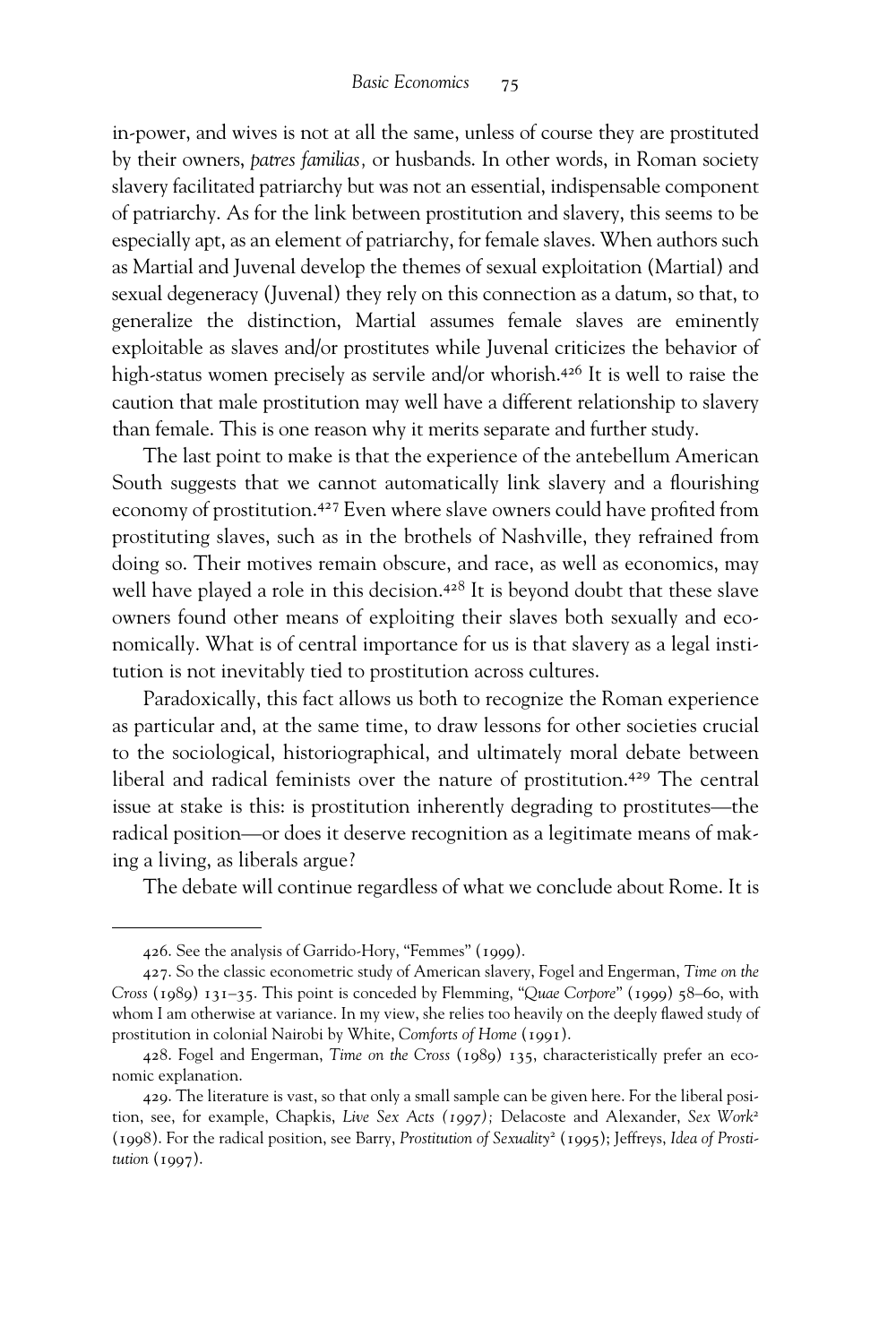risky to attempt a definitive response to this question even for Roman culture given the lack of evidence provided by the voices of prostitutes themselves. But I would maintain that the evidence we do possess offers cold comfort for those who wish to argue that prostitution is not inherently degrading to women. The Romans represent an extreme when it comes to the sexual and economic exploitation of women, no doubt, and they were also perhaps simply more blatant about this. I believe, however, that when we compare this evidence to evidence from other cultures without legalized slavery, we find these cultures have equivalents or substitutes for this exploitation, rather than a really kinder, gentler version of prostitution than that found at Rome.

A final factor to consider here is the role of the state. It too could not resist the vast profits to be made from the sale of sex. Beginning with the emperor Caligula, a tax was collected that appears to have more than fulfilled expectations of revenue levels. The tax on prostitution turned out to be so indispensable that many Christian emperors in late antiquity could not do without it.<sup>430</sup> The tax, of course, gave the Roman state a financial interest in the profitability of prostitution, an interest it shared with many upper-class Romans. But it was not the extent of that financial interest. As we shall see in subsequent chapters, it is likely that municipalities leased public space to prostitutes or their exploiters and not impossible that the state owned brothels at least by the fourth century.431

We must not assume that because prostitution was "legal," it required no legitimization to function as it did or was not in fact legitimized by the creation of the Caligulan tax.432 Prostitution had been, and remained afterwards, a sordid business operated by a class of persons the Romans regarded as the proverbial scum of the earth, *lenones* and *lenae.*<sup>433</sup> What Caligula accomplished, in part, was to legitimize the interest of private landowners in profiting from prostitution at a polite remove. He did not escape criticism for this initiative, though it is impossible to say whether he would have escaped caricature as a pimp if he had not gone as far as setting up a brothel on the Palatine.434 Recognition that the tax legitimized prostitution is the reason why Christian emperors fought so long and so hard to eliminate it.

<sup>430.</sup> See McGinn, *Prostitution, Sexuality and the Law* (1998) chap. 7.

<sup>431.</sup> See chaps. 5 and 6.

<sup>432.</sup> For another view, see Flemming, "*Quae Corpore*" (1999) 54.

<sup>433.</sup> See McGinn, *Prostitution, Sexuality, and the Law* (1998) 68–69, on how this prejudice was articulated into a core set of civic and legal disabilities.

<sup>434.</sup> This may be doubted. See McGinn, "Caligula's Brothel" (1998) esp. 96; *Prostitution, Sexuality, and the Law* (1998) chap. 7.